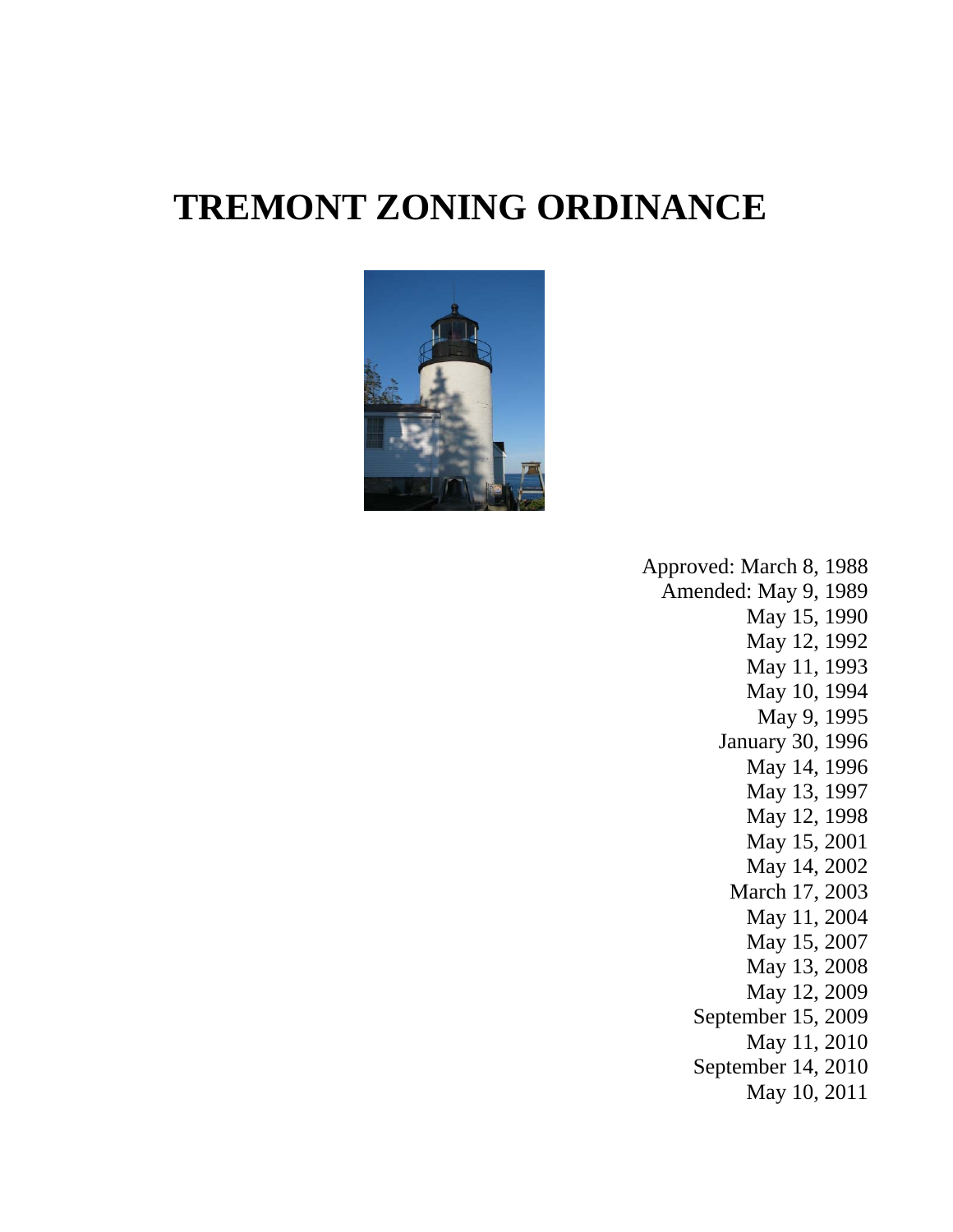|    |                                  | SECTION I. AUTHORITY, APPLICABILITY AND ADMINISTRATION                                         | 1<br>1              |
|----|----------------------------------|------------------------------------------------------------------------------------------------|---------------------|
|    | A. Authority<br>B. Applicability |                                                                                                | 1                   |
|    | C. Administration                |                                                                                                | 1                   |
|    |                                  |                                                                                                |                     |
|    |                                  | <b>SECTION II. PURPOSE</b>                                                                     | 2                   |
|    |                                  | SECTION III. ZONES AND THE ZONING MAP                                                          | 3                   |
|    | A. Definition                    |                                                                                                | 3                   |
|    | B. Map                           |                                                                                                | 3                   |
|    | C. Interpretation                |                                                                                                | 4                   |
|    | D. Zone Criteria                 |                                                                                                | 4                   |
|    |                                  | 1. Residential-Business (R-B Zone) (non-shoreland)                                             | 4                   |
|    |                                  | 2. Residential Zone (non-shoreland)                                                            | 4                   |
|    |                                  | 3. Harbor Shoreland Zone (Limited Commercial District 13C)                                     | $\overline{4}$      |
|    |                                  | 4. Commercial Fishery/Maritime Activity Shoreland District Zone (13F)                          | $\overline{4}$      |
|    |                                  | 5. Limited Residential Shoreland Zone (Limited Residential District 13B)                       | 4                   |
|    |                                  | 6. Resource Protection Shoreland Zone (Resource Protection District 13A)                       | $\overline{4}$<br>5 |
|    |                                  | 7. Island Protection Zone (non-shoreland)                                                      |                     |
|    |                                  | 8. Rural Residential Zone (non-shoreland)                                                      | 5                   |
|    |                                  | SECTION IV. STANDARDS FOR THE ZONE                                                             | 5                   |
|    |                                  | A. General Zone Standards                                                                      | 5<br>5              |
|    | 1. Structures                    |                                                                                                |                     |
|    | 2. Lots                          |                                                                                                | 6<br>7              |
|    |                                  | B. Residential-Business Zone (R-B Zone)                                                        |                     |
|    |                                  | C. Residential Zone                                                                            |                     |
|    |                                  | D. Harbor Shoreland Zone                                                                       | 9                   |
|    |                                  | E. Commercial Fishery/Maritime Activity Shoreland Zone<br>F Limited Residential Shoreland Zone |                     |
|    |                                  | G. Resource Protection Shoreland Zone                                                          |                     |
|    |                                  | H. Island Protection Zone                                                                      |                     |
|    |                                  | I. Rural Residential Zone                                                                      | 12<br>12            |
|    |                                  |                                                                                                |                     |
|    |                                  | <b>SECTION V. OTHER LAND USE ACTIVITIES AND THEIR STANDARDS</b>                                |                     |
|    | A. Agriculture                   |                                                                                                | 14                  |
|    |                                  | B. Archeological and Historic Sites                                                            |                     |
|    |                                  | C. Bed and Breakfast                                                                           |                     |
|    | D. Campgrounds                   |                                                                                                |                     |
|    |                                  | E. Campsites (Individual Private)                                                              |                     |
|    |                                  | F. Commercial and Industrial Uses (PROHIBITED)                                                 |                     |
|    |                                  | G. Communication Towers                                                                        | 16                  |
|    |                                  | H. Essential Services                                                                          |                     |
| I. |                                  | Home Occupation                                                                                |                     |
| J. |                                  | Junkyards and Automobile Graveyards                                                            |                     |
|    |                                  | K. Hotel, Motel, Botel, Cabins, Cottages, etc.                                                 |                     |
|    |                                  | L. Marina Development                                                                          |                     |
|    |                                  | M. Maritime Activities not Located on Land                                                     |                     |
|    |                                  | N. Mineral Exploration and Extraction                                                          |                     |

# **TABLE OF CONTENTS**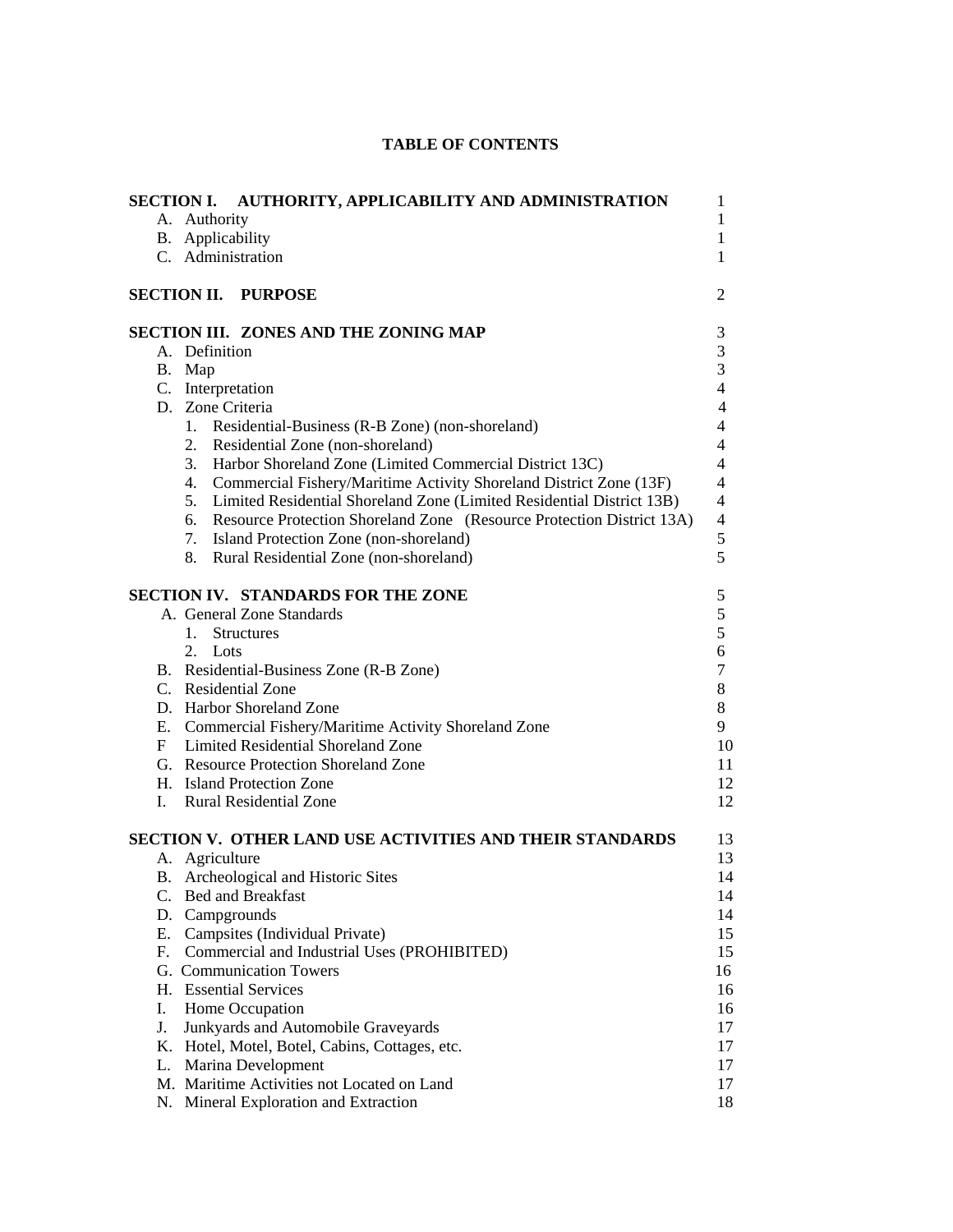|    | O. Mobile Home Park                                                                 | 18 |
|----|-------------------------------------------------------------------------------------|----|
|    | P. Piers, Docks, Wharves, Bridges and Other Structures and Uses                     |    |
|    | Extending Over or Below the NHL of a Water Body or Within a Wetland                 | 19 |
|    | Q. Pond, Manmade                                                                    | 20 |
|    | R. Timber Harvesting                                                                | 20 |
|    | S. Business Uses                                                                    | 27 |
|    | <b>SECTION VI. PERFORMANCE STANDARDS</b>                                            | 29 |
|    | A. Buffering Standards                                                              | 29 |
|    | B. Clearing or Removal of Vegetation for Activities Other Than Timber Harvesting 29 |    |
|    | C. Cluster Development Standards                                                    | 31 |
|    | D. Erosion and Sedimentation Control Standards                                      | 33 |
|    | E. Fill and Excavation Standards                                                    | 34 |
|    | F. Fire Protection Standards                                                        | 34 |
|    | G. Flood Hazard Area Standards                                                      | 34 |
|    | H. Parking Standards                                                                | 34 |
| Ι. | Roads, Driveways and Driveway Openings Standards                                    | 37 |
| J. | Septic Waste Disposal Standards                                                     | 39 |
|    | K. Sign Standards                                                                   | 40 |
|    | L. Soil Standards                                                                   | 40 |
|    | M. Storm Water Runoff Standards                                                     | 41 |
|    | N. Water Quality Protection Standards                                               | 41 |
|    | O. Lake Watershed Phosphorous Protection                                            | 42 |
|    | P. Lighting – Outdoor                                                               | 42 |
|    | <b>SECTION VII. NON-CONFORMANCE</b>                                                 | 43 |
|    | A. Purpose                                                                          | 43 |
|    | B. General                                                                          | 43 |
|    | C. Non-conforming Structures                                                        | 44 |
|    | 1. Expansions                                                                       | 44 |
|    | 2. Relocation                                                                       | 45 |
|    | 3. Reconstruction or Replacement                                                    | 45 |
|    | 4. Change of Use of a Non-conforming Structure                                      | 46 |
|    | D. Non-conforming Uses                                                              | 46 |
|    | 1. Expansions                                                                       | 46 |
|    | 2. Resumption Prohibited                                                            | 46 |
|    | 3.<br>Change of Use                                                                 | 47 |
|    | E. Non-conforming Lots                                                              | 47 |
|    | Vacant Lots<br>1.                                                                   | 47 |
|    | 2. Built Lots                                                                       | 47 |
|    | 3. Contiguous Built Lots                                                            | 47 |
|    | 4. Contiguous Lots - Vacant or Partially Built                                      | 47 |
|    | <b>SECTION VIII. PERMIT APPLICATION AND REVIEW PROCEDURE</b>                        | 48 |
|    | A. Permit Applicability                                                             | 48 |
|    | <b>B.</b> Review Authority                                                          | 48 |
|    | The Code Enforcement Officer<br>1.                                                  | 48 |
|    | The Planning Board<br>2.                                                            | 48 |
|    | C. Plumbing Permit Required Prior to Building Permit                                | 49 |
|    | D. Permit Application Submission Procedure                                          | 49 |
|    | E. Permit Application Review Criteria                                               | 51 |
|    | F. Modification and/or Amendment to an Approved Permit                              | 51 |
|    | G. Fees                                                                             | 52 |
|    | H. Issuance of the Building Permit and the Life of the Permit                       | 52 |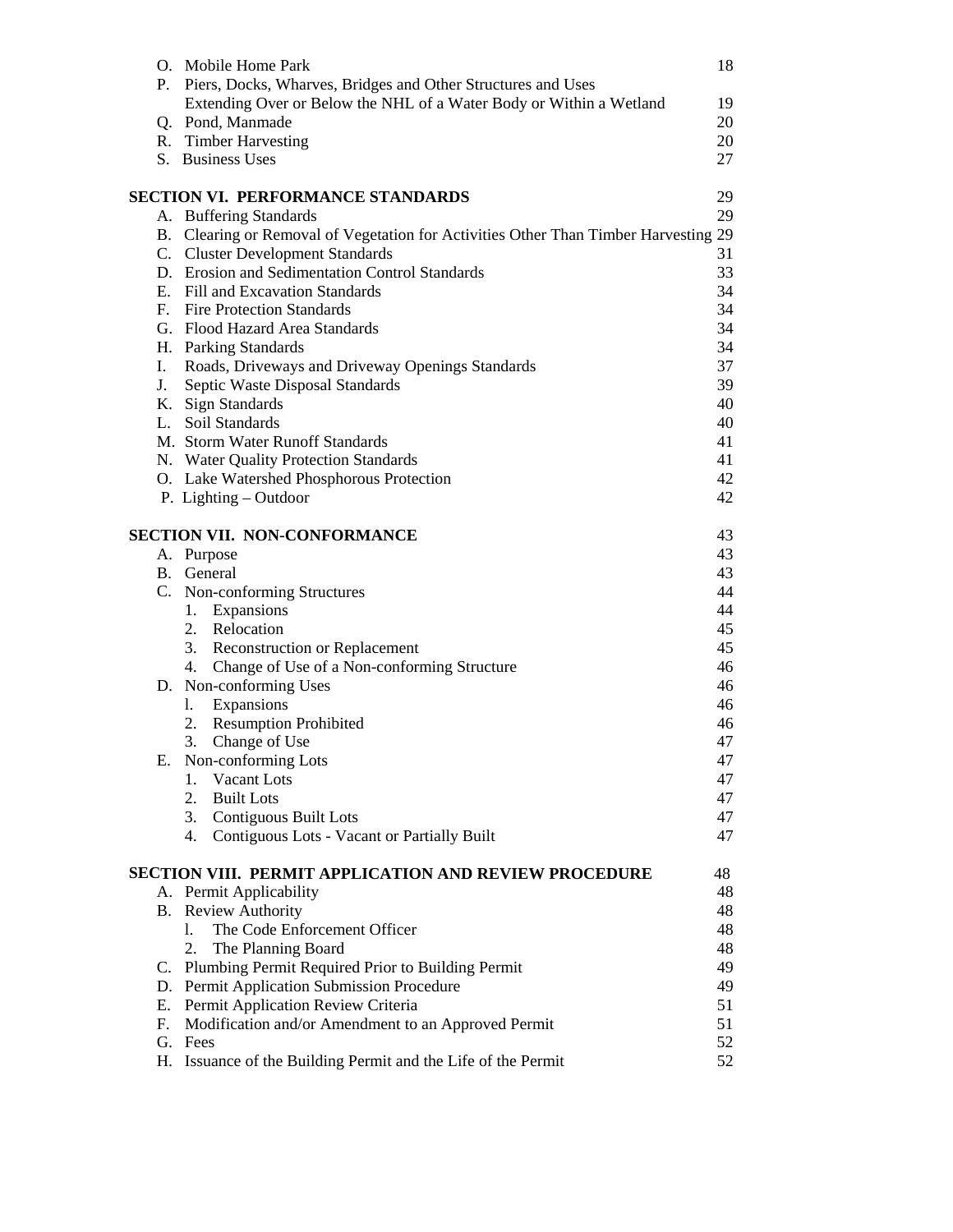| <b>SECTION IX. APPEALS</b><br>53                                  |
|-------------------------------------------------------------------|
| A. Board of Appeals powers relating to this Ordinance<br>53       |
| 53<br>B. The Board of Appeals                                     |
| <b>Administrative Appeal</b><br>53                                |
| 53<br>2. Variance Appeal                                          |
| 55<br>55<br>B. Code Enforcement Officer<br>55<br>C. Legal Actions |
| <b>SECTION XI. DEFINITIONS</b><br>56                              |
|                                                                   |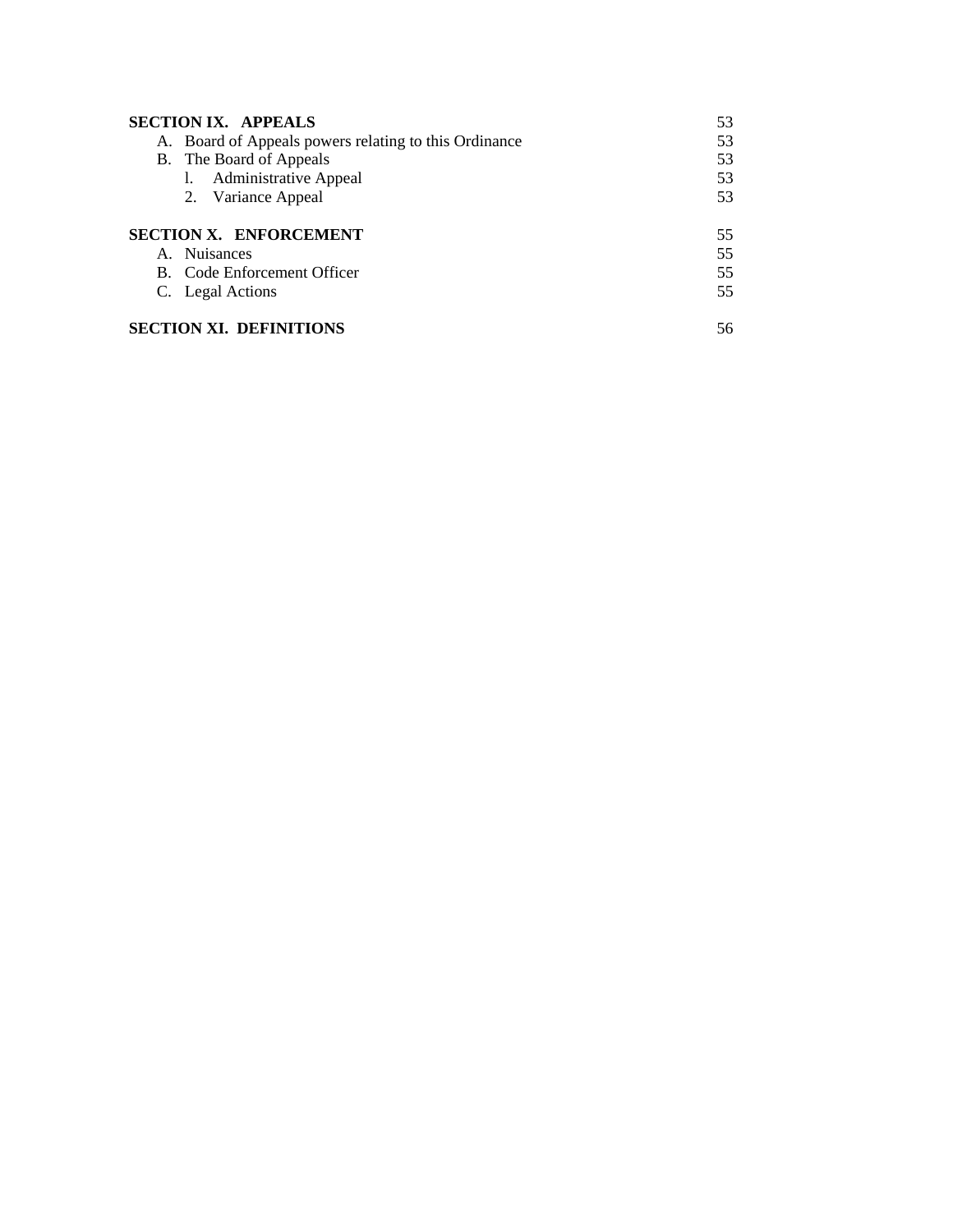# **TREMONT ZONING ORDINANCE**

# **SECTION I. AUTHORITY, APPLICABILITY AND ADMINISTRATION.**

# **A. AUTHORITY**

- 1. This Ordinance shall be known and may be cited as "The Tremont Zoning Ordinance."
- 2. This Ordinance is adopted pursuant to the provisions of Title 30-A, MRSA, Section 3001, Home Rule.
- 3. The standards in this Ordinance have been prepared in accordance with the provisions of Title 38, MRSA, Sections 435-449, Mandatory Shoreland Zoning Act and Title 30-A, MRSA, Sections 435l- 4352, Land Use Regulations.
- 4. This Ordinance shall be administered by the Planning Board and the Code Enforcement Officer of the Town of Tremont.

# **B. APPLICABILITY**

This Ordinance applies to all land areas within the Town of Tremont. This Ordinance also applies to any structure extending below the Normal High-Water Line (NHL) of a water body or within a wetland and to any structure built on, over or abutting a dock, wharf or pier.

#### **C. ADMINISTRATION**

# 1. Effective Date.

 The effective date of this Ordinance is March 3, l988, or as subsequently amended thereafter. A certified copy of this Ordinance is filed with the Town Clerk and is accessible to any member of the public. Copies are available for reference and may be purchased at the Town Office for a fee determined by the Board of Selectmen.

 a. Section V.P. is repealed on the statutory date established under 38 M.R.S.A. Section 438-B(5), at which time Section V.P-1. shall become effective. Until such time as Section V.P. is repealed, Section V.P.-1. is not in effect.

2. Amendment

 a. This Ordinance may be amended by a majority vote of the legislative body present at a regular or special town meeting.

b. Copies of the amendments affecting the shoreland zone, attested and signed by the Municipal Clerk, shall be submitted to the Commissioner of DEP within 45 days of the Town Meeting approval , and shall not be effective unless approved by the Commissioner. If the Commissioner fails to act on any amendment within 45 days of receipt of the amendment, the amendment is automatically approved. Any application for a permit submitted to the Town within this period shall be governed by the terms of the amendment, if such amendment is subsequently approved.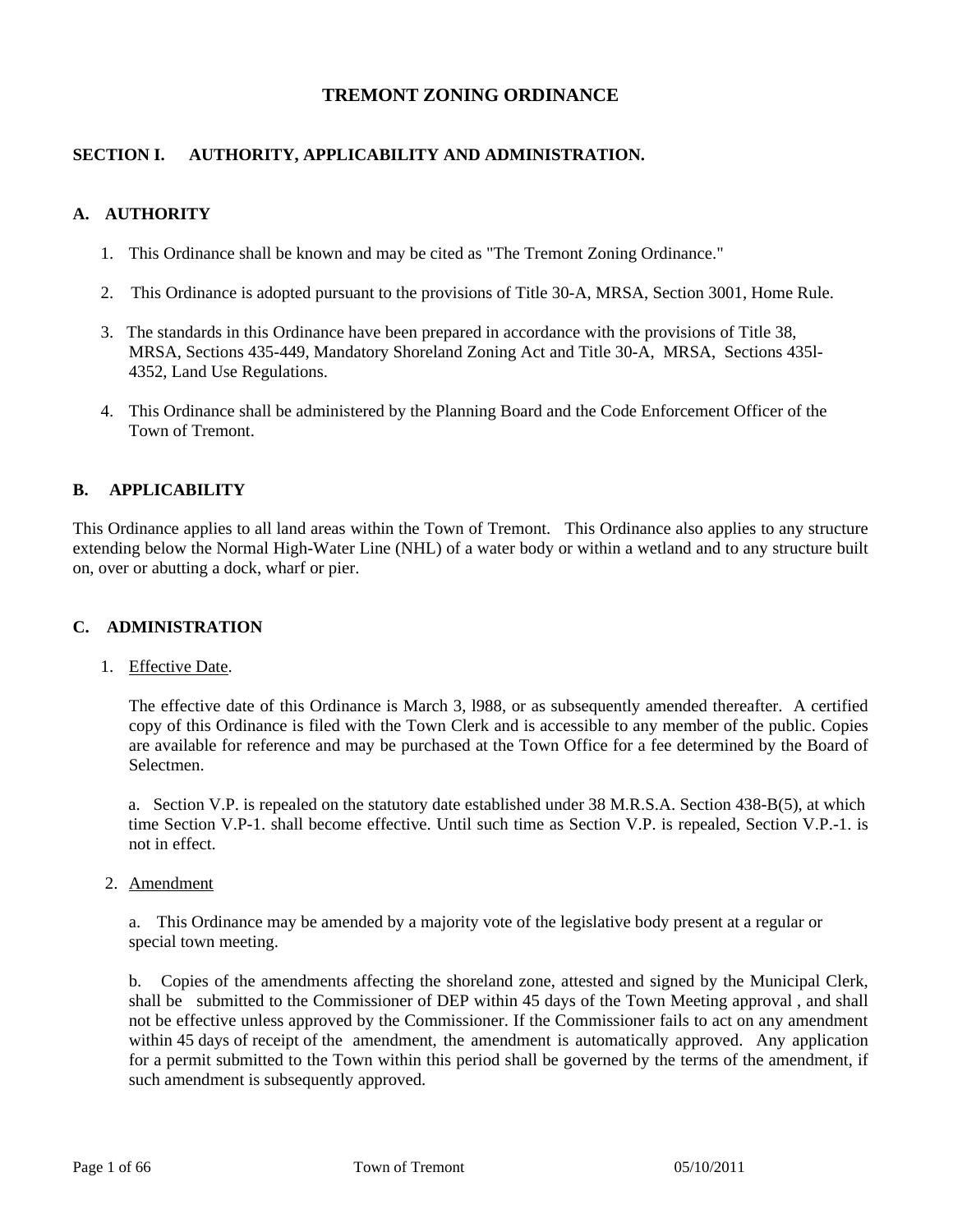# 3. Severability

 Should any section or provision of this Ordinance be declared by the courts to be invalid, such decision shall not invalidate any other section or provision of this Ordinance.

4. Inconsistency

Whenever a provision of this Ordinance conflicts with or is inconsistent with another provision of this Ordinance or of any other ordinance, regulation or statute, administered by the municipality, the more restrictive provision shall control.

- 5. Any costs incurred by the Town in excess of \$1,000 in its effort to interpret information submitted for the approval of an application, including requests for legal opinions pertaining to the application, shall be borne by the applicant.
- 6. Availability

A certified copy of this Ordinance shall be filed with the Municipal Clerk and shall be accessible to any member of the public. Copies shall be made available to the public at reasonable cost at the expense of the person making the request. Notice of availability of this Ordinance shall be posted.

# **SECTION II. PURPOSE**

This Ordinance is an important tool for directing the future growth of the Town of Tremont. It encourages orderly growth in appropriate areas while working to preserve the rural character of the Town. It assures local control and promotes the values and concerns of the community as expressed in the Comprehensive Plan.

The purposes of this Ordinance are:

- 1. To protect the health, safety and welfare of the community;
- 2. To encourage orderly growth and development by establishing Land Use Standards now that promote an economic climate which increases job opportunities and overall well-being;
- 3. To encourage growth in accordance with the Comprehensive Plan so that the essential character of each neighborhood is maintained;
- 4. To promote shoreline management that gives preference in specific zones to functionally water-dependent uses over other uses while preserving the community's access to the water;
- 5. To protect commercial fishing and maritime activities by giving preference to those activities in specific zones;
- 6. To prevent and control possible air, water and soil pollution;
- 7. To conserve shore cover, freshwater and coastal wetlands;
- 8. To protect existing and potential fish spawning grounds, aquatic life, bird and other wildlife habitat;
- 9. To protect archaeological and historic resources;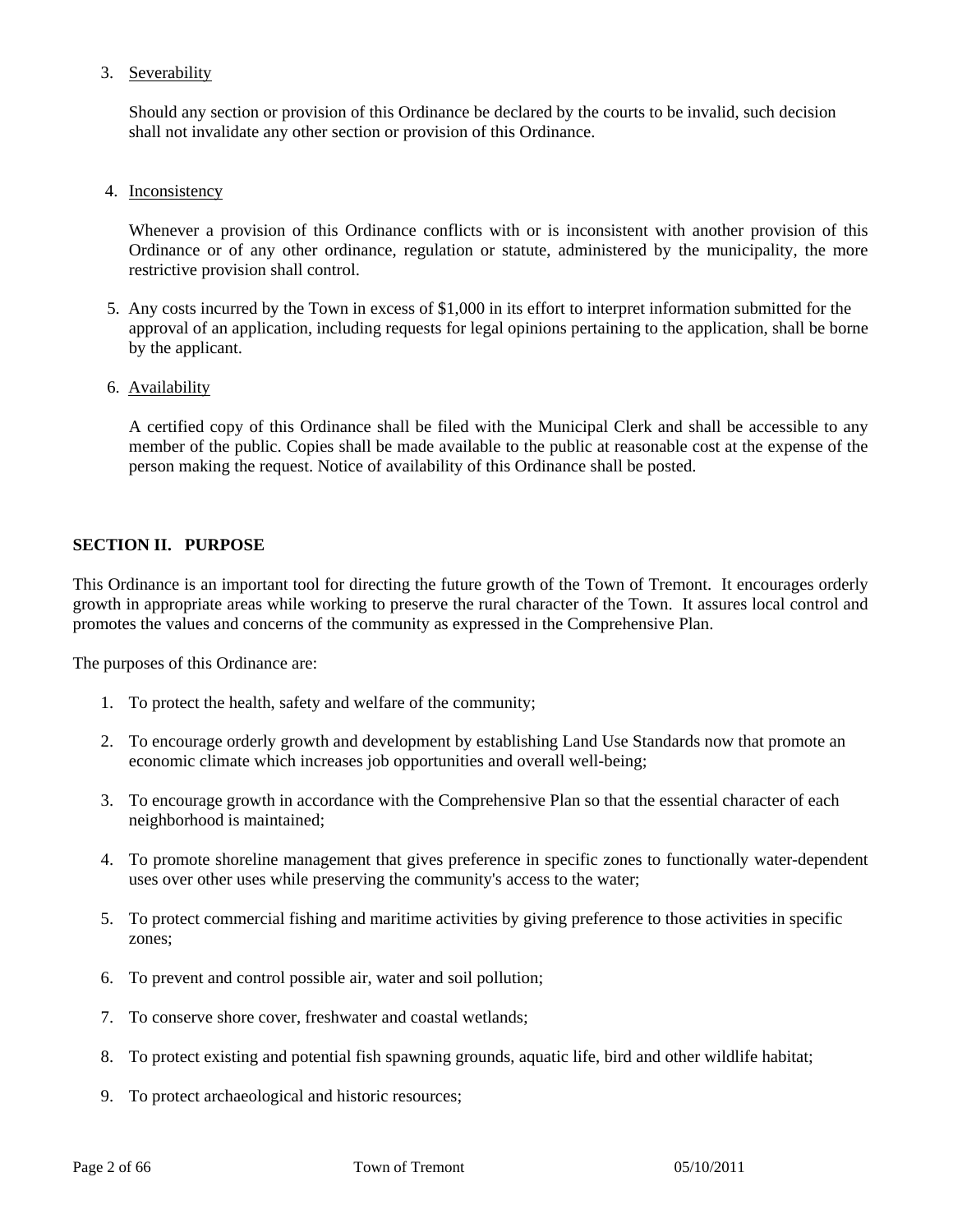- l0. To conserve natural beauty, open space and scenic vistas and visual as well as actual points of access to inland and coastal waters;
- 11. To protect fragile island environments;
- 12. To protect buildings and lands from flooding and accelerated erosion;
- 13. To control building sites, placement of structures and land uses, and;
- 14. To anticipate and respond to the impacts of development in shoreland areas

# **SECTION III. ZONES AND THE ZONING MAP**

# A. **DEFINITION**

The areas to which this Ordinance is applicable are hereby divided into the following zones as shown on the Official Zoning Map:

- 1. Residential-Business Zone
- 2. Residential Zone
- 3. Harbor Shoreland Zone
- 4. Commercial Fishery/Maritime Activity Shoreland Zone
- 5. Limited Residential Shoreland Zone
- 6. Resource Protection Shoreland Zone
- 7. Island Protection Zone
- 8. Rural Residential Zone

The Official Zoning Map, and all future amendments thereto, is hereby made part of and incorporated into this Ordinance.

The depictions of districts on this map are merely illustrations of their locations. These districts shall be determined from distances measured on the ground, from the "Normal High Water Line" of a water body or the upland edge of a wetland.

# B. **MAP**

- 1. The Official Zoning Map is drawn at a scale of 1"=1000'. Zone boundaries are clearly delineated and a legend indicating the symbols for each zone is on the map.
- 2. The Official Zoning Map shall be certified by the attested signature of the Town Clerk and shall be located in the Town Office.
- 3. If amendments, in accordance with Section I.C.2. above, are made in the zone boundaries or other matters portrayed on the Official Zoning Map, such changes shall be made on the Official Zoning Map within 30 days after the amendment has been approved by the Commissioner of the Department of Environmental Protection.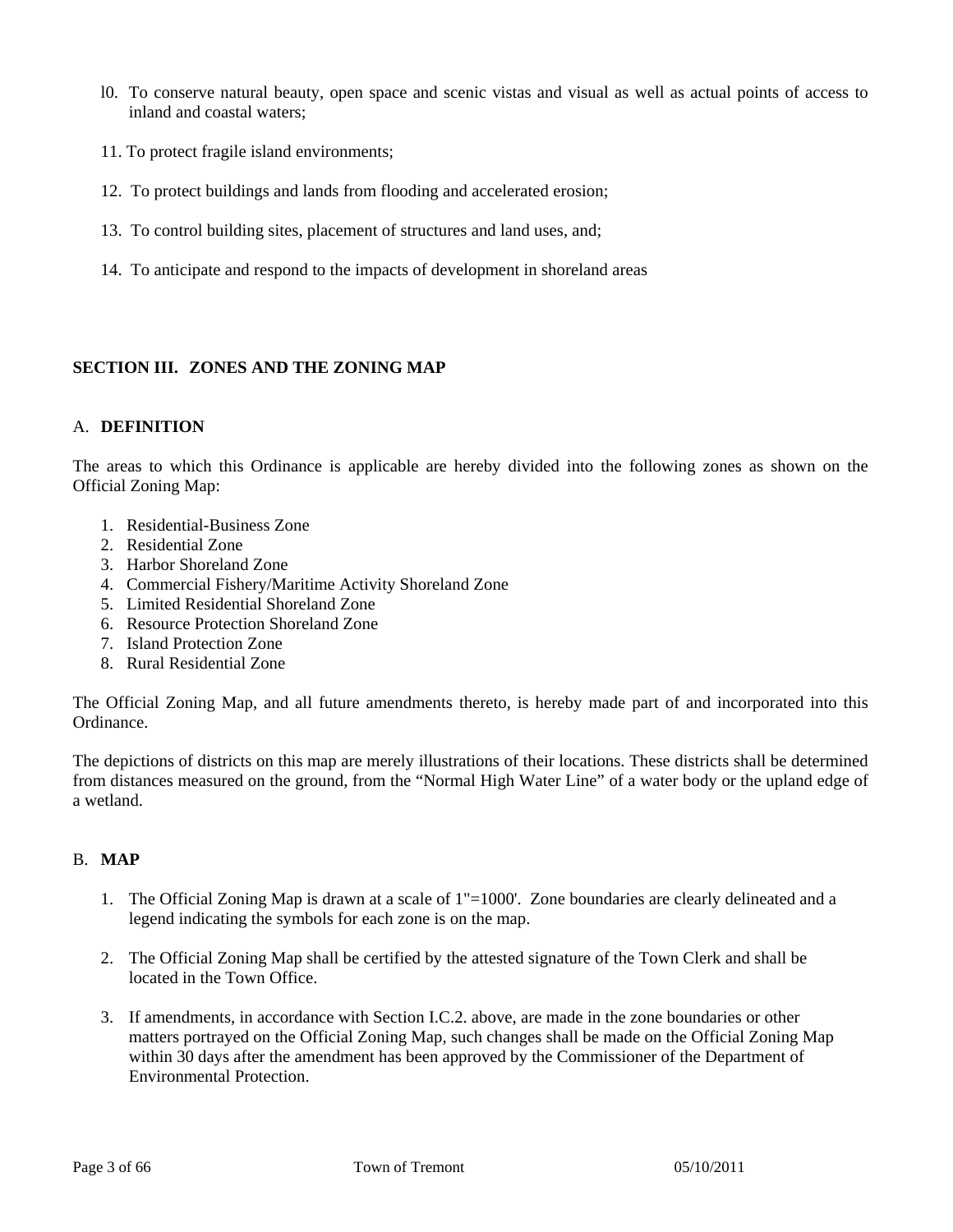#### C. **INTERPRETATION**

 Unless otherwise set forth on the Official Zoning Map, zone boundary lines are property lines, the centerlines of streets, roads and rights-of-way. Where uncertainty exists as to the exact location of zone boundary lines, the Board of Appeals shall be the final authority as to location. (See Appendix for a specific description by Assessor's Map & Lot number for each zone.)

#### D. **ZONE CRITERIA**

#### 1. Residential-Business Zone (R-B Zone)

 Areas not within 250' of the shoreline, which are predominantly residential, but may contain some maritime related commercial and industrial activity, institutional facilities, public facilities or other commercial activity.

2. Residential Zone

 Areas not within 250' of the shoreline which are devoted primarily to residential use or are suitable for residential development. These areas contain some multi-family development and home occupations.

3. Harbor Shoreland Zone

Areas within 250 feet, horizontal distance, of the shoreline, including those additional adjacent areas as approved by majority vote at Town Meeting, where the existing predominant pattern is a mixture of maritime and non-maritime uses and commercial and residential uses.

#### 4. Commercial Fishery/Maritime Activity Shoreland Zone (CFMA Zone)

Areas within 250 feet, horizontal distance, of the shoreline, including those additional adjacent areas as approved by majority vote at Town Meeting, where the existing predominant pattern of development is commercial fishing and other maritime activities and contains areas which are suitable for functionally water-dependent uses.

#### 5. Limited Residential Shoreland Zone

Areas within 250 feet, horizontal distance, of the shoreline, including those additional adjacent areas as approved by majority vote at Town Meeting, on shoreline of water bodies and wetlands where the existing pattern of development is low density residential with some home occupation.

#### 6. Resource Protection Shoreland Zone

(1) Areas within 250 feet, horizontal distance, of the upland edge of freshwater wetlands, salt marshes and salt meadows, and wetlands associated with great ponds and rivers, which are rated "moderate" or "high" value waterfowl and wading bird habitat, including nesting and feeding areas, by the Maine Department of Inland Fisheries and Wildlife (MDIF&W) that are depicted on a Geographic Information System (GIS) data layer maintained by either MDIF&W or the Department. Coastal wetlands are rated as of January 1, 1973. Freshwater wetlands are rated as of December 31, 2008. For the purposes of this paragraph "wetlands associated with great ponds" shall mean areas characterized by non-forested wetland vegetation and hydric soils that are contiguous with a great pond, and have a surface elevation at or below the water level of the great pond during the period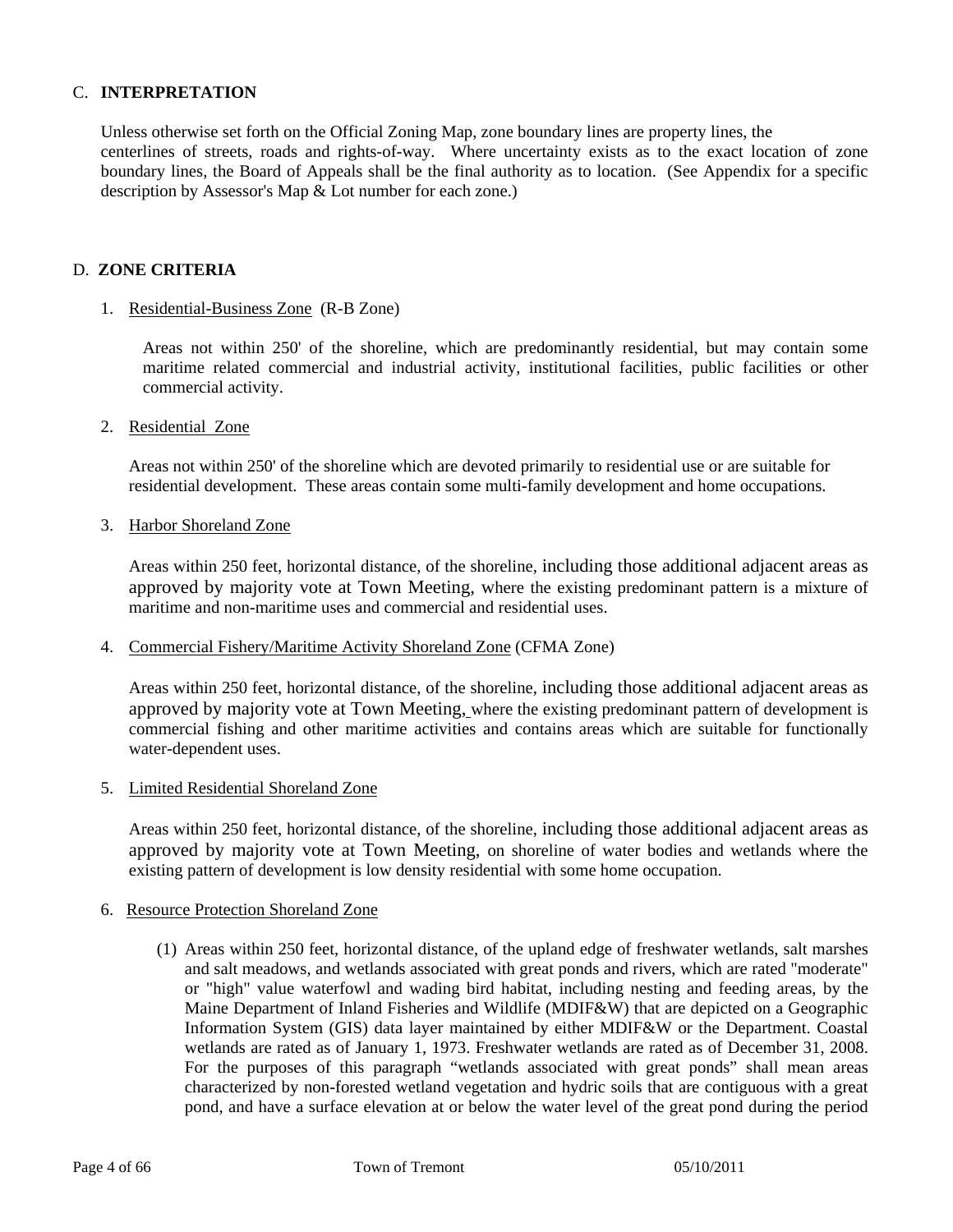of normal high water. "Wetlands associated with great ponds" are considered to be part of that great pond.

NOTE: The Natural Resources Protection Act, 38 M.S.R.A. sections 480-A through 480-Z, requires the Department of Environmental Protection to designate areas of "significant wildlife habitat". Significant wildlife habitat includes:

Habitat for species appearing on the official state or federal lists of endangered or threatened species; high and moderate value deer wintering areas and travel corridors as defined by the Department of Inland Fisheries and Wildlife; high and moderate value waterfowl and wading bird habitats, including nesting and feeding areas as defined by the Department of Inland Fisheries and Wildlife; critical spawning and nursery areas for Atlantic sea run salmon as defined by the Atlantic Sea Run Salmon Commission; and shorebird nesting, feeding and staging areas and seabird nesting islands as defined by the Department of Inland Fisheries and Wildlife.

- (2) This district shall also include 100 year floodplains adjacent to coastal as shown on FEMA's Flood Insurance Rate Maps or Flood Hazard Boundary Maps.
- (3) Areas of two or more contiguous acres with sustained slopes of 20% or greater.
- (4) Areas of two (2) or more contiguous acres supporting wetland vegetation and hydric soils, which are not part of a freshwater or coastal wetland as defined, and which are not surficially connected to a water body during the period of normal high water.

NOTE: These areas usually consist of forested wetlands abutting water bodies and non-forested wetlands.

- (5) Land areas adjacent to coastal wetlands which are subject to severe erosion or mass movement, such as steep coastal bluffs.
- 7. Island Protection Zone

 Island Areas not within 250' of the shoreline which are devoted primarily to residential use or are suitable for low density residential development.

8. Rural Residential Zone

Areas not within 250' of the shoreline which are devoted primarily to residential use or are suitable for residential development. These areas contain some multi-family development and home occupations.

# **SECTION IV. STANDARDS FOR THE ZONE**

# **A. GENERAL ZONE STANDARDS**

- 1. Structures
	- a. **Definition** For the purposes of this Ordinance, the term structure is defined as anything built for the support, shelter or enclosure of persons, animals, goods or property of any kind, together with anything constructed or erected with a fixed location on or in the ground exclusive of fences. The term includes structures temporarily or permanently located, such as decks, patios and satellite disks but excludes paving, signs and flagpoles. Incidental structures, with a footprint of 24 square feet or less not exceeding 4 feet in height, such as residential lawn furniture, picnic tables, bird feeders and water wells are not considered as structures under this definition provided they do not have substantial volume or visual impact.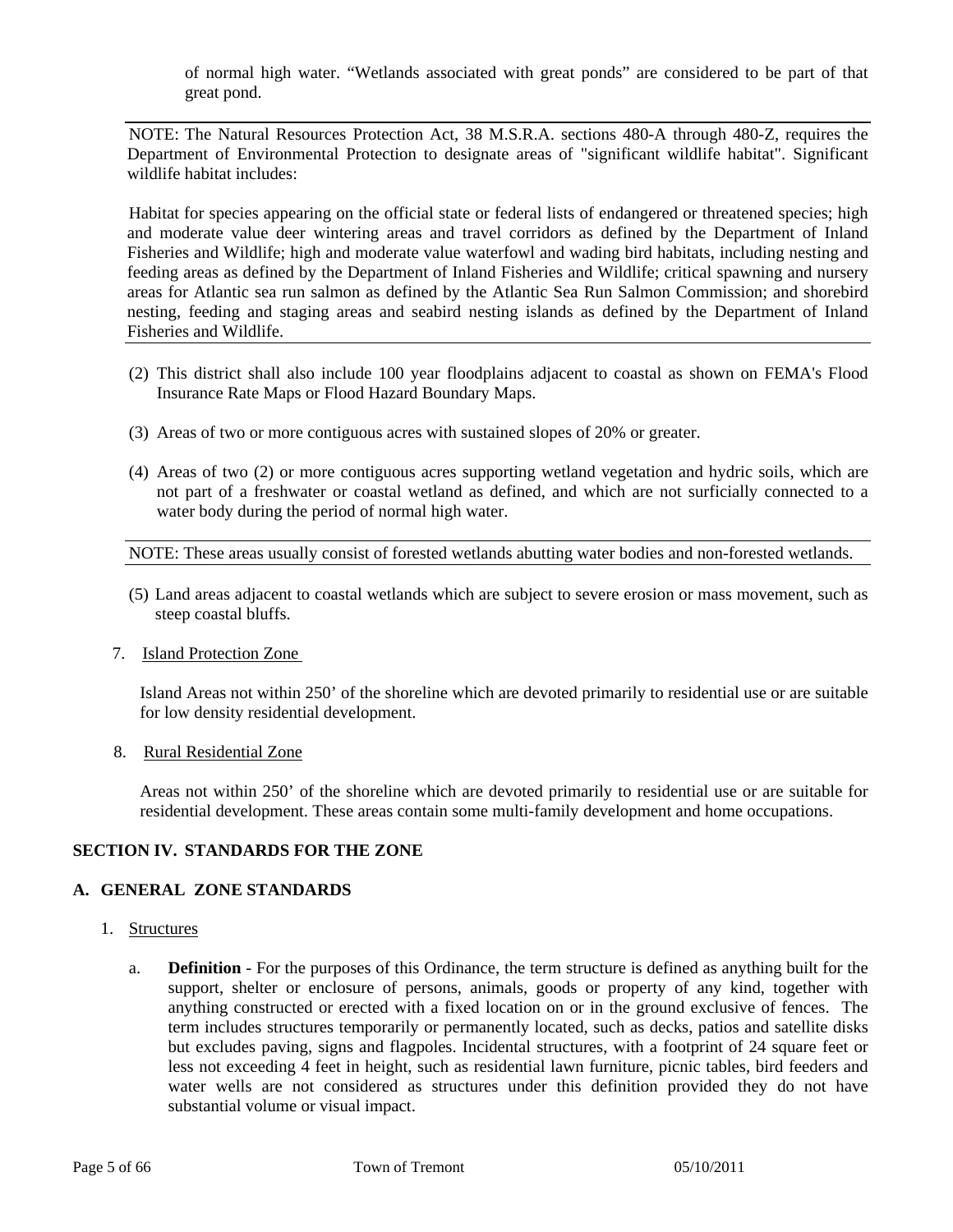b. **Commercial towers** shall be restricted to a height of one hundred twenty-five (125) feet from the original grade.

# c. **Water Setbacks**

- (1) All setback measurements from the normal high-water line (NHL) of any water body, or tributary stream, or from the upland edge of a wetland are horizontal distances.
- (2) The water body or wetland setback provision shall not apply to structures which require direct access to the water as an operational necessity, such as piers, docks and retaining walls, or to other functionally water-dependent uses.
- (3) Stairways or similar structures may be allowed with a permit from the Planning Board to provide shoreline access in areas of steep slopes or unstable soils provided: that the structure is limited to a maximum of 4' in width; that the structure does not extend below or over the NHL of a water body or upland edge of a wetland (unless permitted by the Department of Environmental Protection pursuant to the Natural Resources Protection Act, 38 M.R.S.A, Section 480-C); and that the applicant demonstrates that no reasonable access alternative exists on the property.
- d. **Lotline Setbacks** Lotline setbacks shall be measured perpendicular to the side, rear or front lot lines.
- e. **Principal Unit or Use** If more than one principal residential dwelling unit, principal commercial governmental, institutional or industrial structure or use, or combination thereof, is constructed, established or placed on a single parcel, all dimensional requirements shall be met for each additional dwelling unit, principal structure or use.

# EXCEPTIONS:

- (1) This does not refer to multi-unit residential development whose dimensional requirements are specified within the structure standards of each zone.
- (2) One residential dwelling unit is permitted in the Harbor Shoreland and the Commercial Fishery/Maritime Activity Zones as an accessory use to a principal maritime commercial use. The applicant must demonstrate with clear and convincing evidence that the state subsurface wastewater laws will be satisfied.
- f. **Flood Hazard**  The lowest floor elevation or openings of all buildings and structures including basements shall be elevated at least l' above the elevation of the l00-year flood. (See Tremont Floodplain Management Ordinance.)

# **2. Lots**

- a. **Lot Coverage** Within the shoreland zone lot coverage shall include all non-vegetated surfaces , including, but not limited, to structures and parking lots.
- b. **Lot Area** Land below the NHL of a water body or upland edge of a wetland and land beneath roads serving more than 2 lots shall not be included toward calculating minimum lot area for lots created since May, l992.
- c. **Separate Lots** Lots located on opposite sides of a public or private road shall be considered each a separate tract or parcel of land unless such road was established by the owner of land on both sides thereof after September 22, 1971.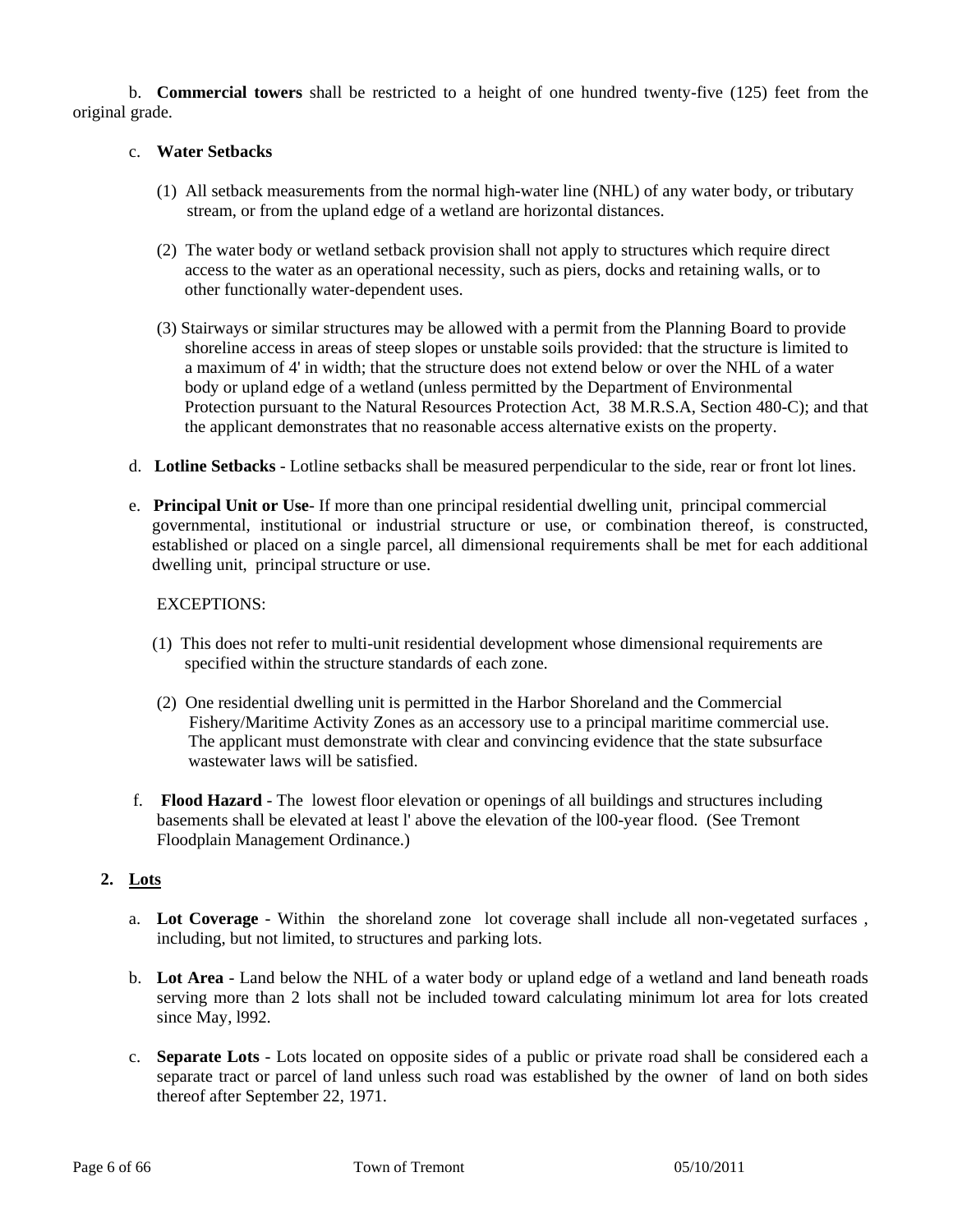- d. **Lot Access** No lot can be developed unless it has driveway or road access as defined in this Ordinance.
- e**. Shore Frontage** Minimum shore frontage is the length of a lot bordering on a water body or wetland, and shall be measured in a straight line between the points of intersection of the side lot lines with the shoreline. The minimum width of any portion of any lot within one hundred (100) feet, horizontal distance, from the shoreline shall be equal to or greater than the shore frontage requirement for the lot with the proposed use.
- f. **Division** No lot shall be divided as to make a substandard lot.

# **B. RESIDENTIAL-BUSINESS ZONE (R-B ZONE)**

The purpose of the Residential-Business Zone is to preserve the integrity of the residential uses while allowing for maritime related and light commercial activity which are compatible with the physical capability of the land.

l. Land Use Standards

All uses are permitted subject to the Lot, Structure, Performance and Conversion Standards.

2. Lot Standards

# **Lot area**:

- a. Minimum: 40,000 sqft. per lot and per residential dwelling unit or principal non-residential structure
- b. Multi-unit residential:
	- (1) 40,000 sq. ft. for first unit
	- (2) 20,000 sq. ft. for each additional unit
- 3. Structure Standards
	- a. **Setbacks** (minimum):
		- (l) Lot Lines: 15' for residential principal and accessory structures 25' for non-residential principal and accessory structures

 b. **Height**: 40' maximum. Whenever physically possible, buildings taller than 25' should be positioned so as to minimize visual impact and protect residential views.

- c. **Lot coverage**: 25% maximum
- d. **Building Size**: Non-maritime related uses not to exceed 5000 square feet.
- 4. Conversion Standards
	- a. Structures that existed on May 9, 1994 in their current form may convert to any use permitted by this section without regard to lot line setback requirements provided the buffering standards are met.
	- b. Structures built or rebuilt after May 9, 1994 may convert to any use permitted in this zone provided that the structure complies with all the standards for the new use.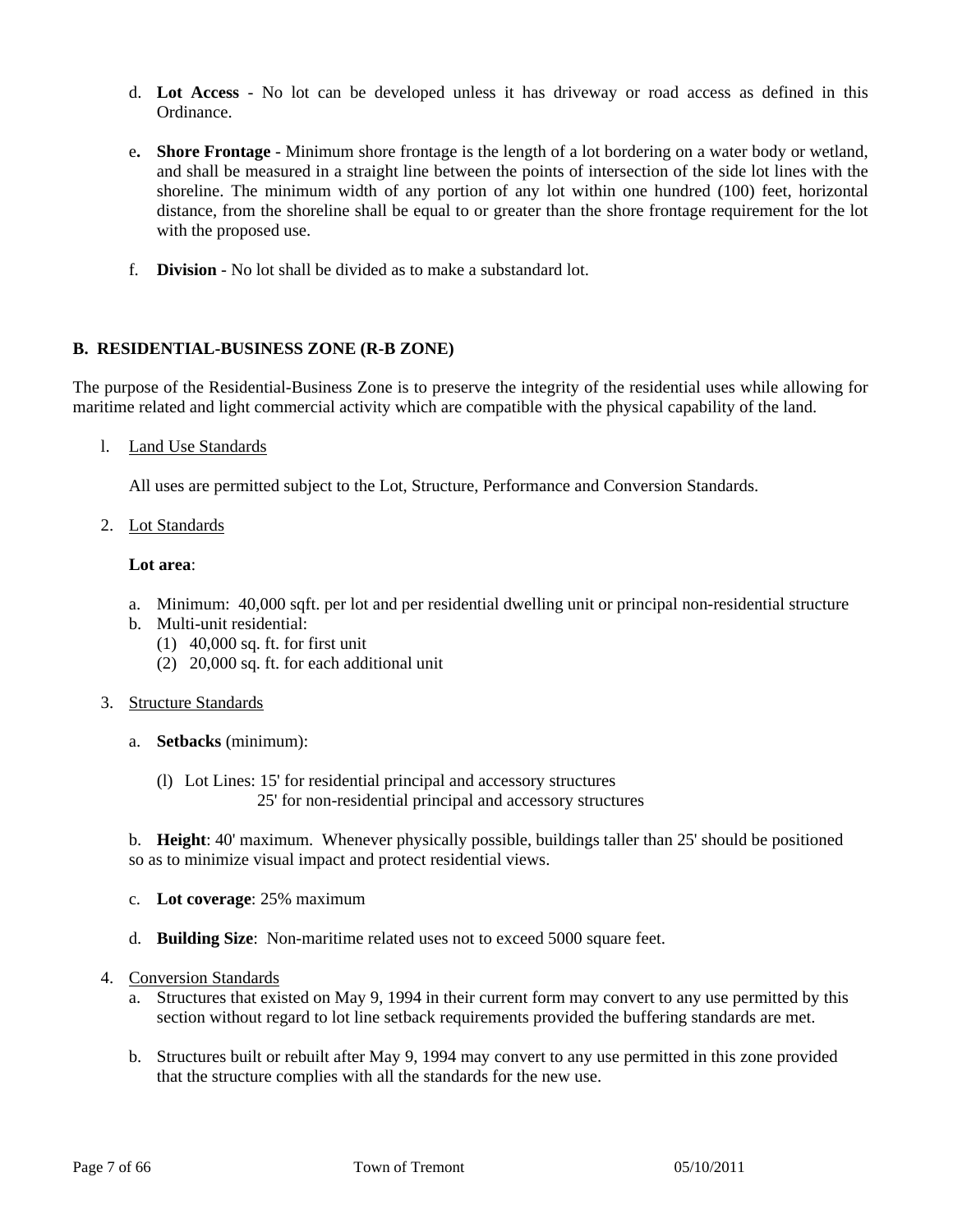# **C. RESIDENTIAL ZONE**

#### l. Land Use Standards

The following uses are allowed subject to Lot, Structure and Performance Standards:

- a. Single-family residential use and its accessory uses.
- b. All multi-unit residential use and its accessory uses.
- c. Home Occupations as an accessory use.
- d. Governmental and institutional use.

No commercial or industrial activity is allowed.

#### 2. Lot Standards

- a. **Lot area**:
	- (1) Minimum: 40,000 sq. ft. per lot and per residential dwelling unit or institutional or governmental principal structure.
	- (2) Multi-unit residential:
		- (a) 40,000 sq. ft. minimum for first unit
		- (b) 20,000 sq. ft. for each additional unit

#### 3. Structure Standards

- a. **Setbacks** (minimum):
	- (l) 15' from lot lines
- b. **Height**: 40' maximum
- c. **Lot coverage**: 20% maximum

# **D. HARBOR SHORELAND ZONE**

#### 1. Land Use Standards

The following uses are allowed subject to Lot, Structure and Performance Standards.

- a. single-family residential use and its accessory uses (no multi-unit residential use is permitted);
- b. all maritime commercial uses;
- c. non-maritime commercial uses (excluding transient accommodations) up to a total of 3000 sqft. in total building area;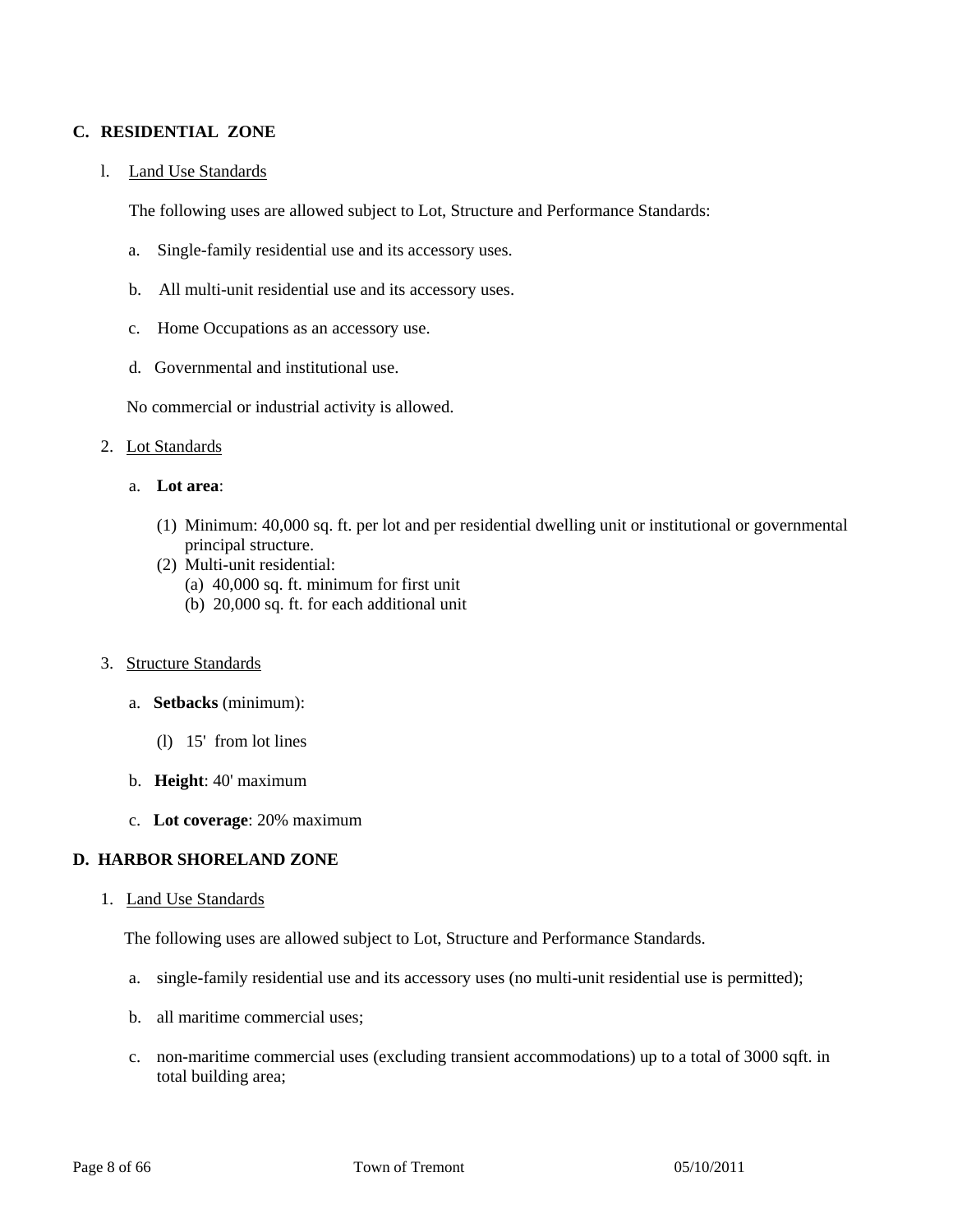d. marinas with up to 550 linear feet of slip/dock space.

 one residential unit is allowed as an accessory use to a principal maritime commercial use. The applicant must demonstrate with clear and convincing evidence that the State subsurface wastewater laws will be satisfied.

- 2. Lot Standards
	- a. **Lot area**: Minimum 40,000 sq. ft. per lot and per residential dwelling unit or principal non-residential structure.

EXCEPTION: No minimum for maritime commercial uses.

 b. **Shore frontage**: l50' minimum per lot and per residential dwelling unit or principal non-residential structure located within 75' of the shoreline of a stream or 250' of the shoreline of any wetland. EXCEPTION: No minimum for maritime commercial uses.

#### 3. Structure Standards

- a. **Setbacks** (minimum):
	- (1) 15' from lot lines
	- (2) Residential: 75' from the shoreline. Non-residential: 25' from the shoreline. EXCEPTION: No setback minimum for maritime commercial uses
	- (3) 75' from the shoreline of a stream (if sustained slopes exceed 20%, a l00' setback of undisturbed vegetation shall be maintained.) and 75' from the shoreline of a tributary stream.
- b. **Height**: 35' maximum.
- c. **Lot coverage**: 70% maximum (includes non-vegetated surfaces).

# **E. COMMERCIAL FISHERY/MARITIME ACTIVITY SHORELAND ZONE**

- 1. Land Use Standards
	- a. The following uses are allowed subject to Lot, Structure and Performance Standards:
		- (1) all maritime commercial uses;
		- (2) non-maritime limited commercial use up to a total of 2000 sq. ft. in total building area provided it is an accessory use to an existing maritime commercial use for as long as the principal maritime use continues to operate. Accessory transient accommodations are not allowed under this section (2).
		- (3) only one residential dwelling unit is allowed, in addition to the square footage allowed in paragraph (2), whether existing, new, conforming or non-conforming under section VII, as an accessory use to a principal maritime commercial use. The applicant must demonstrate with clear and convincing evidence that the State subsurface wastewater rules will be satisfied.
		- (4) all functionally water-dependent industry;
		- (5) marinas with up to 550 linear feet of slip/dock space;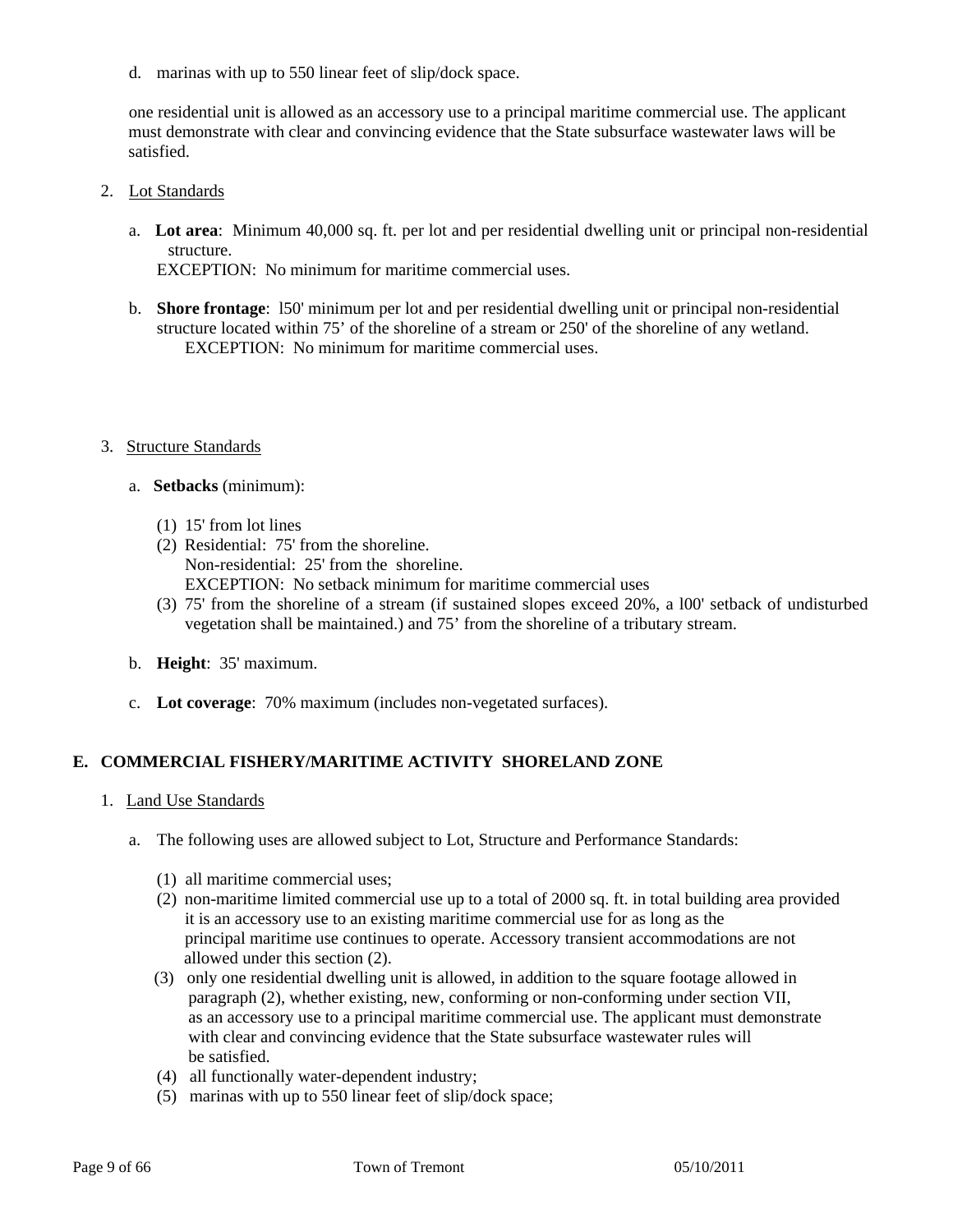- 2. Lot Standards
- a. **Lot area:** 
	- (1) Residential: 40,000 sq. ft. minimum per lot and per residential dwelling unit or principal non residential structure.
	- (2) Non-Residential: no minimum

# b. **Shore frontage:**

- (1) Residential: l50' minimum per lot and per residential dwelling unit or principal non-residential structure located within 250' of the shoreline.
- (2) Non-Residential: no minimum

# 3. Structure Standards

- a. **Setbacks** (minimum):
	- (1) l5' from lot lines
	- (2) Residential 75' from the shoreline of any wetland, stream or tributary stream. Non-Residential - None from the shoreline.
	- b. **Height**: 35' maximum
	- c. **Lot coverage**: 70% maximum (includes non-vegetated surfaces).

# **F. LIMITED RESIDENTIAL SHORELAND ZONE**

# 1. Land Use Standards

- a. Single family residential use and its accessory uses are the only allowed uses subject to Lot, Structure and Performance Standards.
- b. Home Occupations as an accessory use

No commercial, industrial, governmental or institutional activity is allowed.

- 2. Lot Standards
	- a. **Lot area** per lot and per residential dwelling unit.
		- (1) Basic minimum 40,000 sq. ft.
		- (2) Multi-unit residential (non-conforming expansion):
			- (a) 40,000 sq. ft. minimum for first unit
			- (b) 20,000 sq. ft. for each additional unit
	- b. **Shore frontage**: 150' minimum per lot and per residential dwelling unit located within 250' of the upland edge of a coastal wetland or within 75' of the shoreline of a stream. 200' minimum per lot and per residential dwelling unit located within shoreland zone of any other water body or freshwater wetland.

.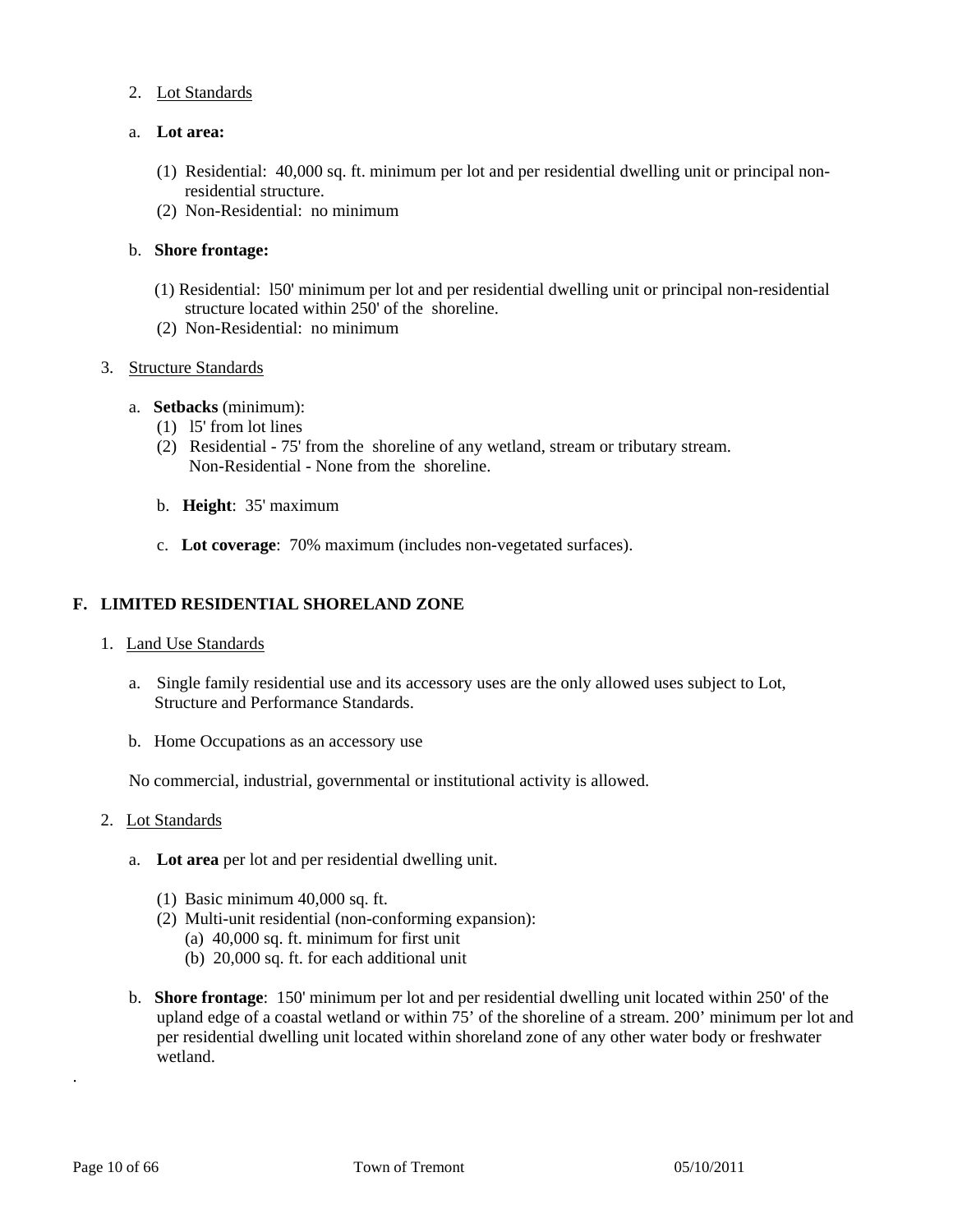# 3. Structure Standards

- a. **Setbacks** (minimum):
	- (l) l5' from lot lines
	- (2) 75' from the upland edge of a wetland
	- (3) 100' from the normal high-water line of any great pond.
	- (4) 75' from the shoreline of a stream (if sustained slopes exceed 20%, a l00' setback of undisturbed vegetation shall be maintained.) and 75' from the shoreline of a tributary stream.
- b. **Height:** 35' maximum
- c. **Lot coverage**: 20% maximum (non-vegetated surfaces)

# **G. RESOURCE PROTECTION SHORELAND ZONE**

- 1. Land Use Standards
	- a. The following uses are permitted subject to Lot, Structure and Performance Standards:

Small non-residential structures or facilities for educational, scientific or nature interpretation purposes.

- b. The following uses are not allowed.
	- (1) residential, commercial, industrial, governmental and institutional development;
	- (2) private sewage disposal systems; and
	- (3) road, driveway and parking areas.
	- (4) marinas

# 2. Lot Standards

- a. **Lot area**: 2 acres minimum per principle structure or recreational facility within Shoreland Zone.
- b. **Shore frontage**: 250' minimum per principle structure or recreational facility within Shoreland Zone.
- 3. Structure Standards
	- a. **Set backs** (minimum):
		- (l) 25' from lot lines, 250' from the shoreline; except for small non-residential structures or facilities for educational, scientific or nature interpretation purposes, in which case setbacks shall be 100' from the shoreline of a great pond and 75' from the shoreline of a tributary stream, stream, or wetland.
	- b. **Height**: 20' maximum
	- c. **Lot coverage**: 5% maximum (includes non-vegetated surfaces).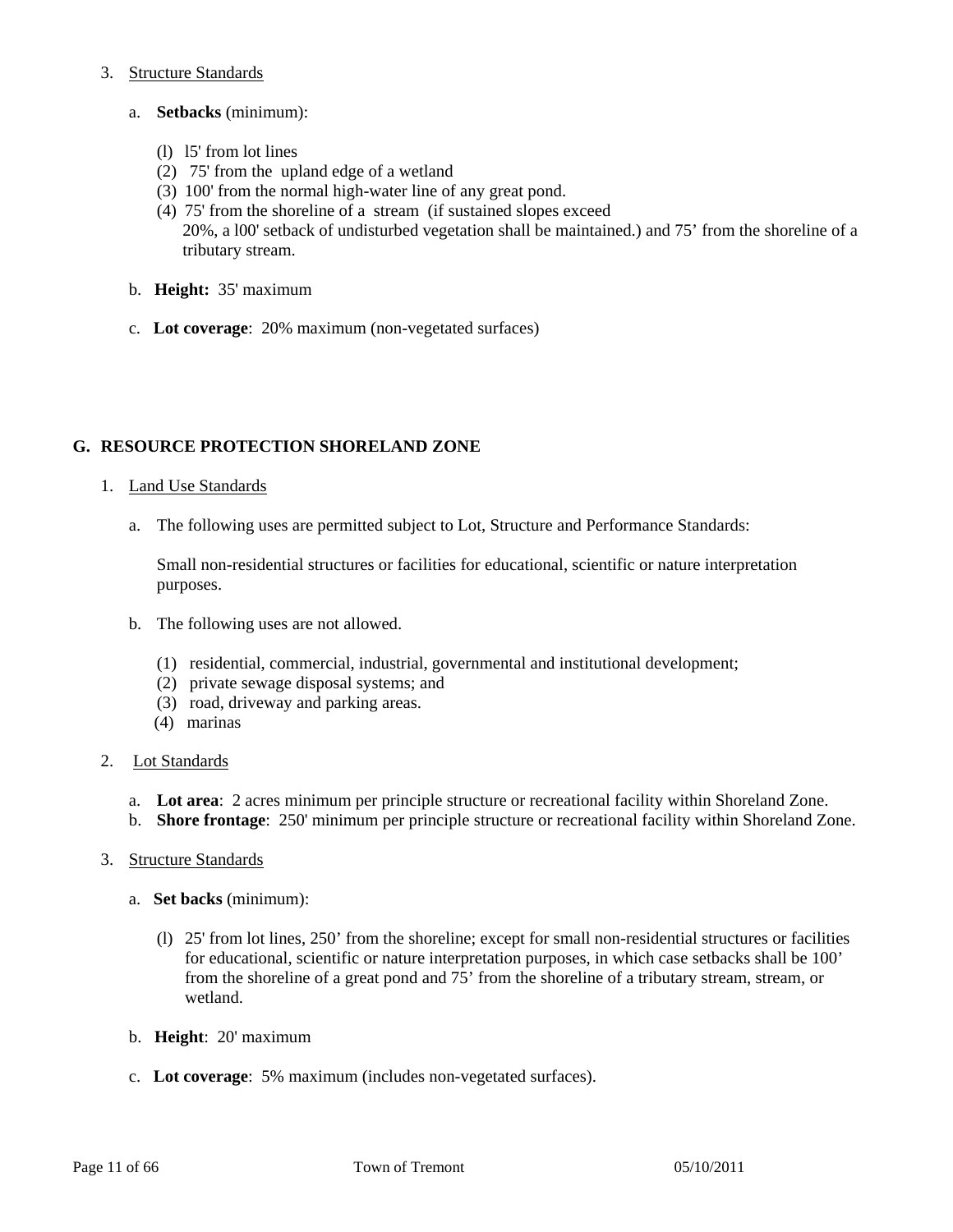# **H. ISLAND PROTECTION ZONE**

#### 1. Land Use Standards

The following uses are allowed subject to Lot, Structure and Performance Standards.

- a. Single-family residential use and its accessory uses.
- b. Governmental and institutional use.
- c. Home Occupations as an accessory use

No commercial or industrial activity is allowed.

#### 2. Lot Standards

- a. Lot area per lot and per residential dwelling unit or principal non-residential structure.
	- (l) Basic minimum 40,000 sq. ft.

#### 3. Structure Standards

- a. Setbacks (minimum):
	- (l) 15' from lot lines
- b. Height: 35' maximum
- c. Lot coverage: 20% maximum (includes non-vegetated surfaces)

# **I. RURAL RESIDENTIAL ZONE**

l. Land Use Standards

The following uses are allowed subject to Lot, Structure and Performance Standards.

- a. Single-family residential use and its accessory uses.
- b. All multi-unit residential use and its accessory uses.
- c. Home Occupations as an accessory use.
- d. Governmental and institutional use.

No commercial or industrial activity is allowed.

2. Lot Standards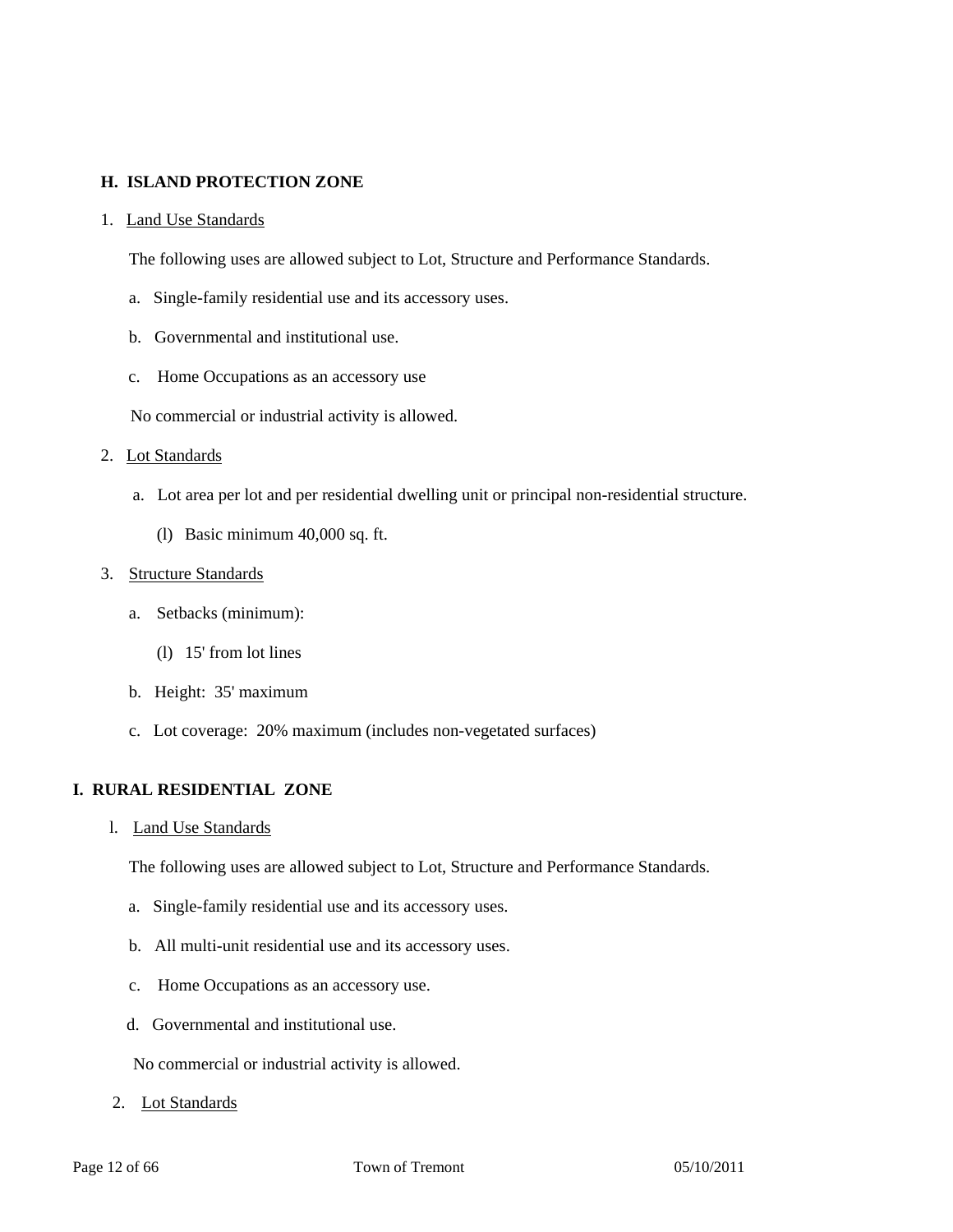- a. Lot area:
	- (1) Minimum: 40,000 sqft. per lot and per residential dwelling unit or institutional or governmental principal structure.
	- (2) Multi-unit residential:
		- (a) 40,000 sqft. minimum for first unit
		- (b) 20,000 sqft. for each additional unit

#### 3. Structure Standards

- a. Setbacks (minimum):
	- (l) 15' from lot lines
- b. Height: 40' maximum
- c. Lot coverage: 20% maximum

# **SECTION V. OTHER LAND USE ACTIVITIES AND THEIR STANDARDS**

# **A**. **Agriculture**

- 1. All spreading of manure shall be accomplished in conformance with the Manure Utilization Guidelines published by the Maine Department of Agriculture on November 1, 2001, and the Nutrient Management Law (7 M.R.S.A. sections 4201-4209).
- 2. Manure shall not be stored or stockpiled within one hundred (100) feet, horizontal distance, of a great pond, or within seventy-five (75) feet horizontal distance, of other water bodies, tributary streams, or wetlands. All manure storage areas within the shoreland zone must be constructed or modified such that the facility produces no discharge of effluent or contaminated storm water.
- 3. Agricultural activities involving tillage of soil greater than forty thousand 40,000 square feet in surface area, or the spreading, disposal or storage of manure within the Shoreland Zones shall require a Conservation Plan to be filed with the Planning Board. Non-conformance with the provisions of said plan shall be considered to be a violation of this Ordinance.
- NOTE: Assistance in preparing a Conservation Plan may be available through the local Soil and Water Conservation District office.
	- 4. There shall be no tilling of soil within one hundred (100)feet, horizontal distance of the normal highwater line of a great pond, within seventy-five (75) feet, horizontal distance, from other water bodies and coastal wetlands; nor within twenty-five (25) feet horizontal distance of tributary streams and freshwater wetlands. Operations in existence on the effective date of this Ordinance and not in conformance with this provision may be maintained.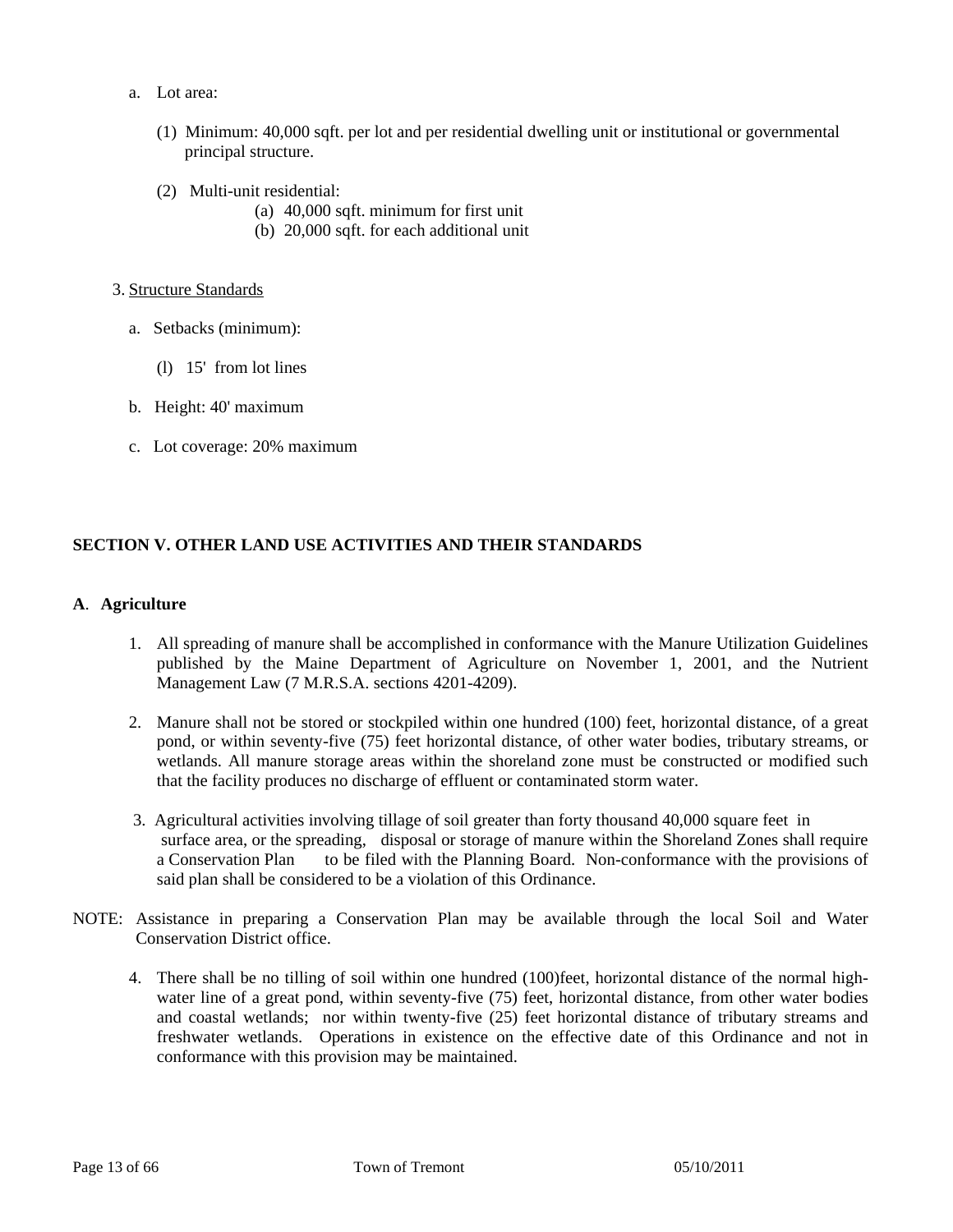5. Newly established livestock grazing areas shall not be permitted within one hundred (100) feet, horizontal distance, of the normal high-water line of a great pond, within seventy-five (75) feet, horizontal distance, of other water bodies and coastal wetlands, nor within twenty-five (25) feet, horizontal distance of tributary streams and freshwater wetlands. Livestock grazing associated with ongoing farm activities, and which are not in conformance with the above setback provisions may continue, provided that such grazing is conducted in accordance with a Conservation Plan.

NOTE: 17 M.R.S.A. section 2805(4) requires a municipality to provide the Commissioner of Agriculture, Food and Rural Resources with a copy of any proposed ordinance that impacts farm operations. The law further requires the Commissioner to review the proposed ordinance and advise the municipality if the proposed ordinance would restrict or prohibit the use of best management practices. A copy of a shoreland zoning ordinance that regulates no more restrictively than contained in these Guidelines need not be provided to the Commissioner of Agriculture, Food and Rural Resources.

# **B**. **Archeological and Historic Sites**

- 1. Tremont has 21 prehistoric archeological sites (mapped in the Town Office) and 2 listed historic buildings (Bass Harbor Head Light Station and the Dix Family Stable).
- 2. Any proposed land use activity involving structural development or soil disturbance on or adjacent to these sites or eligible to be listed on the National Register of Historic Places, as determined by the Planning Board, shall be submitted by the applicant to the Maine Historic Preservation Commission for review and comment, at least twenty (20) days prior to action being taken by the Planning Board.
- 3. The Planning Board shall consider comments received from the Commission prior to rendering a decision on the application.

# **C**. **Bed and Breakfast**

- 1. As a home occupation, it can have no more than 4 bedrooms devoted to lodging purposes.
- 2. If more than 4 bedrooms are used for lodging, the use is commercial.

# **D**. **Campgrounds**

- 1. Campgrounds shall contain a minimum of 5,000 sq. ft. of suitable land, not including roads and driveways, for each site. Land supporting wetland vegetation, and land below the normal high-water line of a water body shall not be included in calculating land area per site.
- 2. Campgrounds must conform to the minimum requirements imposed under State licensing procedures. The Planning Board's approval is conditional on the State license approval.
- 3. The areas intended for placement of a recreational vehicle, tent or shelter, and utility and service buildings shall be set back a minimum of one hundred (100) feet horizontal distance, from the normal high-water line of a great pond, and seventy-five (75) feet, horizontal distance from the normal high water line of other water bodies, tributary streams, or the upland edge of a wetland.
- 4. A recreational vehicle or a site for a recreational vehicle may not be rented, leased or occupied for more than 2 weeks consecutively from November lst through May  $1<sup>st</sup>$  unless the recreational vehicle is connected to permanent sewage, water, electricity and heat that will meet State and local codes.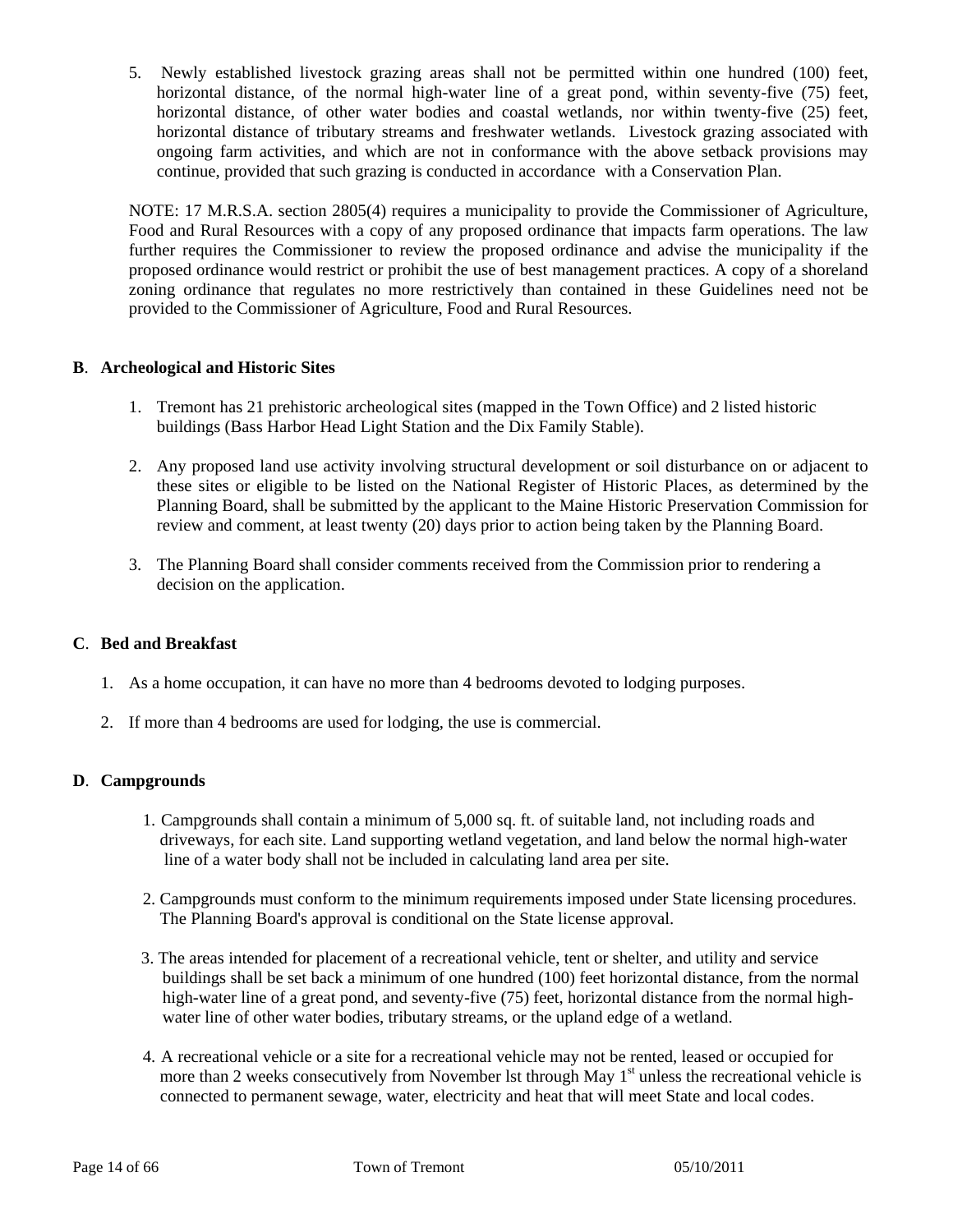During this period, renewal of any occupancy in the campground may not occur unless there is at least one week non-occupancy.

# **E**. **Campsites (Individual Private)**

- 1. The following conditions must be met:
	- a. One campsite per lot is permitted outside of shoreland zone. One campsite is allowed per lot existing on the effective date of this Ordinance, or thirty thousand (30,000) square feet of lot area within the shoreland zone, whichever is less, may be permitted.
	- b. Campsite placement on any lot, including the areas intended for a recreational vehicle or tent platform, shall be set back one hundred (100) feet horizontal distance, from the normal high–water line of a great pond, and seventy-five (75) feet, horizontal distance, from the normal high-water line of other water bodies, tributary streams, or the upland edge of a wetland.
	- c. Only one recreational vehicle shall be allowed on a campsite. The Recreational vehicles shall not be located on any type of permanent foundation except for a gravel pad, and no structure except a canopy shall be attached to the recreational vehicle.
	- d. The clearing of vegetation for the siting of the recreational vehicle, tent or similar shelter in a Resource Protection Zone shall be limited to one thousand (1000) square feet.
	- e. A written sewage disposal plan describing the proposed method and location of sewage disposal shall be required for each campsite and shall be approved by the Licensed Plumbing Inspector. Where disposal is off-site, written authorization from the receiving facility or land owner is required.
	- f. When a recreational vehicle, tent or similar shelter is occupied on-site for more than 90 days per year, all requirements for residential structures shall be met, including the installation of a subsurface sewage disposal system in compliance with the State of Maine Subsurface Wastewater Disposal Rules unless served by public sewage facilities.

# **F**. **Commercial and Industrial Uses** (PROHIBITED)

 The following new commercial and industrial uses are prohibited within 250' of the shoreline of a great pond or a coastal wetland, or 75' of the shoreline of a stream:

- a. Auto washing facilities;
- b. Auto or other vehicle service and/or repair operations, including body shops;
- c. Chemical and bacteriological laboratories;
- d. Storage of chemicals, including herbicides, pesticides or fertilizers other than amounts normally associated with individual households or farms;
- e. Commercial painting, wood preserving and furniture stripping;
- f. Dry cleaning establishments;
- g. Electronic circuit assembly;
- h. Laundromats, unless connected to a sanitary sewer;
- i Metal plating, finishing or polishing;
- j. Petroleum or petroleum product storage and/or sale except storage on same property as use occurs and except for storage and sales associated with marinas;
- k. Photographic processing; and
- l. Printing.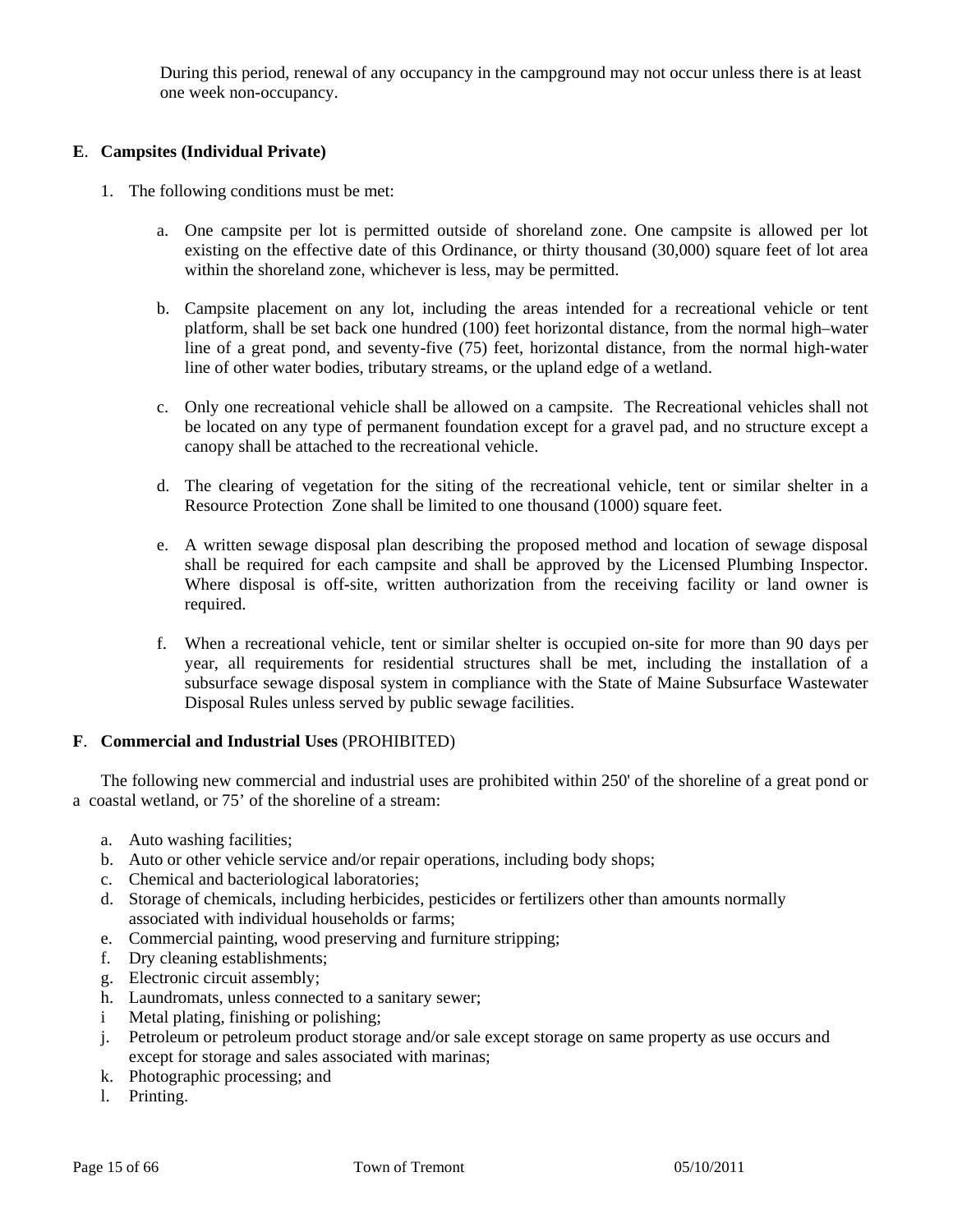# **G. Communication Towers**

- 1. Communication towers are a commercial use
- 2. Structure height shall be no greater than one hundred and twenty five (125) feet from the original grade

3. Structures shall be set back a minimum distance equal to two (2) times the height of the structure or 250 feet which ever is greatest.

4. All structures and associated equipment shall be enclosed within a locked fence with a minimum height of eight (8) feet.

5. A sign shall be prominently displayed near the entrance to the facility indicating the name and contact info of those responsible for the facility.

6. An alternative analysis study shall be completed by the Applicant, and reviewed by the Planning Board. This study shall contain details of the site selection process and those parameters precluding the use of an existing facility or site.

# **H. Essential Services**

- 1. Where feasible, the installation of essential services shall be limited to existing public ways and existing service corridors.
- 2. The installation of essential services, other than road-side distribution lines, is not allowed in a Resource Protection Zone except to provide services to a permitted use within said district, or except where the applicant demonstrates that no reasonable alternative exists. Where allowed , such structures and facilities shall be located so as to minimize any adverse impacts on surrounding uses and resources, including visual impacts.
- 3. Damaged or destroyed public utility transmission and distribution lines, towers and related equipment may be replaced or reconstructed without a permit.

# **I. Home Occupation**

 The purpose of the Home Occupation provision is to permit those businesses which are compatible with the Residential Zone in which they are allowed. Home Occupations are limited to those uses which may be conducted within a residential structure or on the property without substantially changing the appearance or condition of the residence or property.

- 1. A home occupation is carried on by a member of the family residing on the property and has no more than two additional employees.
- 2. Home occupations shall be clearly incidental and secondary to the use of the property for dwelling purposes and does not change the essential residential character of such property.
- 3. A home occupation shall not create noise, dust, vibration, odor, smoke, glare, electronic interference, fire hazard, or any other hazard or nuisance to any greater degree or more frequent extent than that normally experienced in an average residential structure in the zone in which located.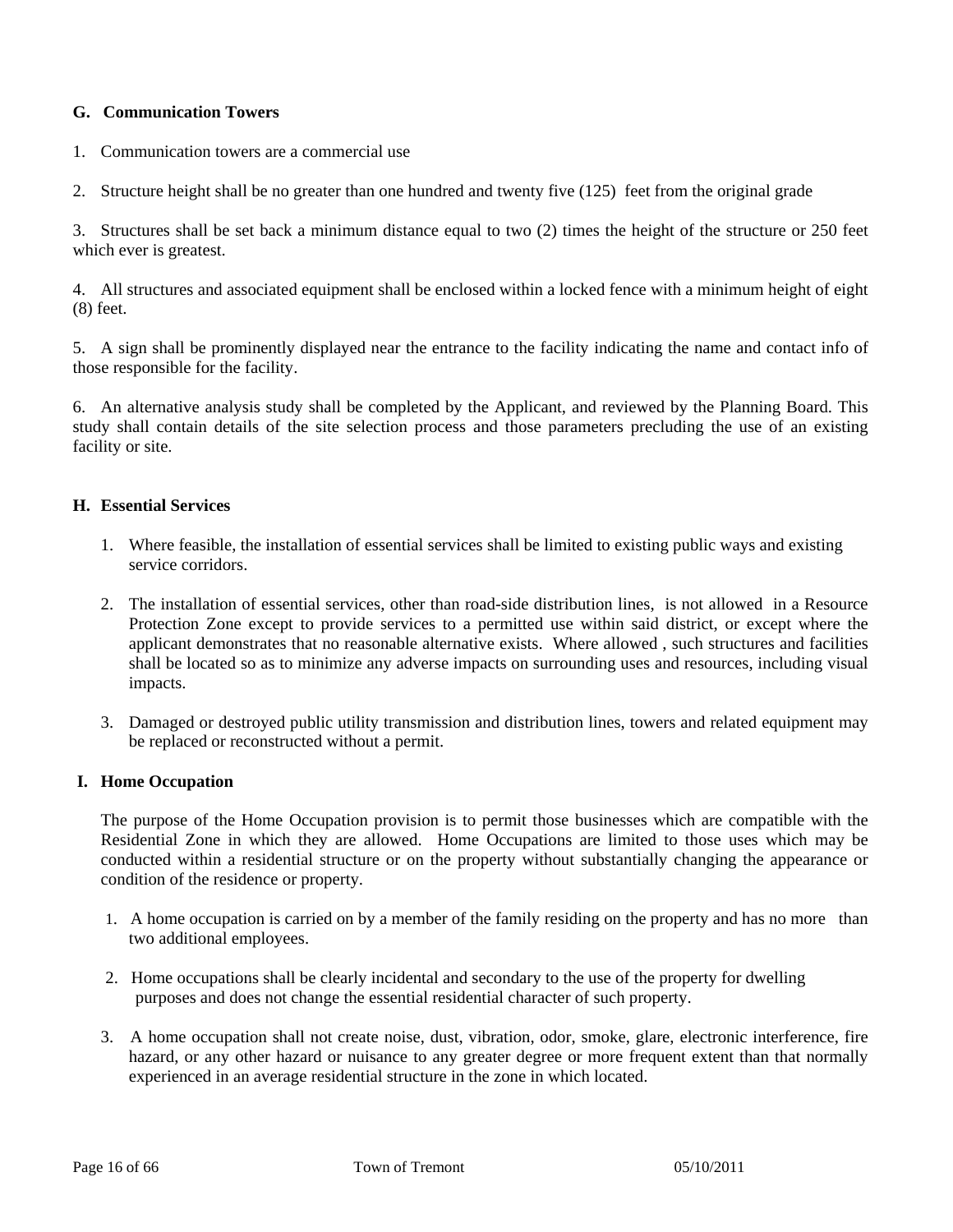4. The home occupation use must satisfy the home occupation parking requirements in addition to the residential parking requirements.

# **J. Junkyards and Automobile Graveyards as defined in Title 30-A M.R.S. § 3753-3755**

1. Junkyards and Automobile Graveyards shall be set back at least twenty five (25') from all lot lines.

 2. Initial permit applications for Junkyards and Automobile Graveyards must receive approval from the Planning Board.

3. Junkyards and Automobile Graveyards are Commercial Uses

Exception: Junkyards and Automobile Graveyards in possession of a valid Municipal Permit, issued by the Municipal Officers, as of the date of enactment of this section (V.J) are exempt from the requirements of the Tremont Zoning Ordinance for as long as the Junkyard or Automobile Graveyard continues to possess a valid Municipal Permit but shall comply with Title 30-A M.R.S. § 3753-3755.

#### **K. Hotel, Motel, Botel, Cabins, Cottages, etc.**

- 1. Hotels, motels and botels are principal commercial uses. Cabins and cottages may be considered as commercial uses or accessory commercial uses to a principal residential or commercial use.
- 2. Efficiency unit includes a food preparation area serving only that unit. If the occupant of the unit is in residence for more than 6 months, the unit must meet the minimum lot size requirements under Multi- Unit Residential.

#### **L**. **Marina Development**

 The land use of this development shall comply with the applicable land use structure and performance standards. The water use shall satisfy the applicable standards and an opinion shall be requested from the Harbor Committee. Marina permit applications must contain the following information for referral to the Harbor Committee:

- 1. A storm evacuation plan;
- 2. A plan and/or documentation demonstrating the integrity of the proposed docks during storms;
- 3. A harbor traffic impact study; and
- 4. An overlay of the chart, showing the relationship of this facility to its abutters, detailed moorings in the area and those required for the proposal, and the rigging for securement purposes.

#### **M**. **Maritime Activities not Located on Land**

 Those activities which have their principal use not located on land must have their accessory uses which are on land comply with the applicable land use and structure standards of the zone in which they are located and the performance standards.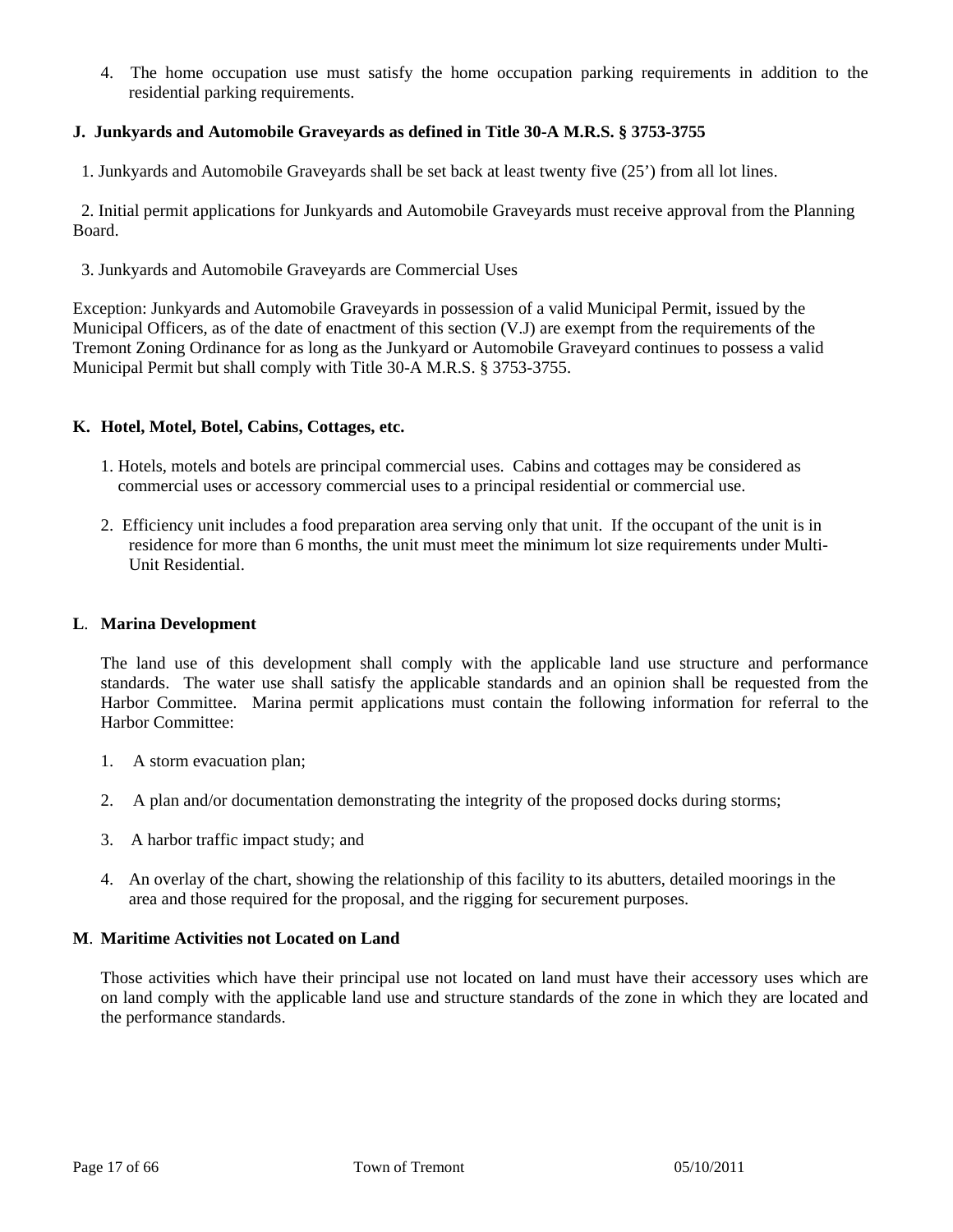# **N**. **Mineral Exploration and Extraction**

- l. Mineral exploration to determine the nature or extent of mineral resources, which shall be accomplished by hand sampling, test boring or other methods which create minimal disturbance of less than 100 sqft. of ground surface shall not need a permit.
- 2. Approval by the Planning Board and a permit from the Code Enforcement Officer shall be required for mineral exploration which exceeds the above limitation.
- 3. All excavations, including test pits and holes shall be immediately capped, filled or secured by other equally effective measures, to restore disturbed areas and to protect the public health and safety.
- 4. Mineral extraction may be permitted under the following conditions:
	- a. A reclamation plan shall be filed with, and approved by the Planning Board before a permit is granted. Such plan shall describe in detail procedures to be undertaken to fulfill the requirements of paragraph Section L.4.c. below.
	- b. No part of any extraction operation, including drainage and runoff control features shall be permit within one hundred (l00) feet, horizontal distance, of the normal high-water line of a great pond and within seventy-five (75) feet horizontal distance of the normal high-water line of any other water body, tributary stream, or the upland edge of a wetland. Extraction operations shall not be permitted within fifty (50) feet horizontal distance of any property line, without written permission of the owner of such adjacent property.
	- c. Within twelve (12) months following the completion of extraction operations at any extraction site, which operations shall be deemed complete when less than one hundred (100)cubic yards. of materials are removed in any consecutive twelve (12) month period, ground levels and grades shall be established in accordance with the following:
	- (l) All debris, stumps and similar material shall be removed for disposal in an approved location, or shall be buried on-site. Only materials generated on-site may be buried or covered on-site. NOTE: The State of Maine Solid Waste Laws, 38 M.R.S.A., Section 1301 and the solid waste management rules, Chapters 400-419 of the Department of Environmental Protection's regulations may contain other applicable provisions regarding disposal of such materials.
	- (2) The final graded slope shall be two and one-half to one  $(2 \frac{1}{2} : 1)$  slope or flatter.
	- (3) Top soil or loam shall be retained to cover all disturbed land areas, which shall be reseeded and stabilized with vegetation native to the area. Additional topsoil or loam shall be obtained from off-site sources if necessary to complete the stabilization project.
- 5. In keeping with the purposes of this Ordinance, the Planning Board may impose such conditions as are necessary to minimize the adverse impacts associated with mineral extraction operations on surrounding uses and resources.

# **O**. **Mobile Home Park**

1. Each lot, dwelling unit, or principle structure within the shoreland zone must meet the standards of the applicable Zone.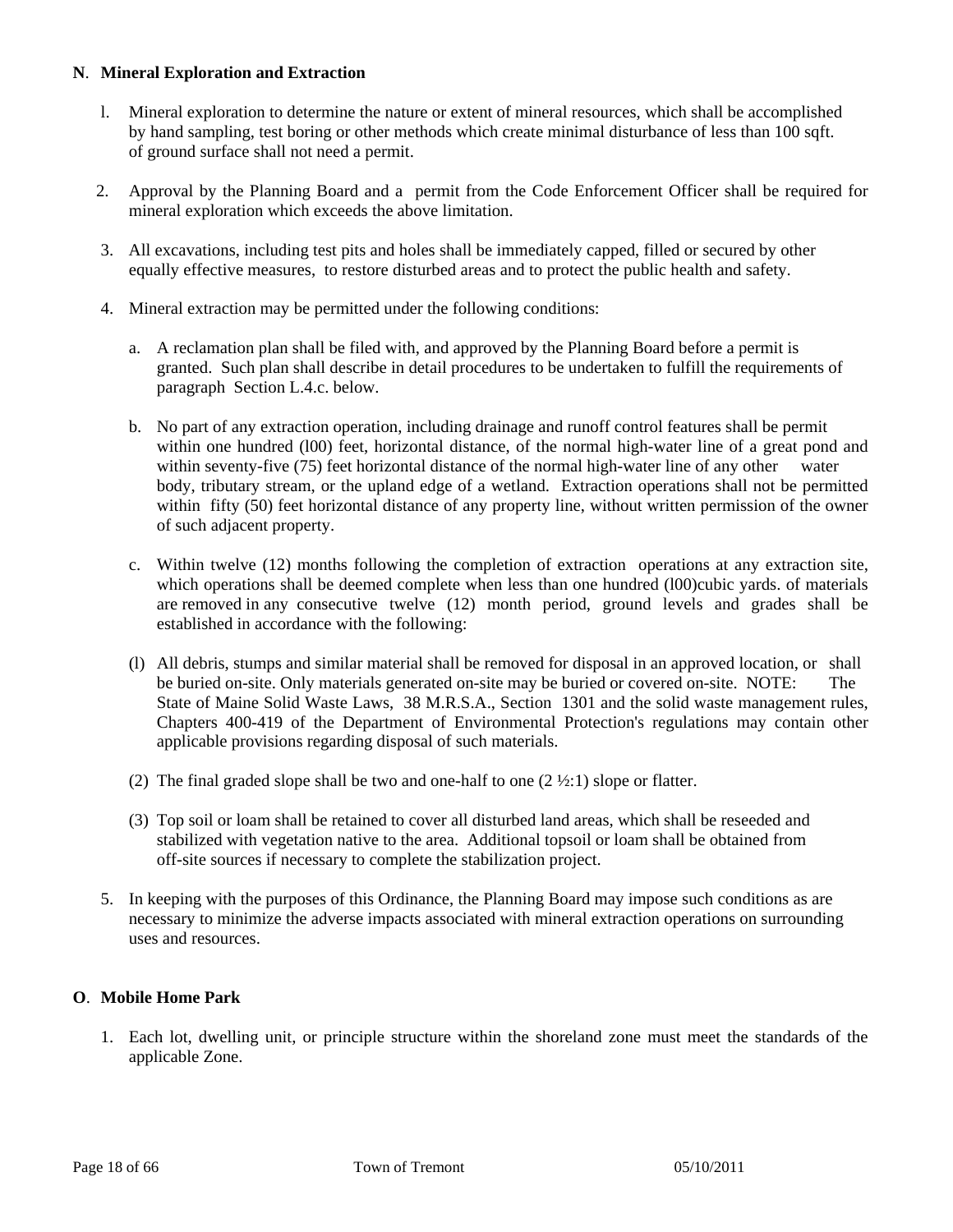- 2. Outside the shoreland zone, the standards are as follows:
	- a. Park lot size:

The area reserved for road rights-of-way, the area for buffer strips plus the area of all mobile home park lots.

b. Lot size:

 Unsewered: Individual on-site subsurface septic system -20,000 sqft. Unsewered: central on-site waste water system -12,000 sqft. (the gross density of the park must be 20,000 sqft./lot)

# **P**. **Piers, Docks, Wharves, Bridges and Other Structures and Uses Extending Over or Below the Normal High-Water Line of a Water Body or Within a Wetland.**

- 1. Any permanent or seasonal "temporary" structure or use extending over or below the normal high-water line of a water body or within a wetland shall require a permit from the Planning Board subject to the following standards. Permanent structures projecting into or over water bodies may also require a permit from the Department of Environmental Protection pursuant to the Natural Resources Protection Act and from the Army Corps of Engineers; seasonal "temporary" structures may require a permit only from Army Corps.
- 2. Standards
	- a. Access from shore shall be developed on soils appropriate for such uses and constructed so as to control erosion.
	- b. The location shall not interfere with developed or natural beach areas.
	- c. The facility shall be located so as to minimize adverse effects on fisheries.
	- d. The facility shall be no larger in dimension than necessary to carry on the activity and be consistent with the surrounding character and uses of the area. A temporary pier, dock, or wharf in non-tidal waters shall not be wider than six feet for non-commercial uses.
	- e. No new structure shall be built on, over or abutting a pier, dock, wharf or other structure extending below the normal high-water line of a water body or within a wetland unless the structures require direct access to the water body or wetland as an operational necessity. These permitted structures shall not exceed 20' in height above the pier, wharf, dock or other structure.
	- f. New permanent piers and docks on non-tidal waters shall not be permitted unless it is clearly demonstrated to the Planning Board that a temporary pier or dock is not feasible, and a permit has been obtained from the Department of Environmental Protection, pursuant to the Natural Resources Protection Act.
	- 3. No existing structures built on, over or abutting a pier, dock, wharf or other structure extending below the normal high-water line of a water body or within a wetland shall be converted to residential dwelling units in any district.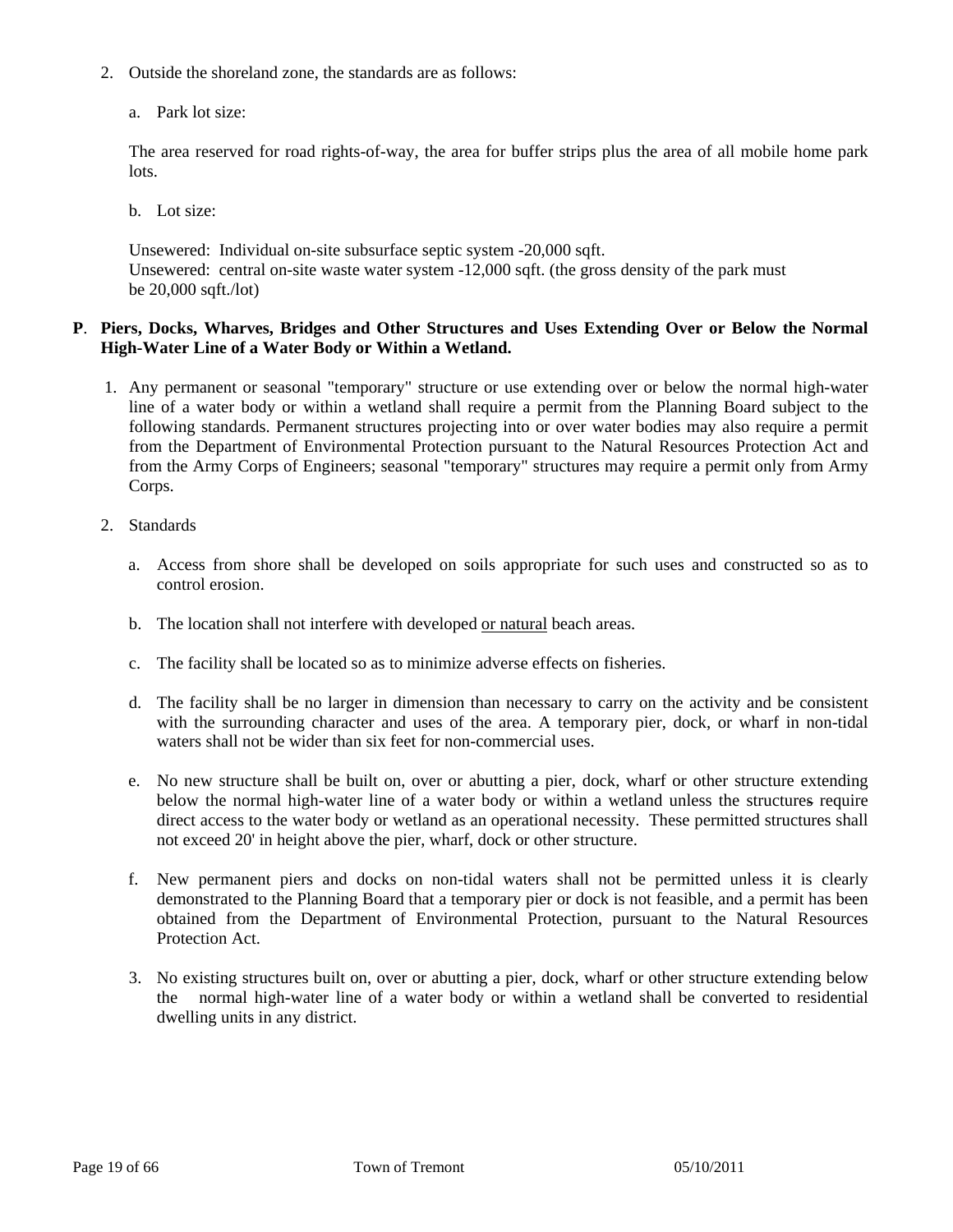# **Q**. **Pond, Manmade**

- 1. All manmade ponds shall be considered a structure and shall conform to the standards appropriate for each district.
- 2. All ponds must conform to DEP Natural Resource Protection Act standards.

# **R**. **Timber Harvesting**

#### 1. Resource Protection Zone Abutting a Great Pond

- a. There shall be no timber harvesting, except to remove safety hazards, within the strip of land extending 75' inland from the normal high-water line.
- b. Beyond the 75 foot strip referred to in Section V.P.1.a above, timber harvesting is permitted in accordance with paragraph 2 below except that in no case shall the average residual basal area of trees over 4  $\frac{1}{2}$  inches in diameter at 4 1/2 feet above ground level be reduced to less than 30 square feet per acre.

#### 2. Shoreland Zones Abutting Other Water Bodies and Wetlands

Selective cutting of no more than 40% of the total volume of trees four (4) inches or more in diameter measured at 4-1/2 feet above ground level on any lot in any l0-year period is permitted. In addition:

- a. Within l00' horizontal distance of the normal high-water line of a great pond and 75' of the normal high-water line of other water bodies, streams, or the upland edge of a wetland, there shall be no clear-cut openings and a well-distributed stand of trees and other vegetation, including existing ground cover, shall be maintained.
- b. At distances greater than 100' horizontal distance of the normal high-water line of a great pond, and greater than 75' of the normal high-water line of other water bodies or the upland edge of a wetland, harvesting operations shall not create single clear-cut openings greater than l0,000 sqft. in the forest canopy. Where such openings exceed 5,000 sqft., they shall be at least l00' apart. Such clear-cut openings shall be included in the calculation of total volume removal. Volume may be considered to be equivalent to basal area.
- 3. Timber harvesting operations exceeding the 40% limitation in Section P.2. above, may be allowed by the Planning Board upon a clear showing, including a forest management plan signed by a Maine licensed professional forester, that such an exception is necessary for good forest management and will be carried out in accordance with the purposes of this Ordinance. The Planning Board shall notify the Commissioner of the Department of Environmental Protection of each exception allowed, within fourteen (l4) days of the Planning Board's decision.
- 4. No accumulation of slash shall be left within 50' horizontal distance of the normal high-water line of a water body. In all other areas slash shall either be removed or disposed of in such a manner that it lies on the ground and no part thereof extends more than 4' above the ground. Any debris that falls below the normal high-water line of a water body or tributary stream shall be removed.
- 5.. Timber harvesting equipment shall not use stream channels as travel routes except when surface waters are frozen and the activity will not result in any ground disturbance.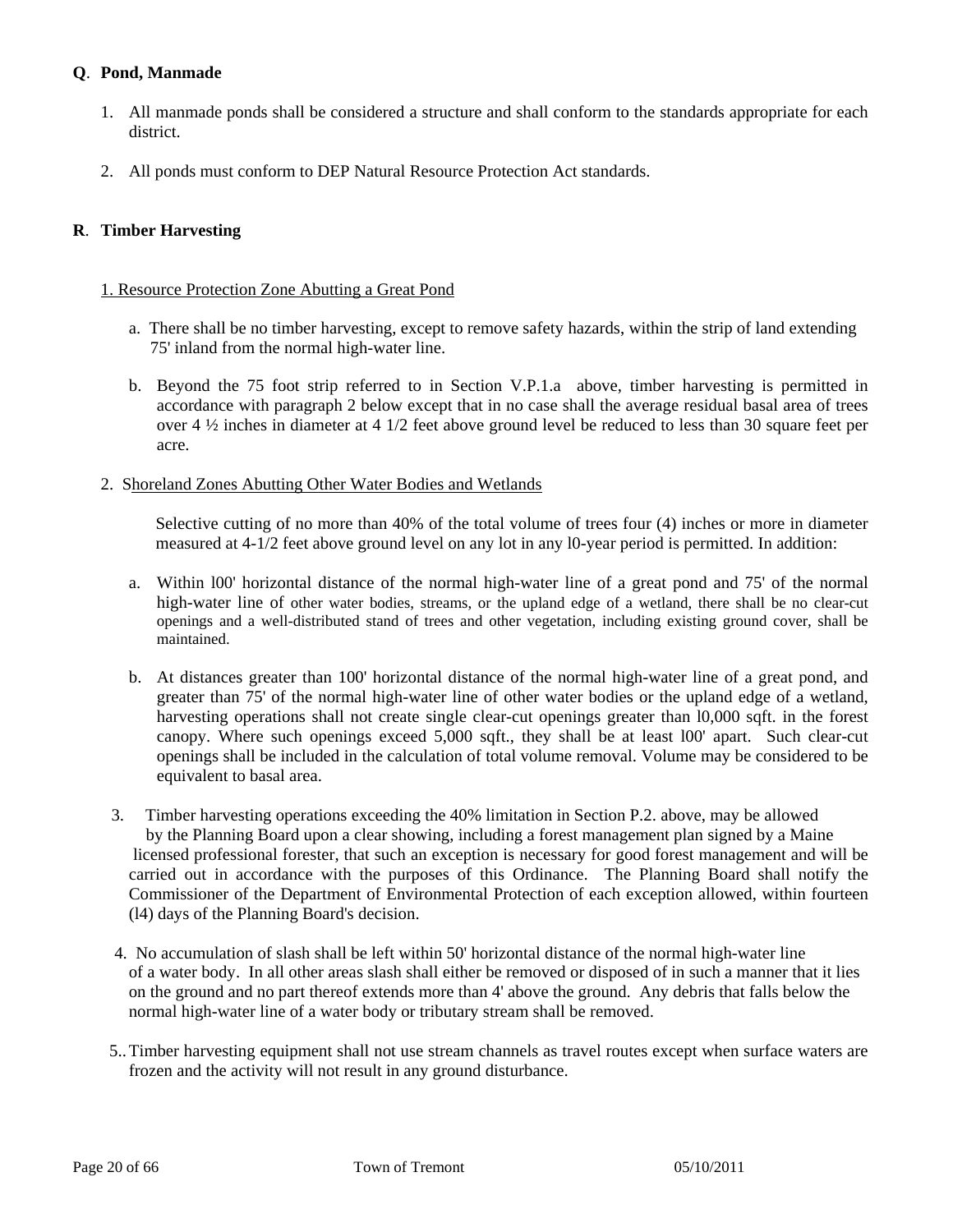- 6. All crossings of flowing water shall require a bridge or culvert, except in areas with low banks and channel beds which composed of gravel, rock or similar hard surface would not be eroded or otherwise damaged.
- 7. Skid trail approaches to water crossings shall be located and designed so as to prevent water runoff from directly entering the water body or tributary stream. Upon completion of timber harvesting, temporary bridges and culverts shall be removed and areas of exposed soil revegetated.
- 8. Except for water crossings, skid trails and other sites where the operation of machinery results in the exposure of mineral soil shall be located such that an unscarified strip of vegetation of at least 75' horizontal distance in width for slopes up to 10% shall be retained between the exposed mineral soil and the normal high-water line of a water body or upland edge of a wetland.
- 9. For each 10% increase in slope, the unscarified strip shall be increased by 20' horizontal distance. The provisions of this paragraph apply only to a face sloping toward the water body, or wetland, provided, however, no portion of such exposed mineral soil on a back face shall be closer than 25' horizontal distance from the normal high-water line of a water body or upland edge of a wetland.

# **P-1 Timber Harvesting Statewide Standards [Effective on effective date established in Section I.C.1.a]**

- (1) Shoreline integrity and sedimentation. Persons conducting timber harvesting and related activities must take reasonable measures to avoid the disruption of shoreline integrity, the occurrence of sedimentation of water, and the disturbance of water body and tributary stream banks, water body and tributary stream channels, shorelines, and soil lying within water bodies, tributary streams and wetlands. If, despite such precautions, the disruption of shoreline integrity, sedimentation of water, or the disturbance of water body and tributary stream banks, water body and tributary stream channels, shorelines, and soil lying within water bodies, tributary streams and wetlands occurs, such conditions must be corrected.
- (2) Slash treatment. Timber harvesting and related activities shall be conducted such that slash or debris is not left below the normal high-water line of any water body or tributary stream, or the upland edge of a wetland. Section V.P-1(2) does not apply to minor, incidental amounts of slash that result from timber harvesting and related activities otherwise conducted in compliance with this section.
- (a) Slash actively used to protect soil from disturbance by equipment or to stabilize exposed soil, may be left in place, provided that no part thereof extends more than 4 feet above the ground.
- (b) Adjacent to great ponds, rivers and wetlands:
- (i) No accumulation of slash shall be left within 50 feet, horizontal distance, of the normal high-water line or upland edge of a wetland; and
- (ii) Between 50 feet and 250 feet, horizontal distance, of the normal high-water line or upland edge of a wetland, all slash larger than 3 inches in diameter must be disposed of in such a manner that no part thereof extends more than 4 feet above the ground.
- (3) Timber harvesting and related activities must leave adequate tree cover and shall be conducted so that a well-distributed stand of trees is retained. This requirement may be satisfied by following one of the following three options:
- (a) Option 1 (40% volume removal), as follows: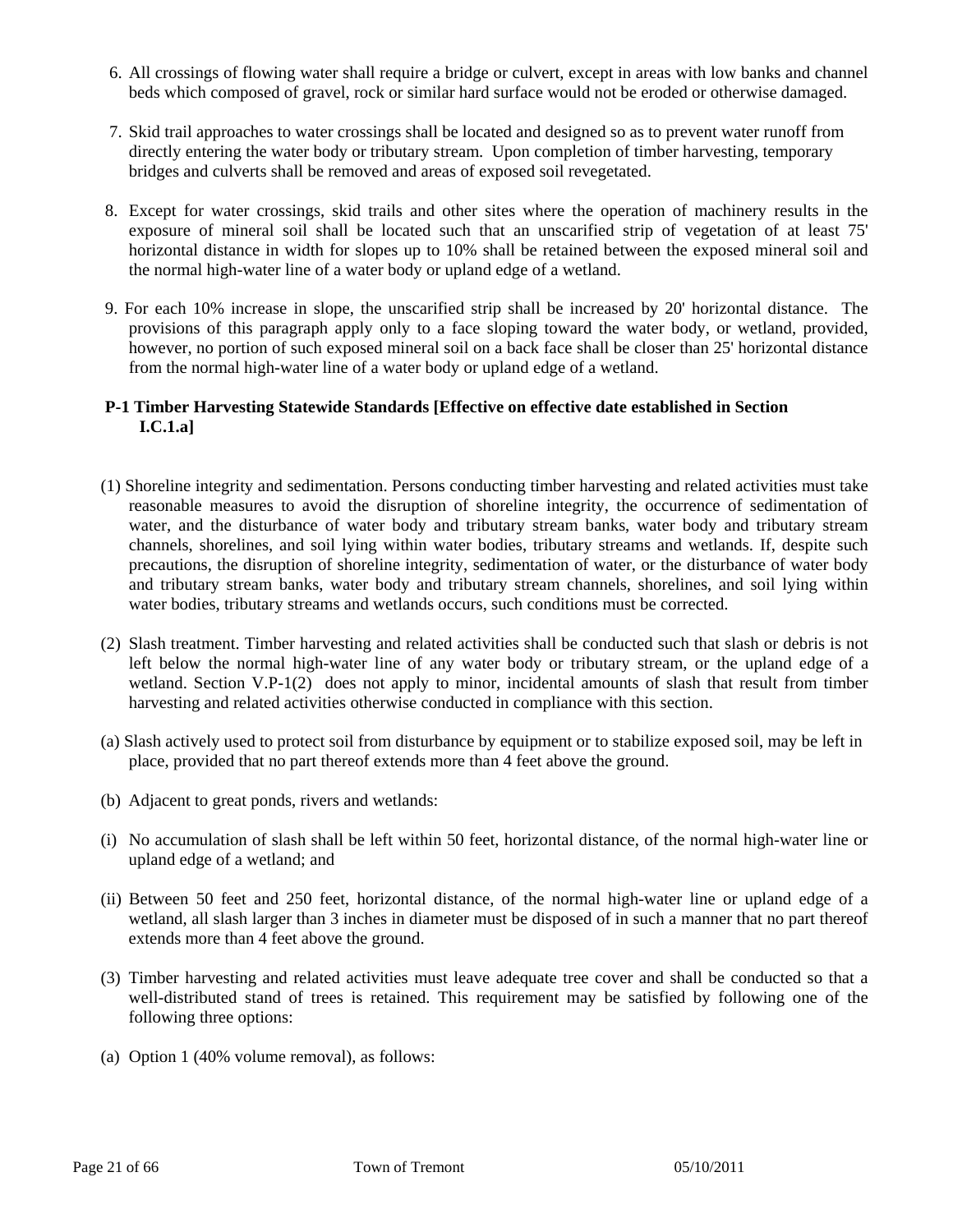- (i) Harvesting of no more than 40 percent of the total volume on each acre of trees 4.5 inches DBH or greater in any 10 year period is allowed. Volume may be considered to be equivalent to basal area;
- (ii) A well-distributed stand of trees which is windfirm, and other vegetation including existing ground cover, must be maintained; and,
- (iii) Within 75 feet, horizontal distance, of the normal high-water line of rivers, streams, and great ponds, and within 75 feet, horizontal distance, of the upland edge of a freshwater or coastal wetlands, there must be no cleared openings. At distances greater than 75 feet, horizontal distance, of the normal high-water line of a river or great pond or upland edge of a wetland, timber harvesting and related activities must not create single cleared openings greater than 14,000 square feet in the forest canopy. Where such openings exceed 10,000 square feet, they must be at least 100 feet, horizontal distance, apart. Such cleared openings will be included in the calculation of total volume removal. Volume may be considered equivalent to basal area.
- (b) Option 2 (60 square foot basal area retention), as follows:
- (i) The residual stand must contain an average basal area of at least 60 square feet per acre of woody vegetation greater than or equal to 1.0 inch DBH, of which 40 square feet per acre must be greater than or equal to 4.5 inches DBH;
- (ii) A well-distributed stand of trees which is windfirm, and other vegetation including existing ground cover, must be maintained; and,
- (iii) Within 75 feet, horizontal distance, of the normal high-water line of water bodies and within 75 feet, horizontal distance, of the upland edge of wetlands, there must be no cleared openings. At distances greater than 75 feet, horizontal distance, of the normal high-water line of a river or great pond, or upland edge of a wetland, timber harvesting and related activities must not create single cleared openings greater than 14,000 square feet in the forest canopy. Where such openings exceed 10,000 square feet, they must be at least 100 feet, horizontal distance, apart. Such cleared openings will be included in the calculation of the average basal area. Volume may be considered equivalent to basal area.
- (c) Option 3 (Outcome based), which requires: An alternative method proposed in an application, signed by a Licensed Forester or certified wildlife professional, submitted by the landowner or designated agent to the State of Maine Department of Conservation's Bureau of Forestry (Bureau) for review and approval, which provides equal or better protection of the shoreland area than this rule.

Landowners must designate on the Forest Operations Notification form required by 12 M.R.S.A. chapter 805, subchapter 5 which option they choose to use. If landowners choose Option 1 or Option 2, compliance will be determined solely on the criteria for the option chosen. If landowners choose Option 3, timber harvesting and related activities may not begin until the Bureau has approved the alternative method.

The Bureau may verify that adequate tree cover and a well-distributed stand of trees is retained through a field procedure that uses sample plots that are located randomly or systematically to provide a fair representation of the harvest area.

- (4) Skid trails, yards, and equipment operation. This requirement applies to the construction, maintenance, and use of skid trails and yards in shoreland areas.
- (a) Equipment used in timber harvesting and related activities shall not use river, stream or tributary stream channels as travel routes except when surface waters are frozen and snow covered, and the activity will not result in any ground disturbance.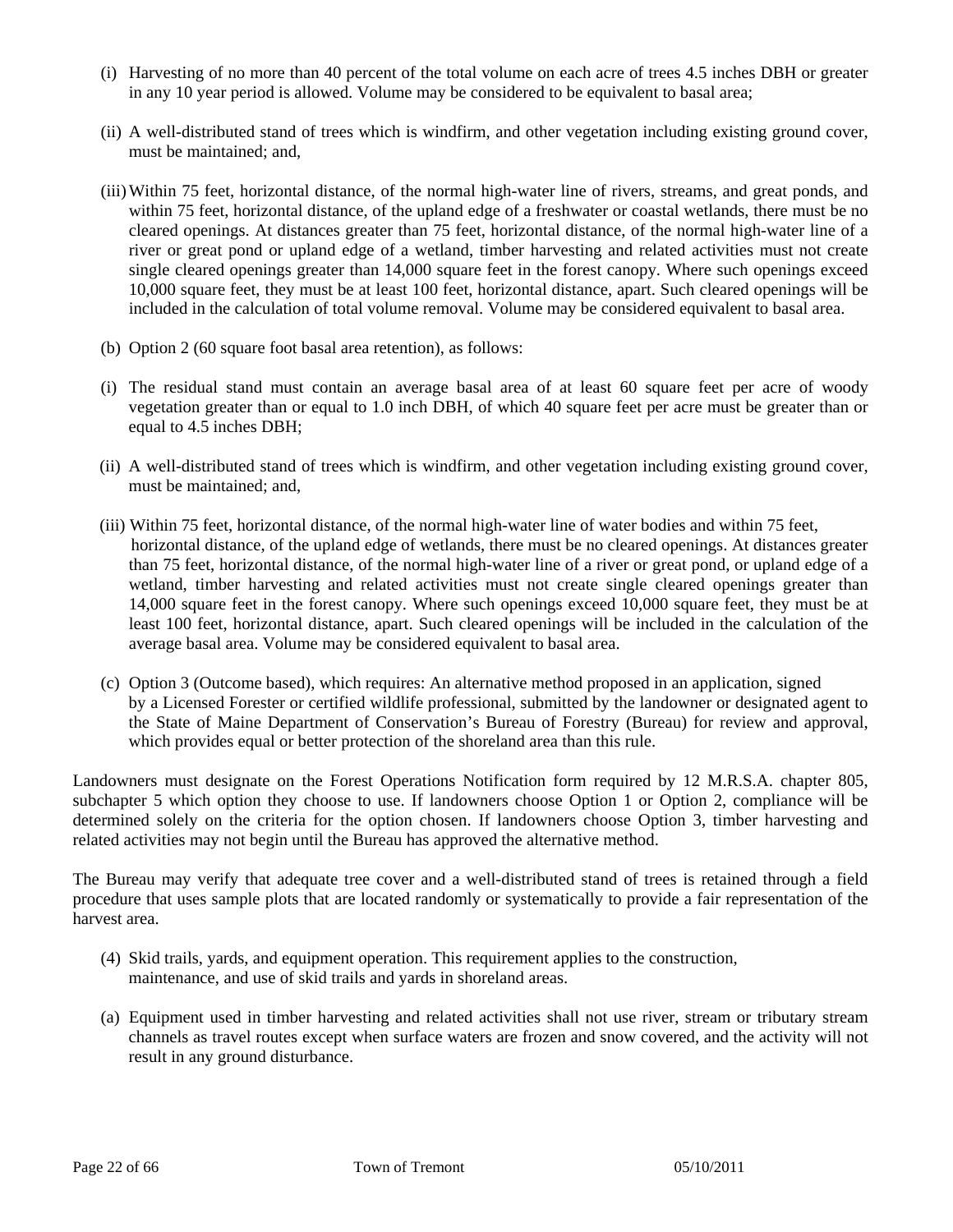- (b) Skid trails and yards must be designed and constructed to prevent sediment and concentrated water runoff from entering a water body, tributary stream, or wetland. Upon termination of their use, skid trails and yards must be stabilized.
- (c) Setbacks:
- (i) Equipment must be operated to avoid the exposure of mineral soil within 25 feet, horizontal distance, of any water body, tributary stream, or wetland. On slopes of 10 percent or greater, the setback for equipment operation must be increased by 20 feet, horizontal distance, plus an additional 10 feet, horizontal distance, for each 5 percent increase in slope above 10 percent. Where slopes fall away from the resource, no increase in the 25-foot setback is required.
- (ii) Where such setbacks are impracticable, appropriate techniques shall be used to avoid sedimentation of the water body, tributary stream or wetland. Such techniques may include the installation of sump holes or settling basins, and/or the effective use of additional ditch relief culverts and ditch water turnouts placed to avoid sedimentation of the water body, tributary stream, or wetland. If, despite such precautions, sedimentation or the disruption of shoreline integrity occurs, such conditions must be corrected.
- (5) Land Management Roads. Land management roads, including approaches to crossings of water bodies, tributary stream channels, and freshwater wetlands, ditches and other related structures, must be designed, constructed, and maintained to prevent sediment and concentrated water runoff from directly entering the water body, tributary stream or wetland. Surface water on or adjacent to water crossing approaches must be diverted through vegetative filter strips to avoid sedimentation of the watercourse or wetland. Because roadside ditches may not extend to the resource being crossed, vegetative filter strips must be established in accordance with the setback requirements in Section P-1(7) of this rule.
- (a) Land management roads and associated ditches, excavation, and fill must be set back at least:
- (i) 100 feet, horizontal distance, from the normal high-water line of a great pond, river or freshwater or coastal wetland;
- (ii) 50 feet, horizontal distance, from the normal high-water line of streams; and
- (iii) 25 feet, horizontal distance, from the normal high-water line of tributary streams
- (b) The minimum 100 foot setback specified in Section  $P(1)(5)(a)(i)$  above may be reduced to no less than 50 feet, horizontal distance, and the 50 foot setback specified in Section P.1(5)(a)(ii) above may be reduced to no less than 25 feet, horizontal distance, if, prior to construction, the landowner or the landowner's designated agent demonstrates to the Planning Board's satisfaction that no reasonable alternative exists and that appropriate techniques will be used to prevent sedimentation of the water body, tributary stream, or wetland. Such techniques may include, but are not limited to, the installation of settling basins, and/or the effective use of additional ditch relief culverts and turnouts placed to avoid sedimentation of the water body, tributary stream or wetland. If, despite such precautions, sedimentation or the disruption of shoreline integrity occurs, such conditions must be corrected.
- (c) On slopes of 10 percent or greater, the land management road setback must be increased by at least 20 feet, horizontal distance, plus an additional 10 feet, horizontal distance, for each 5 percent increase in slope above 10 percent.
- (d) New land management roads are not allowed within the shoreland area along Significant River Segments as identified in 38 M.R.S.A. section 437, nor in a Resource Protection District, unless, prior to construction, the landowner or the landowner's designated agent makes a clear demonstration to the Planning Board's satisfaction that no reasonable alternative route exists outside the shoreland zone, and that the new road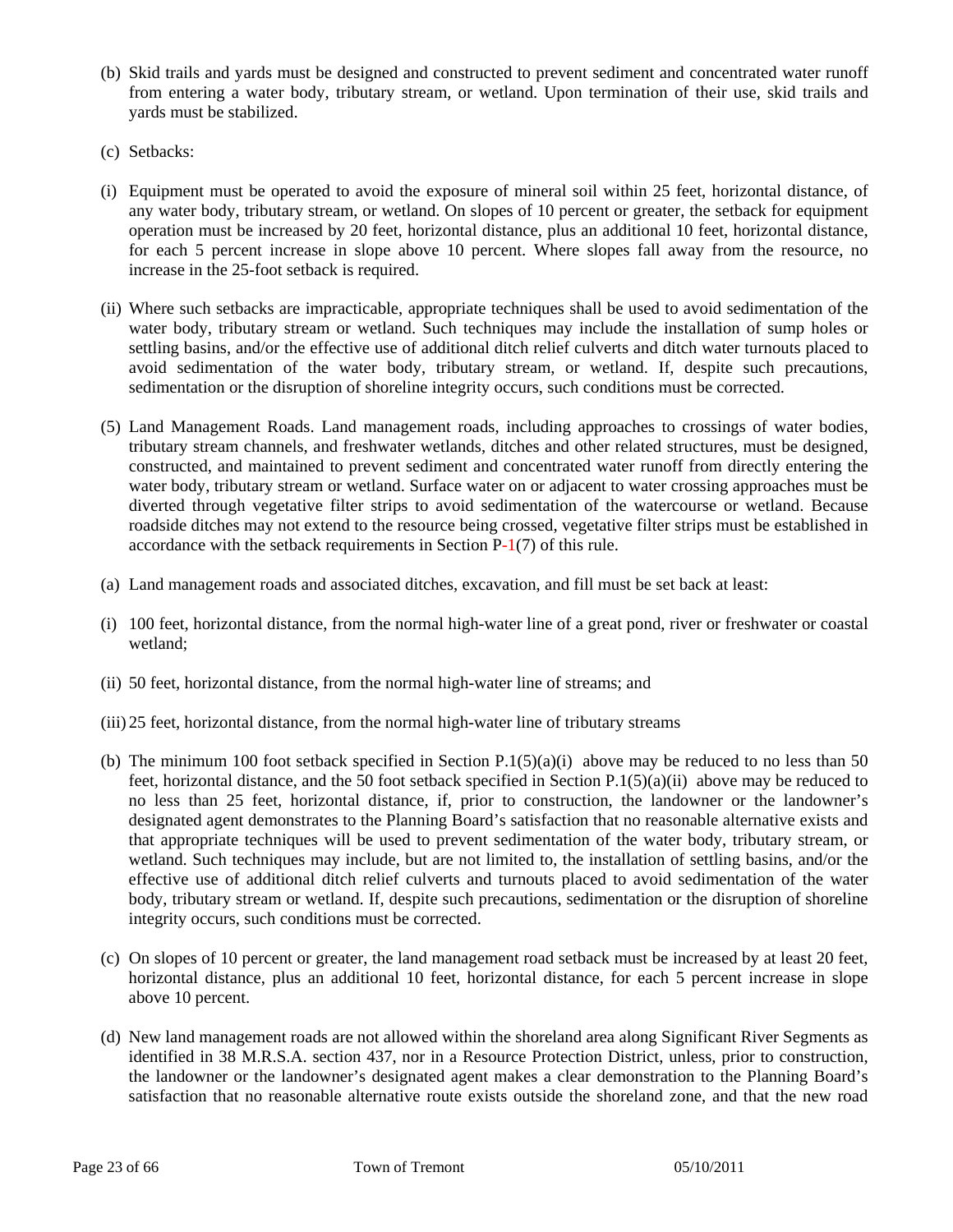must be set back as far as practicable from the normal high-water line and screened from the river by existing vegetation.

- (e) Ditches, culverts, bridges, dips, water turnouts and other water control installations associated with roads must be maintained on a regular basis to assure effective functioning. Drainage structures shall deliver a dispersed flow of water into an unscarified filter strip no less than the width indicated in the setback requirements in Section P.1(7). Where such a filter strip is impracticable, appropriate techniques shall be used to avoid sedimentation of the water body, tributary stream, or wetland. Such techniques may include the installation of sump holes or settling basins, and/or the effective use of additional ditch relief culverts and ditch water turnouts placed to avoid sedimentation of the water body, tributary stream, or wetland. If, despite such precautions, sedimentation or the disruption of shoreline integrity occurs, such conditions must be corrected.
- (f) Road closeout and discontinuance. Maintenance of the water control installations required in Section P-1. (5)(e) must continue until use of the road is discontinued and the road is put to bed by effective installation of water bars or other adequate road drainage structures at appropriate intervals, constructed to avoid surface water flowing over or under the water bar, and extending a sufficient distance beyond the traveled way so that water does not reenter the road surface.
- (g) Upgrading existing roads. Extension or enlargement of presently existing roads must conform to the provisions of Section P-1.(5). Any nonconforming existing road may continue to exist and to be maintained, as long as the nonconforming conditions are not made more nonconforming.
- (h) Exception. Extension or enlargement of presently existing roads need not conform to the setback requirements of Section P-1.(5)(a) if, prior to extension or enlargement, the landowner or the landowner's designated agent demonstrates to the Planning Board's satisfaction that no reasonable alternative exists and that appropriate techniques will be used to prevent sedimentation of the water body, tributary stream, or wetland. Such techniques may include, but are not limited to, the installation of settling basins, and/or the effective use of additional ditch relief culverts and turnouts placed to avoid sedimentation of the water body, tributary stream, or wetland. If, despite such precautions, sedimentation or the disruption of shoreline integrity occurs, such conditions must be corrected.
- (i) Additional measures. In addition to the foregoing minimum requirements, persons undertaking construction and maintenance of roads and river, stream and tributary stream crossings must take reasonable measures to avoid sedimentation of surface waters.
- (6) Crossings of water bodies. Crossings of rivers, streams, and tributary streams must allow for fish passage at all times of the year, must not impound water, and must allow for the maintenance of normal flows.
- (a) Determination of flow. Provided they are properly applied and used for the circumstances for which they are designed, methods including but not limited to the following are acceptable as a means of calculating the 10 year and 25 year frequency water flows and thereby determining water crossing sizes as required in Section P-1.(5): The United States Geological Survey (USGS) Methods; specifically: Hodgkins, G. 1999. Estimating the Magnitude of Peak Flows for Streams in Maine for Selected Recurrence Intervals. U.S. Geological Survey. Water Resources Investigations Report 99-4008. 45 pp.
- (b) Upgrading existing water crossings. Extension or enlargement of presently existing water crossings must conform to the provisions of Section P-1.(5). Any nonconforming existing water crossing may continue to exist and be maintained, as long as the nonconforming conditions are not made more nonconforming; however, any maintenance or repair work done below the normal high-water line must conform to the provisions of Section P-1.(5).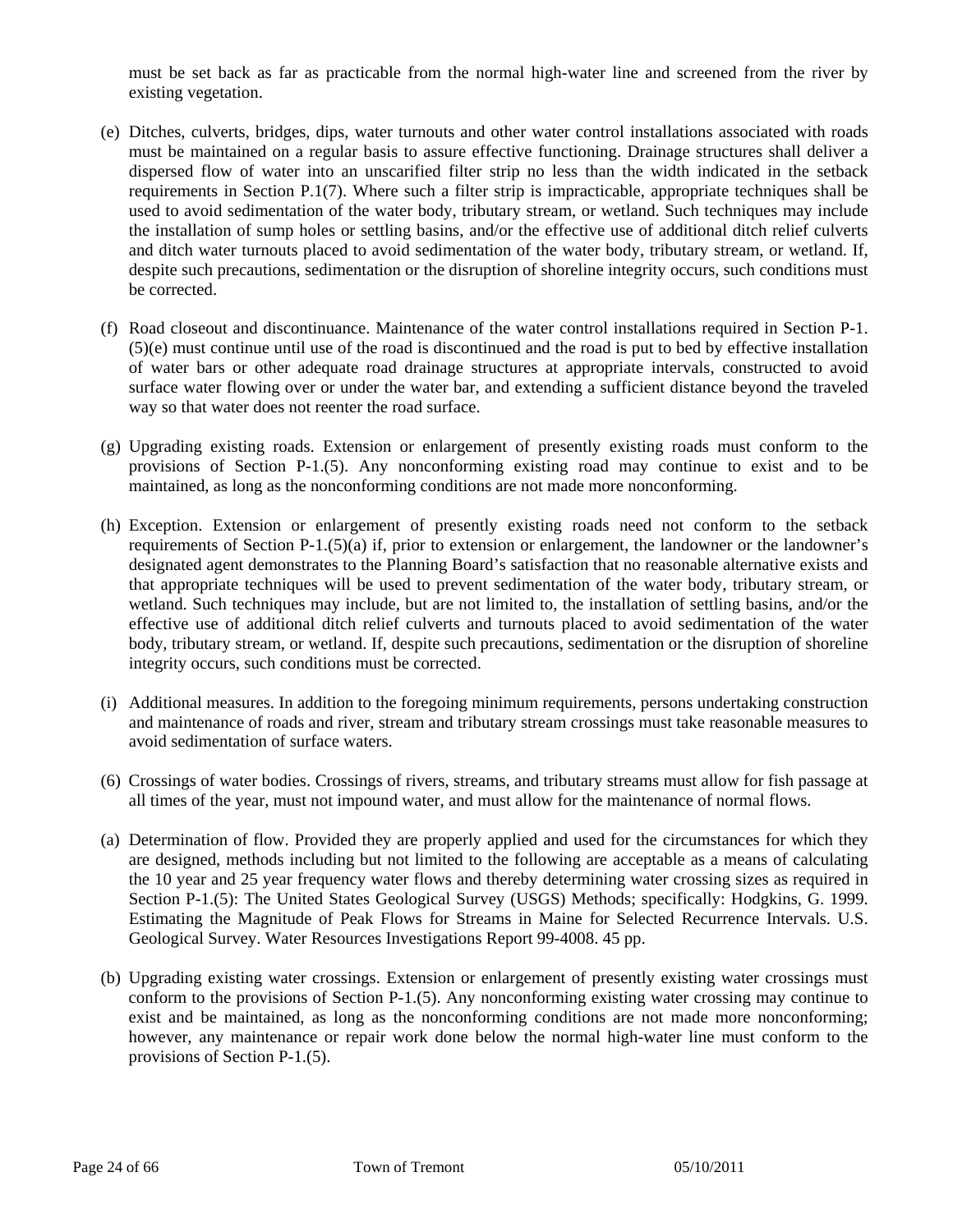- (c) Other Agency Permits. Any timber harvesting and related activities involving the design, construction, and maintenance of crossings on water bodies other than a river, stream or tributary stream may require a permit from the Land Use Regulation Commission, the Department of Environmental Protection, or the US Army Corps of Engineers.
- (d) Any timber harvesting and related activities involving the design, construction, and maintenance of crossings of freshwater wetlands identified by the Department of Inland Fisheries and Wildlife as essential wildlife habitat require prior consultation with the Department of Inland Fisheries and Wildlife.
- (e) Notice to Bureau of Forestry. Written notice of all water crossing construction maintenance, alteration and replacement activities in shoreland areas must be given to the Bureau prior to the commencement of such activities. Such notice must contain all information required by the Bureau, including:
- (i) a map showing the location of all proposed permanent crossings;
- (ii) the GPS location of all proposed permanent crossings;
- (iii) for any temporary or permanent crossing that requires a permit from state or federal agencies, a copy of the approved permit or permits; and
- (iv) a statement signed by the responsible party that all temporary and permanent crossings will be constructed, maintained, and closed out in accordance with the requirements of this Section.
- (f) Water crossing standards. All crossings of rivers require a bridge or culvert sized according to the requirements of Section P-1. $(6)(g)$  below. Streams and tributary streams may be crossed using temporary structures that are not bridges or culverts provided:
- (i) concentrated water runoff does not enter the stream or tributary stream;
- (ii) sedimentation of surface waters is reasonably avoided;
- (iii) there is no substantial disturbance of the bank, or stream or tributary stream channel;
- (iv) fish passage is not impeded; and,
- (v) water flow is not unreasonably impeded.

Subject to Section P-1.(6)(f)(i-v) above, skid trail crossings of streams and tributary streams when channels of such streams and tributary streams are frozen and snow-covered or are composed of a hard surface which will not be eroded or otherwise damaged are not required to use permanent or temporary structures.

- (g) Bridge and Culvert Sizing. For crossings of river, stream and tributary stream channels with a bridge or culvert, the following requirements apply:
- (i) Bridges and culverts must be installed and maintained to provide an opening sufficient in size and structure to accommodate 10 year frequency water flows or with a cross-sectional area at least equal to 2 1/2 times the cross-sectional area of the river, stream, or tributary stream channel.
- (ii) Temporary bridge and culvert sizes may be smaller than provided in Section P-1.(6)(g)(i) if techniques are effectively employed such that in the event of culvert or bridge failure, the natural course of water flow is maintained and sedimentation of the water body or tributary stream is avoided. Such crossing structures must be at least as wide as the channel and placed above the normal high-water line. Techniques may include, but are not limited to, the effective use of any, a combination of, or all of the following:
- 1. use of temporary skidder bridges;
- 2. removing culverts prior to the onset of frozen ground conditions;
- 3. using water bars in conjunction with culverts;
- 4. using road dips in conjunction with culverts.

(iii) Culverts utilized in river, stream and tributary stream crossings must: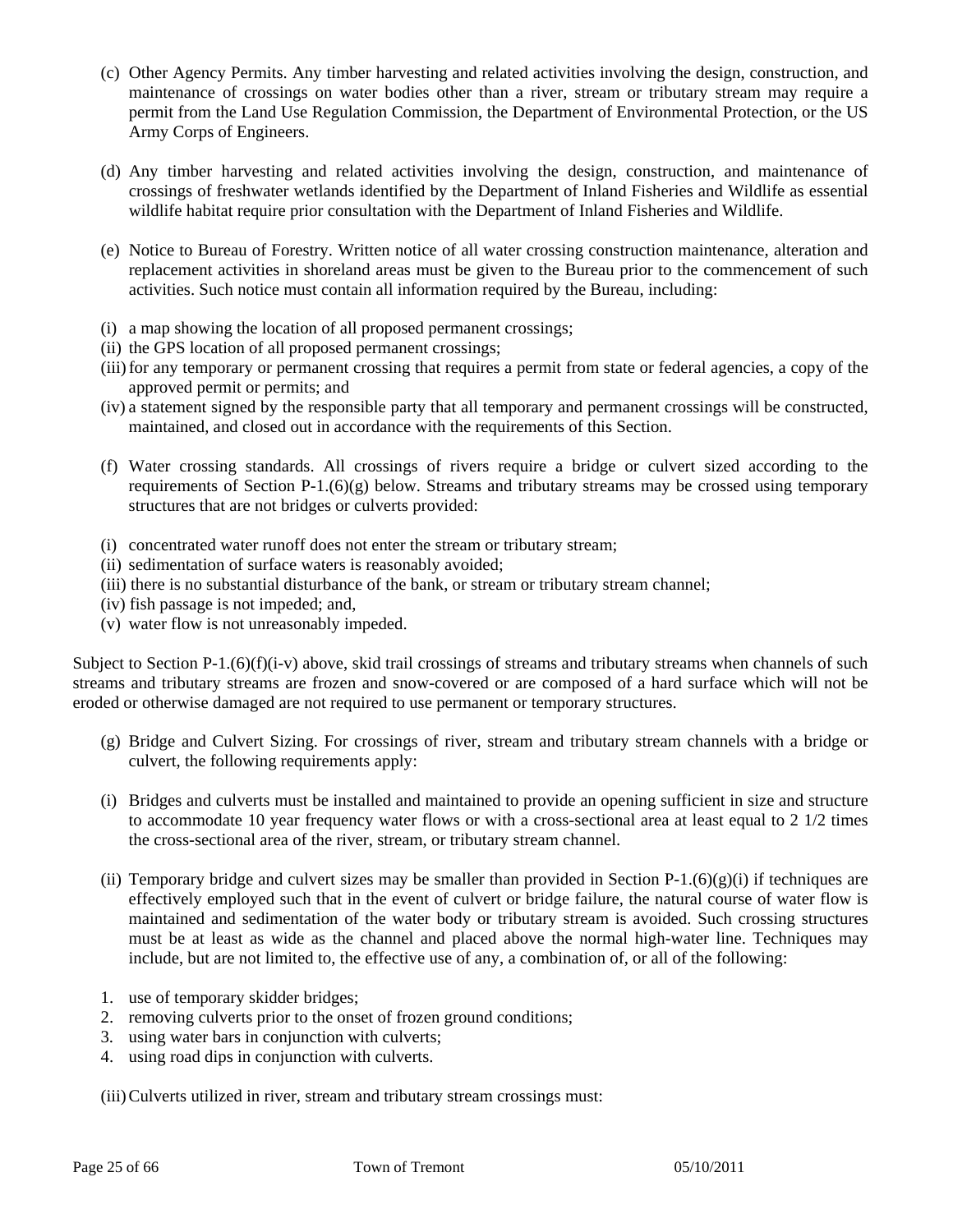- 1. be installed at or below river, stream or tributary stream bed elevation;
- 2. be seated on firm ground;
- 3. have soil compacted at least halfway up the side of the culvert;
- 4. be covered by soil to a minimum depth of 1 foot or according to the culvert manufacturer's specifications, whichever is greater; and
- 5. have a headwall at the inlet end which is adequately stabilized by riprap or other suitable means to reasonably avoid erosion of material around the culvert.
- (iv) River, stream and tributary stream crossings allowed under Section P-1.(5), but located in flood hazard areas (i.e. A zones) as identified on a community's Flood Insurance Rate Maps (FIRM) or Flood Hazard Boundary Maps (FHBM), must be designed and constructed under the stricter standards contained in that community's National Flood Insurance Program (NFIP). For example, a water crossing may be required to pass a 100-year flood event.
- (v) Exception. Skid trail crossings of tributary streams within shoreland areas and wetlands adjacent to such streams may be undertaken in a manner not in conformity with the requirements of the foregoing subsections provided persons conducting such activities take reasonable measures to avoid the disruption of shoreline integrity, the occurrence of sedimentation of water, and the disturbance of stream banks, stream channels, shorelines, and soil lying within ponds and wetlands. If, despite such precautions, the disruption of shoreline integrity, sedimentation of water, or the disturbance of stream banks, stream channels, shorelines, and soil lying within ponds and wetlands occurs, such conditions must be corrected.
- (h) Skid trail closeout. Upon completion of timber harvesting and related activities, or upon the expiration of a Forest Operations Notification, whichever is earlier, the following requirements apply:
- (i) Bridges and culverts installed for river, stream and tributary stream crossings by skid trails must either be removed and areas of exposed soil stabilized, or upgraded to comply with the closeout standards for land management roads in Section P-1.(6)(i) below.
- (ii) Water crossing structures that are not bridges or culverts must either be removed immediately following timber harvesting and related activities, or, if frozen into the river, stream or tributary stream bed or bank, as soon as practical after snowmelt.
- (iii) River, stream and tributary stream channels, banks and approaches to crossings of water bodies and tributary streams must be immediately stabilized on completion of harvest, or if the ground is frozen and/or snow-covered, as soon as practical after snowmelt. If, despite such precautions, sedimentation or the disruption of shoreline integrity occurs, such conditions must be corrected.
- (i) Land management road closeout. Maintenance of the water control features must continue until use of the road is discontinued and the road is put to bed by taking the following actions:
- (i) Effective installation of water bars or other adequate road drainage structures at appropriate intervals, constructed to reasonably avoid surface water flowing over or under the water bar, and extending sufficient distance beyond the traveled way so that water does not reenter the road surface.
- (ii) Water crossing structures must be appropriately sized or dismantled and removed in a manner that reasonably avoids sedimentation of the water body or tributary stream.
- (iii) Any bridge or water crossing culvert in roads to be discontinued shall satisfy one of the following requirements: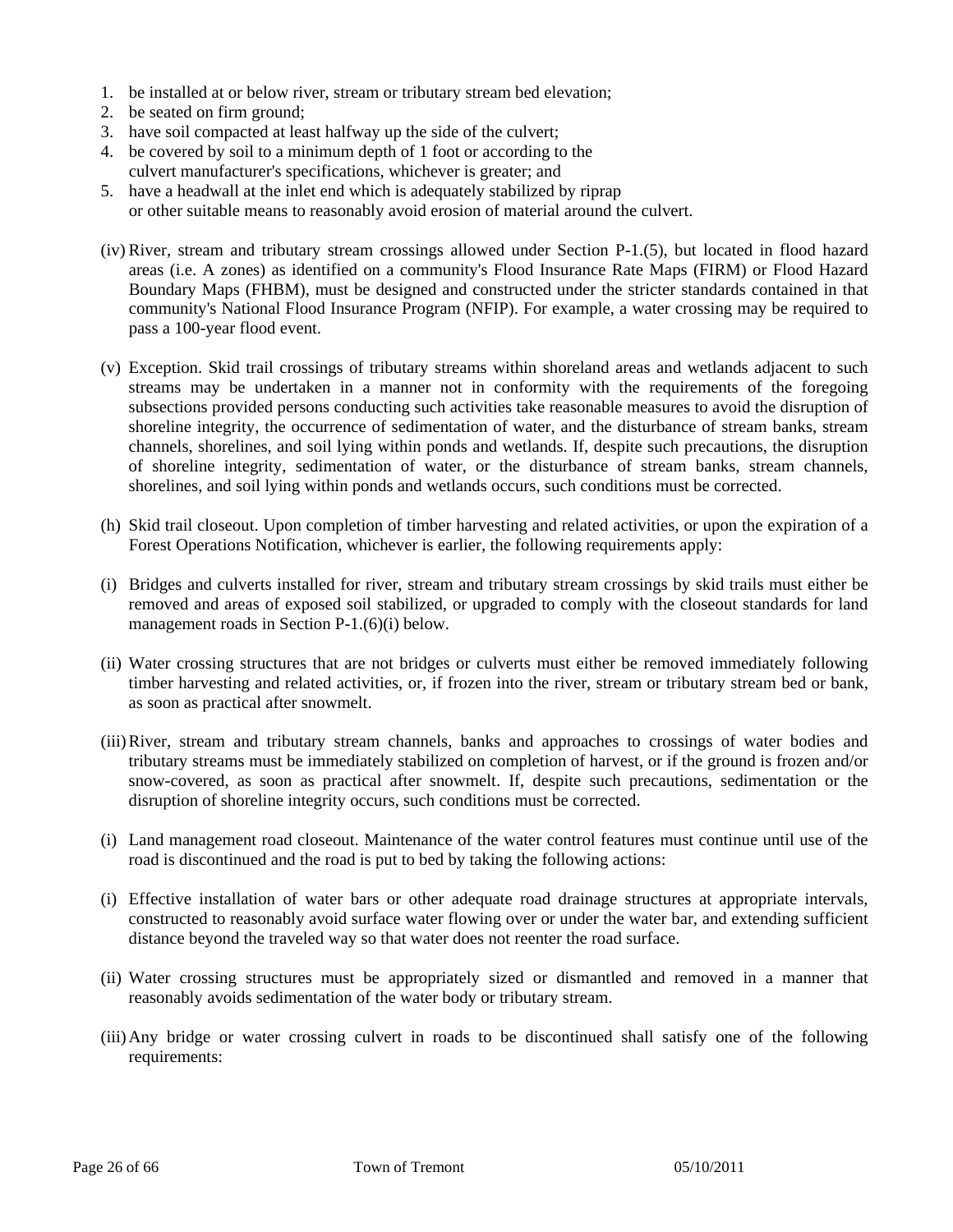- 1. it shall be designed to provide an opening sufficient in size and structure to accommodate 25 year frequency water flows;
- 2. it shall be designed to provide an opening with a cross-sectional area at least 3 1/2 times the cross-sectional area of the river, stream or tributary stream channel; or
- 3. it shall be dismantled and removed in a fashion to reasonably avoid sedimentation of the river, stream or tributary stream.

If, despite such precautions, sedimentation or the disruption of shoreline integrity occurs, such conditions must be corrected.

(7) Slope Table

Filter strips, skid trail setbacks, and land management road setbacks must be maintained as specified in Section P-1.(5), but in no case shall be less than shown in the following table.

| Average slope of land between exposed mineral<br>soil and the shoreline (percent) | Width of strip between exposed<br>mineral soil and shoreline (feet along surface of the<br>ground) |
|-----------------------------------------------------------------------------------|----------------------------------------------------------------------------------------------------|
| $\overline{0}$                                                                    | 25                                                                                                 |
| 10                                                                                | 45                                                                                                 |
| 20                                                                                | 65                                                                                                 |
| 30                                                                                | 85                                                                                                 |
| 40                                                                                | 105                                                                                                |
| 50                                                                                | 125                                                                                                |
| 60                                                                                | 145                                                                                                |
| 70                                                                                | 165                                                                                                |

#### **S. Business Uses:**

The standards in this subsection apply to business establishments with hours of operation open and/or available for public access and use extending into the period between 10:00 pm and 4:00 am.

EXCEPTION: This subsection does not apply to rental of residential buildings and/or dwelling units including but not limited to, bed and breakfasts, inns, and campgrounds.

Standards:

- 1. Road Safety
	- a. Entrance(s) to the business shall intersect only Routes 102 or 102A.
	- b. Entrance(s) may not be grandfathered. All entrances must meet current Maine DOT technical standards.
- 2. Sound Attenuation
	- a. Buildings containing businesses having amplified sound shall be constructed of materials designed to reduce sound transmission. Walls and ceilings shall meet or exceed a Sound Transmission Class of 60. Sound attenuating structures shall be designed and certified by a Licensed Architect or Licensed Professional Engineer.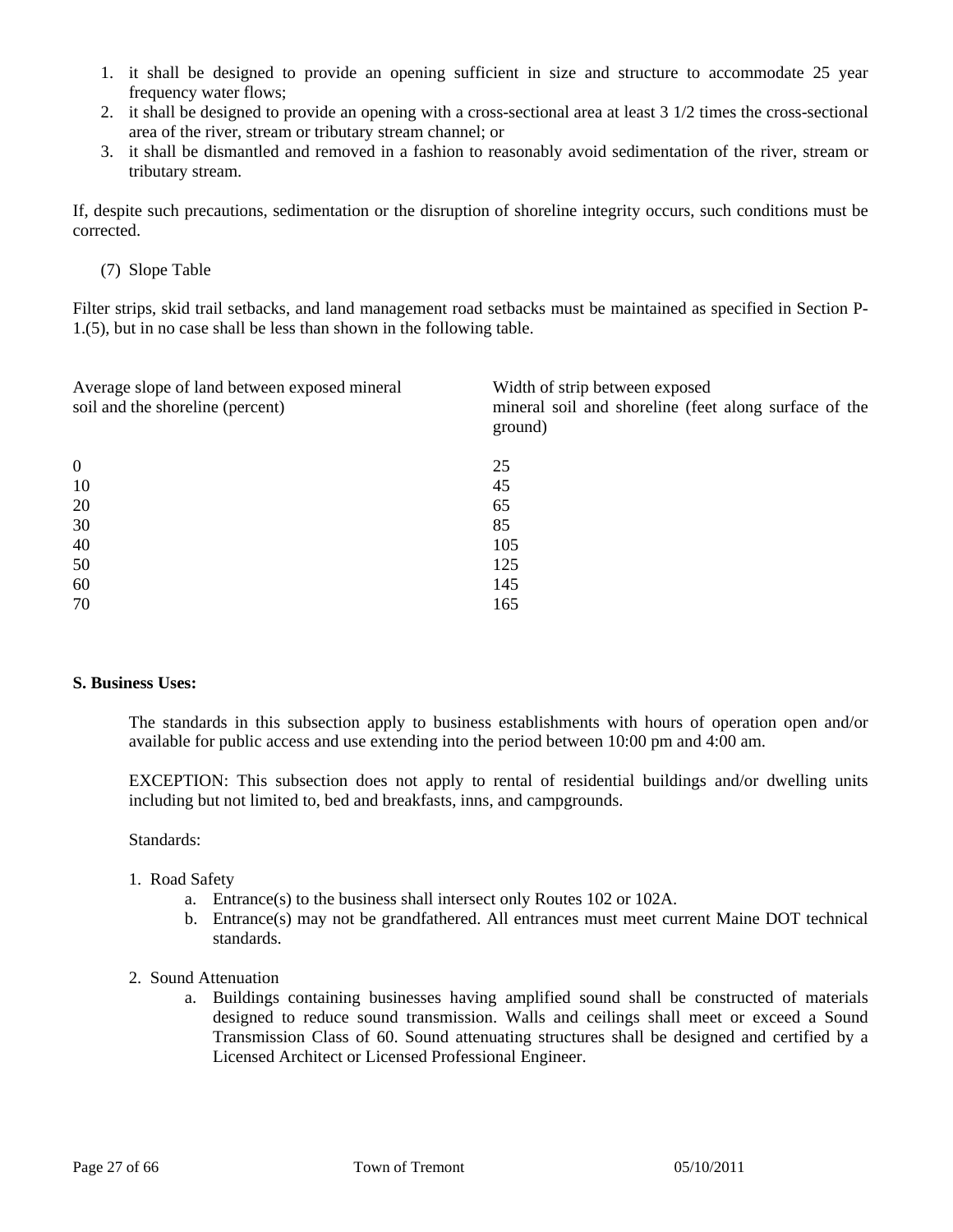- b. Buildings having amplified sound shall not be operated with doors, windows, sky lights, ventilator openings or other wall or ceiling penetrations in a fixed open position which will allow unattenuated transmission of sound to the outside.
- c. Amplified sound shall be generated only within the building(s) conforming to the standards in paragraphs 2a and 2b of this subsection.
- 3. Light Attenuation
	- a. Direct or indirect (glare or reflection) illumination shall not exceed 0.6 foot-candle upon abutting residential properties or 1.0 foot-candle upon any other abutting properties. For purpose of this paragraph, abutting properties shall include properties that are separated from the lot by a street, road, or right-of-way. Lighting fixtures shall be shielded or hooded so that the lighting elements are not exposed to normal view by or do not create or constitute a hazard or nuisance to motorists, pedestrians, or neighboring residents and so that the maximum apex angle of the cone of illumination is restricted to one hundred fifty degrees  $(150^{\circ})$ .
	- b. The maximum height of freestanding lights shall be the same as the principle building but not exceeding twenty-five feet.
	- c. Spotlight-type fixtures attached to building are not allowed.
	- d. Parking area may be illuminated with a maximum average of 1.5 foot-candles.
	- e. Exterior lighting, except for minimal security lighting, shall be turned off during hours when the use is not in operation.
- 4. Visual Buffering

The desired effect of these types of buffering is complete visual screening of the activity on the lot.

- a. The business use, including all buildings and parking areas, shall be enclosed by a perimeter of landscape buffering composed of one or more of the following:
	- Natural features such as topography, stands of trees, shrubbery, or rock outcrops. When such natural features do not exist, or are insufficient to provide the required screening, other kinds of screening defined in this section must be provided.
	- Evergreen trees planted in two staggered rows (spaced a maximum of 7 feet apart) spaced a maximum of 8 feet on-center. All screening trees shall be installed at a minimum height of 5-6 feet and have a minimum expected mature spread of 8 feet.
	- An earthen berm topped by evergreen plantings. The berm shall be a minimum of 5 feet high. Evergreen plantings shall be installed a t a minimum height of 3-4 feet, spaced a maximum of 4 feet on-center, and have a minimum expected mature spread of 6 feet.
	- If, due to soil conditions or other factors, that would make installation of plantings impractical, the applicant may, at the discretion of the Planning Board, install suitable fencing a minimum of 8 feet in height.
- b. Buffers shall be located and maintained as follows:
	- All buffer strips shall be maintained in a neat and sanitary condition by the owner.
	- If any of the trees, shrubs, or other plantings constituting the buffer should die, the owner of the property shall replace them within six months at a ratio of one-to-one for each tree, shrub, or planting loss. The replacement plantings shall be comparable in size to those that had died or meet the minimum criteria specified in paragraph 4a of this subsection.
	- Fencing and screening shall be durable and properly maintained at all times by the owner.
	- The finished side of all fences shall face the abutting properties or the public road.
- c. All buffers shall be installed in accordance with the requirements specified in paragraph 4a of this subsection before commencement of the normal activities of the use for which the site was intended. If winter conditions prevent the installation of plantings, activities at the site may commence but installation of plantings shall proceed at the earliest opportunity in the immediately following spring and be completed by July 1 of the same year.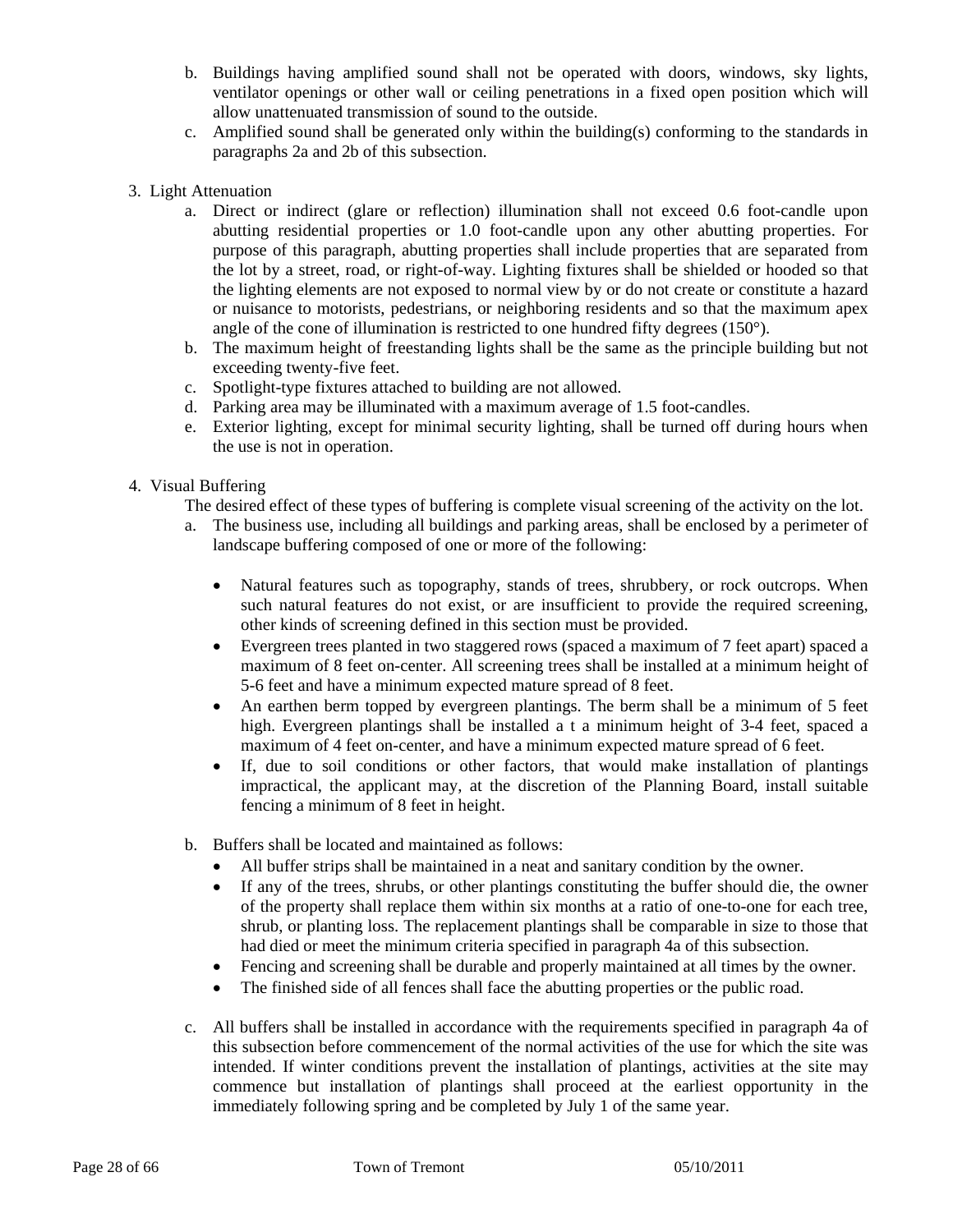# **SECTION VI. PERFORMANCE STANDARDS**

## A. **Buffering Standards**

- l. Purpose: To screen buildings or activities land uses that could create nuisances, to divert, block or soften lights, to reduce noise, to preserve privacy; and to reduce smells and dust. The depth of the screen and the nature of the planting required will depend upon the potential impact of a development on its neighbors. Among the factors to be considered are the number of parking spaces, the type and number of vehicles which may use the premises, and the likely frequency or intensity of use and the sheer size of very large buildings, such as storage sheds.
- 2. Every development shall provide sufficient buffering when the Planning Board determines that there is a need and the topography and other barriers do not satisfy the requirements.
- 3. Buffers are required within side and rear property lines of commercial, industrial, mobile home parks that are more dense than would be required for single family residential use and multi-family uses which abut residential or vacant properties in all zones that allow such uses. In addition, buffers are required within the front property lines of heavy commercial, heavy industrial and multi-family uses.
- 4. Minimum requirement: The buffer may consist of any combination of the following as long as the end result meets the performance standard.
	- a. effective natural area 25' deep;
	- b. planted evergreen belt 15' deep;
	- c. wooden fence.
- 5. Plant specifications: The natural area or planted belt shall be of sufficient number and species selected and planted according to generally accepted horticultural practices, to yield an effective year-round screen within 4 years. A wooden fence, berm, wall or other such construction may be included in such buffers if the Planning Board determines that it meets the performance standard.
- 6. Maintenance: Plantings shall be maintained by the property owner.

# B. **Clearing or Removal of Vegetation for Activities Other Than Timber Harvesting**

l. Resource Protection Zone

# a. **Buffer Strip**

In a Resource Protection District abutting a great pond, there shall be no cutting of vegetation within the strip of land extending seventy-five (75) feet, horizontal distance, inland from the normal high-water line except to remove safety hazards.

- b. Elsewhere, the clearing of vegetation shall be limited to that which is necessary for uses expressly authorized in the Resource Protection Zone.
- 2. Rest of the Shoreland Zones **Buffer Strip**

 Except in areas as described in Section B.1, above, and except to allow for the development of permitted uses, within a strip of land extending one-hundred (100) feet, horizontal distance, inland from the normal high-water line of a great pond, and seventy-five (75) feet, horizontal distance, from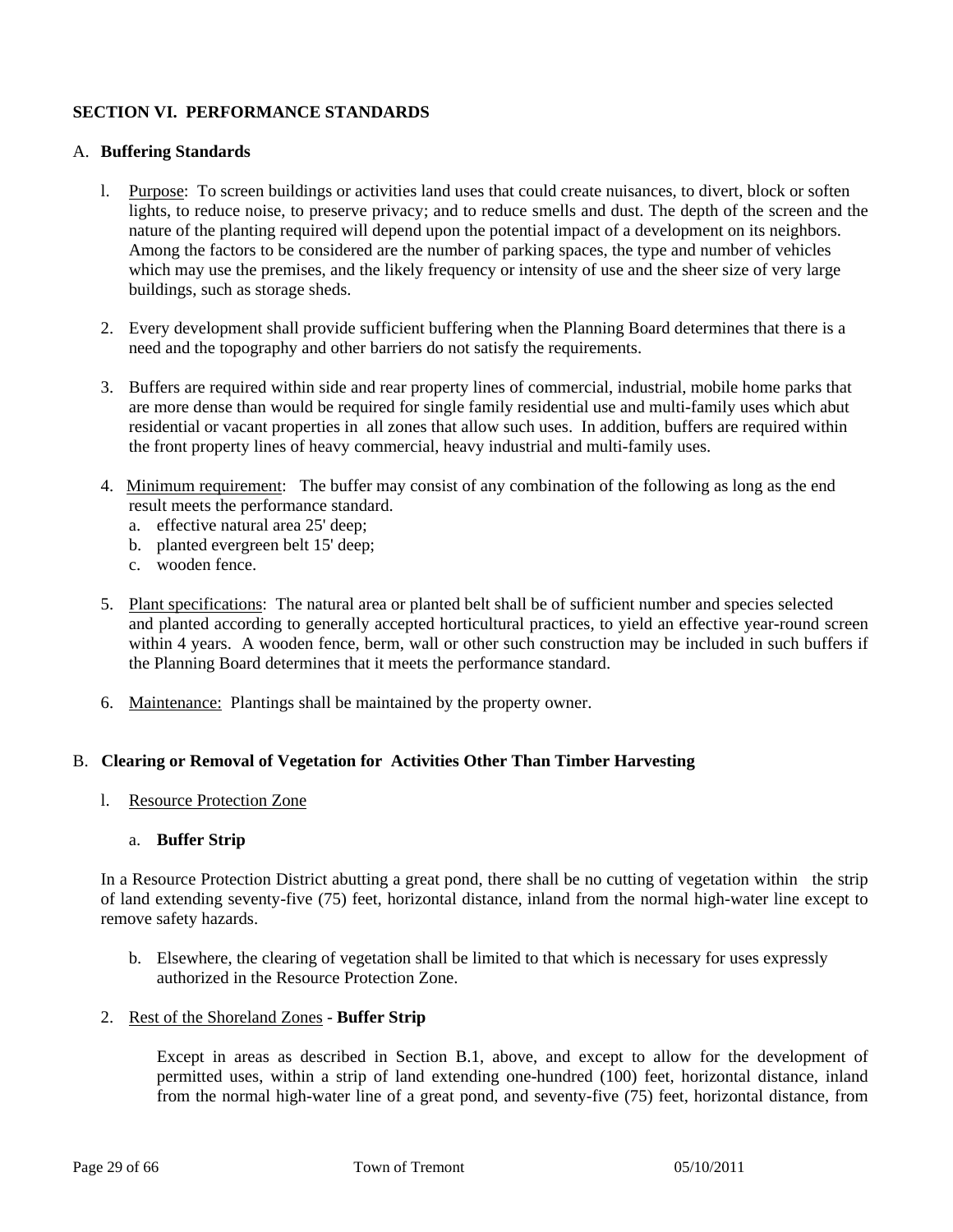any other water body, tributary stream, or the upland edge of a wetland, a buffer strip of vegetation shall be preserved as follows:

- a. There shall be no cleared opening greater than 250 sqft. in the forest canopy (or other existing woody vegetation if a forested canopy is not present) as measured from the outer limits of the tree or shrub crown. However, a footpath not to exceed six (6) feet in width as measured between tree trunks and/or shrub stems is allowed provided that a cleared line of sight to the water through the buffer strip is not created.
- b. Selective cutting of trees within the buffer strip is allowed provided that a well-distributed stand of trees and other natural vegetation is maintained. Adjacent to a great pond or a stream flowing into a great pond, a "well-distributed stand of trees " shall be defined as maintaining a minimum rating score of 24 or more per each 25-foot by 50-foot (1250) square feet) area as determined by the following rating system.

Diameter of Tree at 4-l/2' Above Ground Level (inches) Points

.

| $2 - 4$ inches       |  |
|----------------------|--|
| $4 - 8$ inches       |  |
| $8 - 12$ inches      |  |
| 12 inches or greater |  |
|                      |  |

Adjacent to other water bodies, tributary streams, and wetlands, a "well-distributed stand of trees" is defined as maintaining a minimum rating score of 16 per 25-foot by 50-foot rectangular area.

NOTE: As an example, adjacent to a great pond, if a 25-foot x 50-foot plot contains four (4) trees between 2 and 4 inches in diameter, two trees between 4 and 8 inches in diameter, three trees between 8 and 12 inches in diameter, and two trees over 12 inches in diameter, the rating score is:

 $(4x1)+(2x2) + (3x4) + (2x8) = 36$  points

 Thus, the 25-foot by 50-foot plot contains trees worth 36 points. Trees totaling 12 points (36- 24 =12) may be removed from the plot provided that no cleared openings are created.

The following shall govern in applying this point system:

- (i) The 25-foot by 50-foot rectangular plots must be established where the landowner or lessee proposes clearing within the required buffer;
- (ii) Each successive plot must be adjacent to, but not overlap a previous plot;
- (iii)Any plot not containing the required points must have no vegetation removed except as otherwise allowed by this Ordinance;
- (iv) Any plot containing the required points may have vegetation removed down to the minimum points required or as otherwise allowed by is Ordinance;
- (v) Where conditions permit, no more than 50% of the points on any 25-foot by 50-foot rectangular area may consist of trees greater than 12 inches in diameter.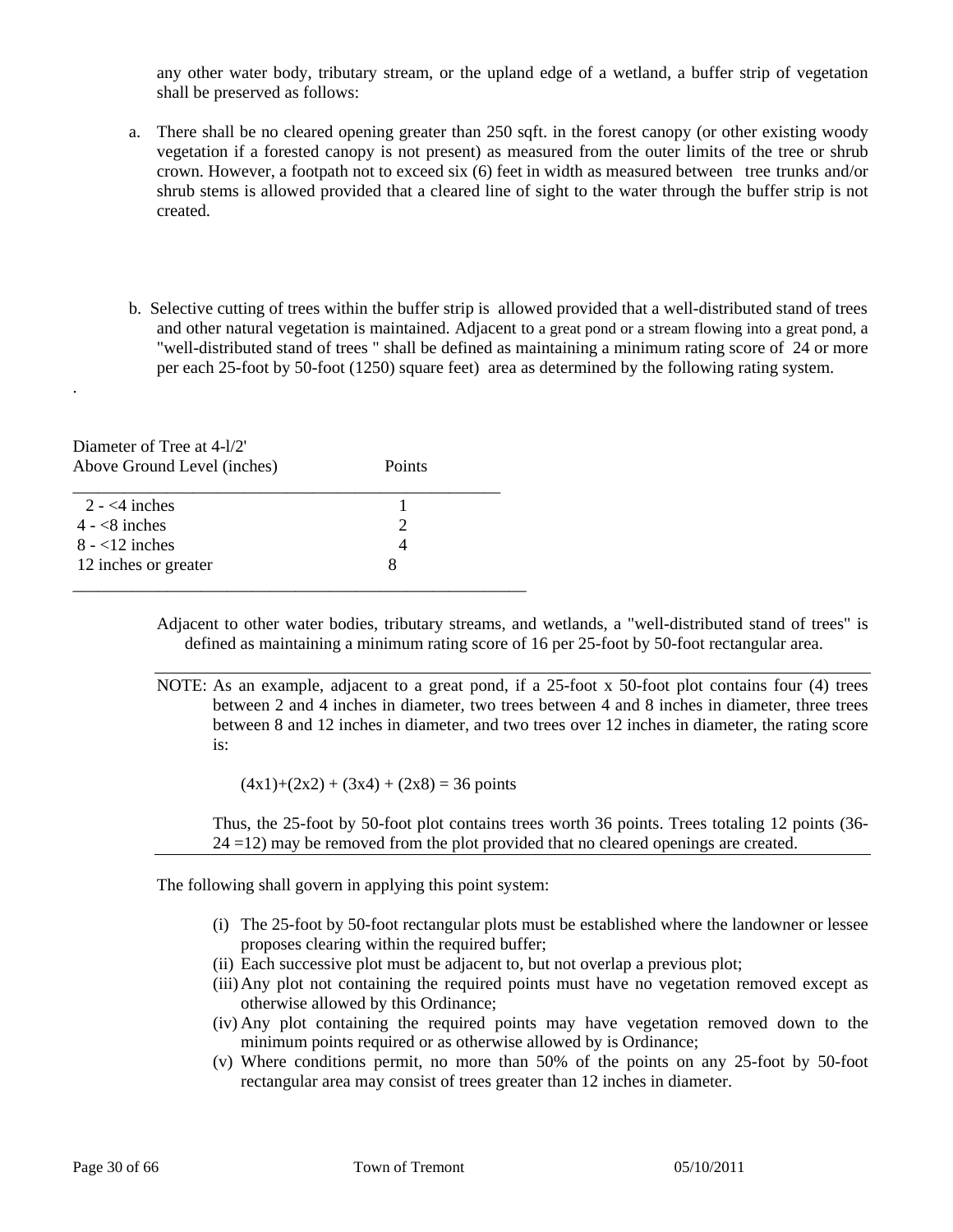For the purposes of Section B.2.b "other natural vegetation" is defined as retaining existing vegetation under three (3) feet in height and other ground cover and retaining at least five (5) saplings less than two (2) inches in diameter at four and one half  $(4 \frac{1}{2})$  feet above ground level for each 25-foot by 50-foot rectangle area. If five saplings do not exist, no woody stems less than two (2) inches in diameter can be removed until 5 saplings have been recruited into the plot.

 Notwithstanding the above provisions, no more than 40% of the total volume of trees four (4) inches or more in diameter, measured 4-l/2 feet above ground level, may be removed in any 10 year period.

- c. In order to protect water quality and wildlife habitat, existing vegetation under three (3) feet in height and other ground cover , including leaf litter and the forest duff layer, shall not be cut, covered or removed, except to provide for a footpath or other permitted uses as described in Section B.2 above.
- d. Pruning of tree branches, on the bottom 1/3 of the tree, is allowed.
- e. In order to maintain a buffer strip of vegetation, when the removal of storm-damaged, diseased, unsafe or dead trees results in the creation of cleared openings, these openings shall be replanted with native tree species unless existing new tree growth is present.
- Section B.2. above does not apply to those portions of public recreational facilities adjacent to public swimming areas as long as cleared areas are limited to the minimum area necessary.

# 3. **Rest of Shoreland Zones**- **Areas Beyond the Buffer Strip Within 250' of the Normal High-water Line**

- a. At distances greater than one-hundred (100) feet, horizontal distance, from a great pond, and seventyfive (75) feet, horizontal distance, from the normal high-water line of any other water body, tributary stream, or the upland edge of a wetland, there shall be allowed on any lot, in any l0-year period, selective cutting of not more than 40% of the volume of trees 4" or more in diameter, measured 4-l/2' above ground level. Tree removal in conjunction with the development of permitted uses shall be included in the 40% calculation. For the purposes of these standards volume may be considered to be equivalent to basal area.
- b. In no event shall cleared openings for any purpose, including but not limited to, principal and accessory structures, driveways, lawns and sewage disposal areas, exceed in the aggregate, 25% of the lot area within the shoreland zone or 10,000 sqft., whichever is greater, including land previously cleared. This provision shall not apply to the Commercial Fisheries/Maritime Activities Zone.
- 4. Legally existing non-conforming cleared openings may be maintained, but shall not be enlarged, except as allowed by this Ordinance.
- 5. Fields and other cleared openings which have reverted to primarily shrubs, trees or other woody vegetation shall be regulated under the provisions of this section.

# C. **Cluster Development Standards**

 l. The purpose of this development option is to allow an alternative zoning provision which provides for desirable and proper open space, tree cover, recreation areas or scenic vistas, all with the intent of preserving the natural beauty of the site. At the same time, the necessary maximum dwelling unit density limitations of the particular zone will be maintained.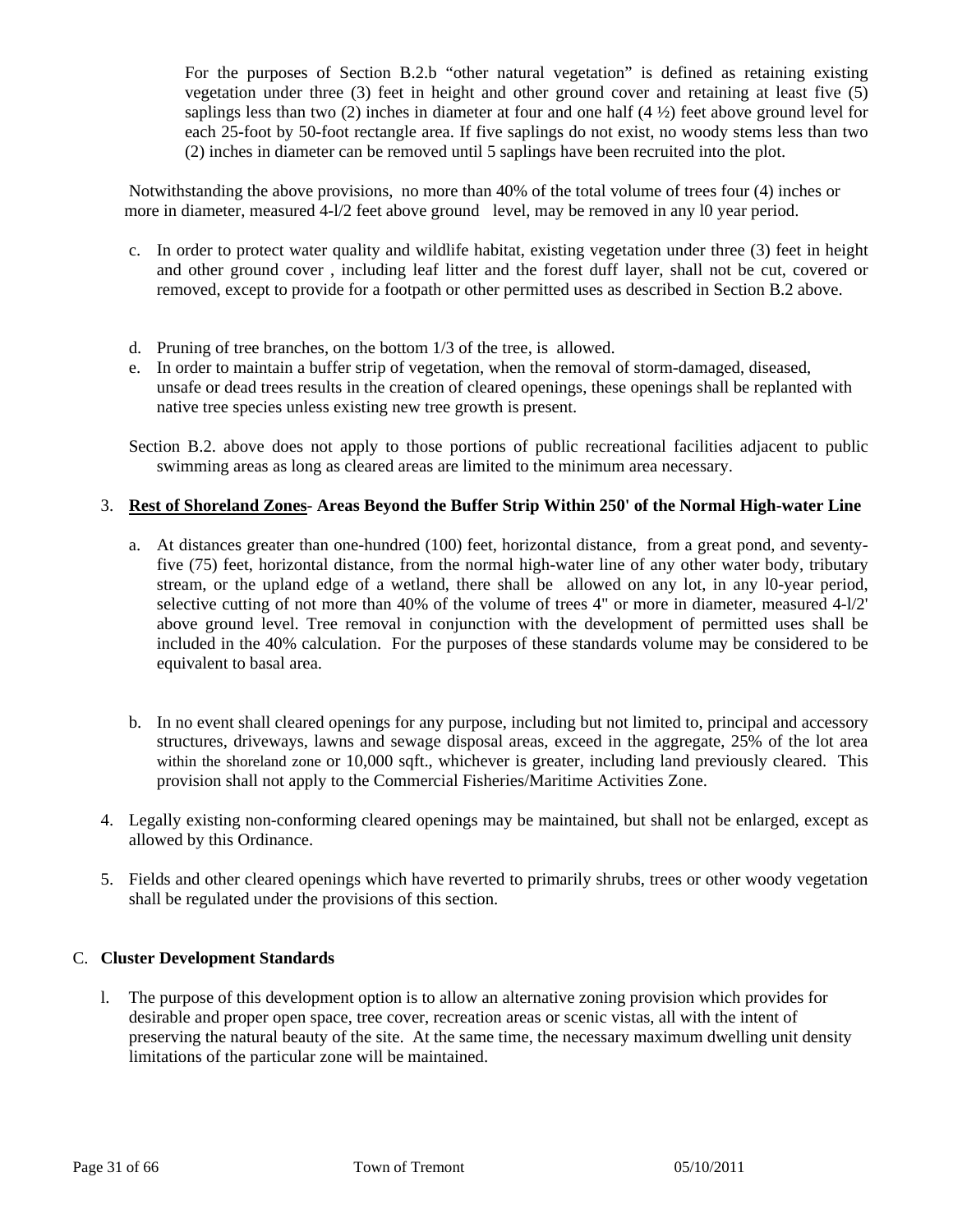- 2. Cluster development shall apply only to residential development and no clustered development shall exceed 40 units, with a maximum of l0 units in a cluster.
- 3. For a cluster development in which individual lots will be created or conveyed, the developer may reduce the minimum lot size requirements of the zone in which the development is located provided that the total area of common open space within the development equals or exceeds the sum of the areas by which any individual lots are reduced below the minimum lot size normally required in that zone. When individual lots will not be created or conveyed, the total land area within the development shall equal or exceed the total area required within the zone for the number of dwelling units to be created. Land not utilized for buildings, roads or accessory structures shall be preserved as common open space. The minimum lot area and shore frontage requirements of Section IV. shall not be reduced for any portion of any lot within the shoreland zone.
- 4. All structures subject to setback requirements of this Ordinance shall be set back the required distance from the lines of the parcel being developed as well as the lines of the individual lots and such requirements shall not be reduced except pursuant to a duly granted variance. When individual lots will not be created or conveyed and all land will be commonly owned, no buildings within the development shall be closer to one another than twice the distances set forth in the setback requirement of the zone in which the lot is located. No building may be closer to any road created by the developer than the setback requirement of the zone. The shoreline setback requirements of Section IV. shall not be reduced for any structure within the shoreland zone.
- 5. For a cluster development in which individual lots will be created or conveyed, the developer may increase the maximum lot coverage on the individual lots provided that in no event shall lot coverage of non vegetated surfaces exceed 90%; and provided further that the combined coverage of the lots being developed, including any common open space, shall not exceed the maximum lot coverage set forth for the zone in which the lots being developed is located. When individual lots will not be created or conveyed and all land will be commonly owned, the maximum lot coverage for the lot being developed shall not exceed the maximum lot coverage set forth for the zone in which the lot is located. Maximum lot coverage standards of Section IV. shall not be increased for any portion of any lot within the shoreland zone.
- 6. For a cluster development in which individual lots will not be created or conveyed and in which all land will be commonly owned, each residential building shall have such access to a public road, or to a private road giving access to a public road, as will reasonably ensure access to the building by emergency vehicles and as to provide for the safe passage and circulation of pedestrian and vehicular traffic.
- 7. In any cluster development there shall be maintained as common open space an area of land equal to or greater than the open area that would otherwise remain in the development if individual lots of the minimum size required in the zone were created and if said lots were each built upon to the maximum lot coverage allowed in the district. Further development of the common open space, except for easements for utilities, shall be prohibited by deed restrictions or recorded easements. All common open space shall be shown on the development plan with appropriate notation.
- 8. Private ownership of open space. It shall be protected by legal arrangements, satisfactory to the Planning Board, sufficient to assure its maintenance and preservation for whatever purpose it is intended. Covenants or other legal arrangements shall specify ownership of the cluster open space; method of maintenance; responsibility for maintenance; maintenance taxes and insurance; compulsory membership and compulsory assessment provisions; guarantees that any association formed to own and maintain cluster open space will not be dissolved without the consent of the Planning Board; and any other specifications deemed necessary by the Planning Board.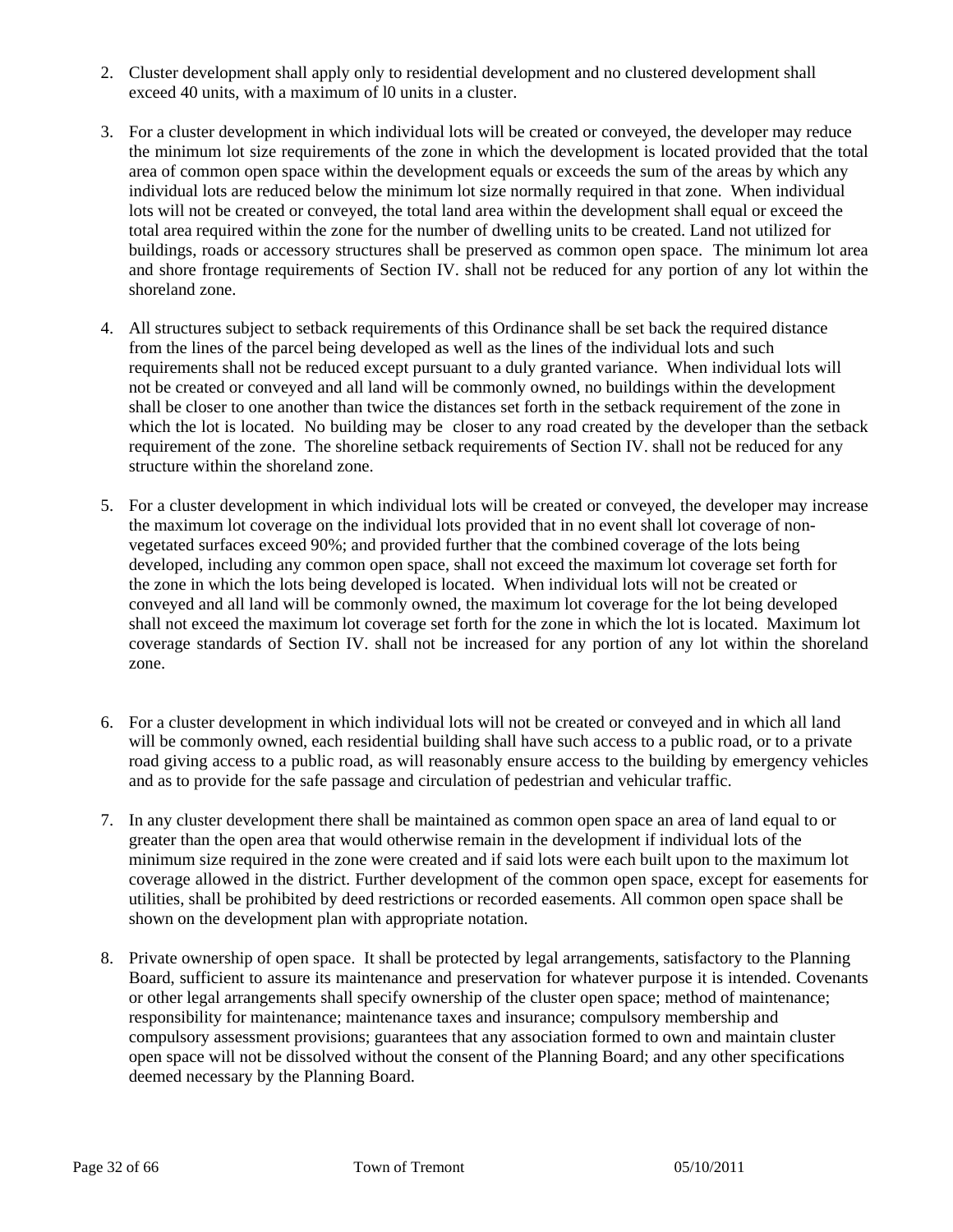- 9. The developer shall present the Planning Board with proposed language for incorporation into deeds, recorded plans and declarations designed to ensure the integrity, protection and maintenance of the common open space. Such language shall be subject to the approval of the Town Attorney to be sure it will accomplish its intended purposes. The developer will comply with all reasonable requests of the Town to incorporate such language in appropriate documentation to ensure the purposes of this section will be met. Any violation of the conditions is a land use violation enforceable by the CEO.
- 10. Where a cluster development abuts a body of water, a usable portion of the shoreline, as well as reasonable access to it, shall be a part of the common open space.
- 11. All dwelling units shall be connected to a common water supply and distribution system unless the developer clearly demonstrates to the Planning Board that:
	- a. adequate ground water is available at all locations proposed for individual water systems; and
	- b. the groundwater source(s) proposed for individual water systems is safe from both on-site and off-site contamination.
- 12. All structures with required plumbing in the development shall be connected to a private central collection and treatment system or individual septic systems in accordance with minimum standards set forth in the State of Maine Plumbing Code. The developer shall clearly demonstrate to the Planning Board that:
	- a. adequate soils and land area are available at all locations proposed for the central system and/or to the individual septic systems;
	- b. the proposed system(s) shall in no way endanger ground water supplies which are currently being utilized as a water source for any existing development; and
	- c. the proposed system(s) shall in no way endanger ground water supplies which will be utilized by any proposed common or individual water system in the cluster development.
- 13. When a private central collection and treatment system is to be utilized, the developer must produce an engineering study to show there is adequate soakage capacity available for the number of units involved.
- 14. The developer or subsequent owner shall not create any dwelling units in excess of the number originally granted site plan approval unless said developer or owner receives approval from the Planning Board for a revised plan.

# D. **Erosion and Sedimentation Control Standards**

- 1. The Planning Board shall require that all activities which involve filling, grading, excavation or other similar activities which result in unstabilized soil conditions and which require a permit have a written soil erosion and sedimentation control plan. That plan shall be submitted to the permitting authority for approval and shall include, where applicable, provisions for:
	- a. Mulching and re vegetation of disturbed soil.
	- b. Temporary runoff control features such as hay bales, silt fencing or diversion ditches.
	- c. Permanent stabilization structures such as retaining walls or riprap .
- 2. In order to create the least potential for erosion, Development shall be designed to fit with the topography and soils of the site. Areas of steep slopes where high cuts and fills may be required shall be avoided wherever possible, and natural contours shall be followed as closely as possible.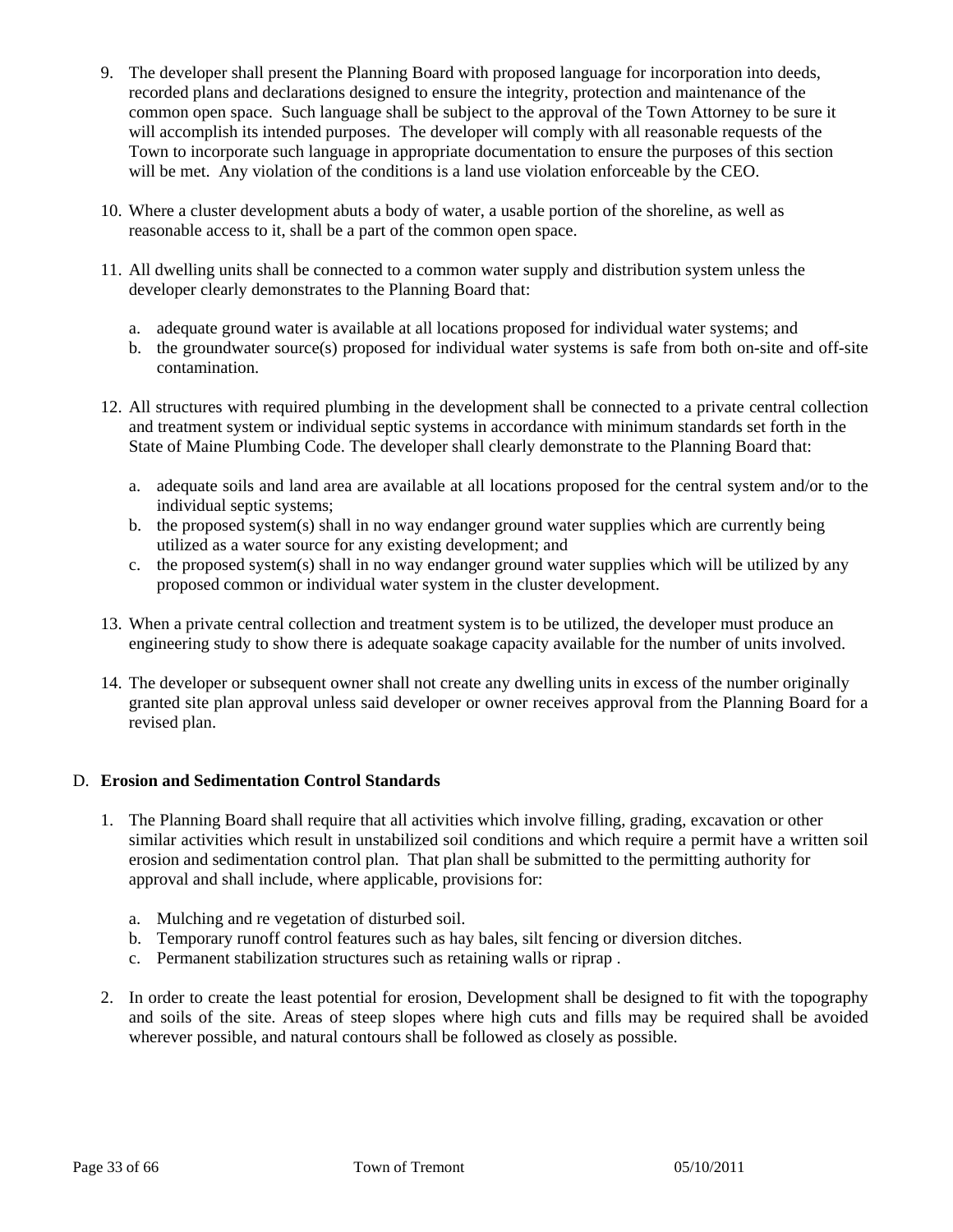- 3. Erosion and sedimentation control measures shall apply to all aspects of the proposed project involving land disturbance and shall be in operation during all stages of the activity. The amount of exposed soil at every phase of construction shall be minimized to reduce the potential for erosion.
- 4. Any exposed ground area shall be temporarily or permanently stabilized within l (one) week from the time it was last actively worked, by use of rip rap, sod, seed and mulch or other effective measures. In all cases permanent stabilization shall occur within nine (9) months of the initial date of exposure. In addition:
	- a. Where mulch is used, it shall be applied at a rate of at least one (1) bale per five-hundred (500) square feet and shall be maintained until a catch of vegetation is established.
	- b. Anchoring the mulch with netting, peg and twine or other suitable method may be required to maintain the mulch cover.
	- c. Additional measures shall be taken where necessary in order to minimize siltation into the water. Such measures may include the use of staked hay bales and/or silt fences.
- 5. Natural and man-made drainage ways and drainage outlets shall be protected from erosion from water flowing through them. Drainage ways shall be designed and constructed in order to carry water from a twenty-five (25) year storm or greater, and shall be stabilized with vegetation or lined with riprap .

# E. **Fill and Excavation Standards**

 A separate fill or excavation permit is required for the moving of 100 cu.yds. or greater of inert fill if the operation is not associated with permitted construction. Upon completion of work, the permit shall require the site to be properly graded (not steeper than l:2, or such lesser slope as may be necessary to prevent erosion) and to be revegetated.

# F. **Fire Protection Standards**

 Plans for transient accommodations, marinas, nursing homes, convalescent centers, multi-family developments, hospitals, schools, theaters, mercantile developments over 3000 sqft., business occupancy of 2 or more stories, etc. shall be approved by the State Fire Marshall's Office.

# G. **Flood Hazard Area Standards**

 A Flood Hazard Development Permit must be obtained from the Planning Board before any change caused by individuals or entities to improved or unimproved real estate begins within any areas of special flood hazard identified on the Federal Insurance Rate Maps (FIRM) for Tremont.

 (Including but not limited to the construction of buildings or other structures; the construction of additions or substantial improvements to buildings or other structures; mining, dredging, filling, grading, paving, excavation, or drilling operations; and the storage, deposition or extraction of materials, public or private sewage disposal systems or water supply facilities; and the placement of manufactured homes.)

#### H. **Parking Standards**

l. Standards: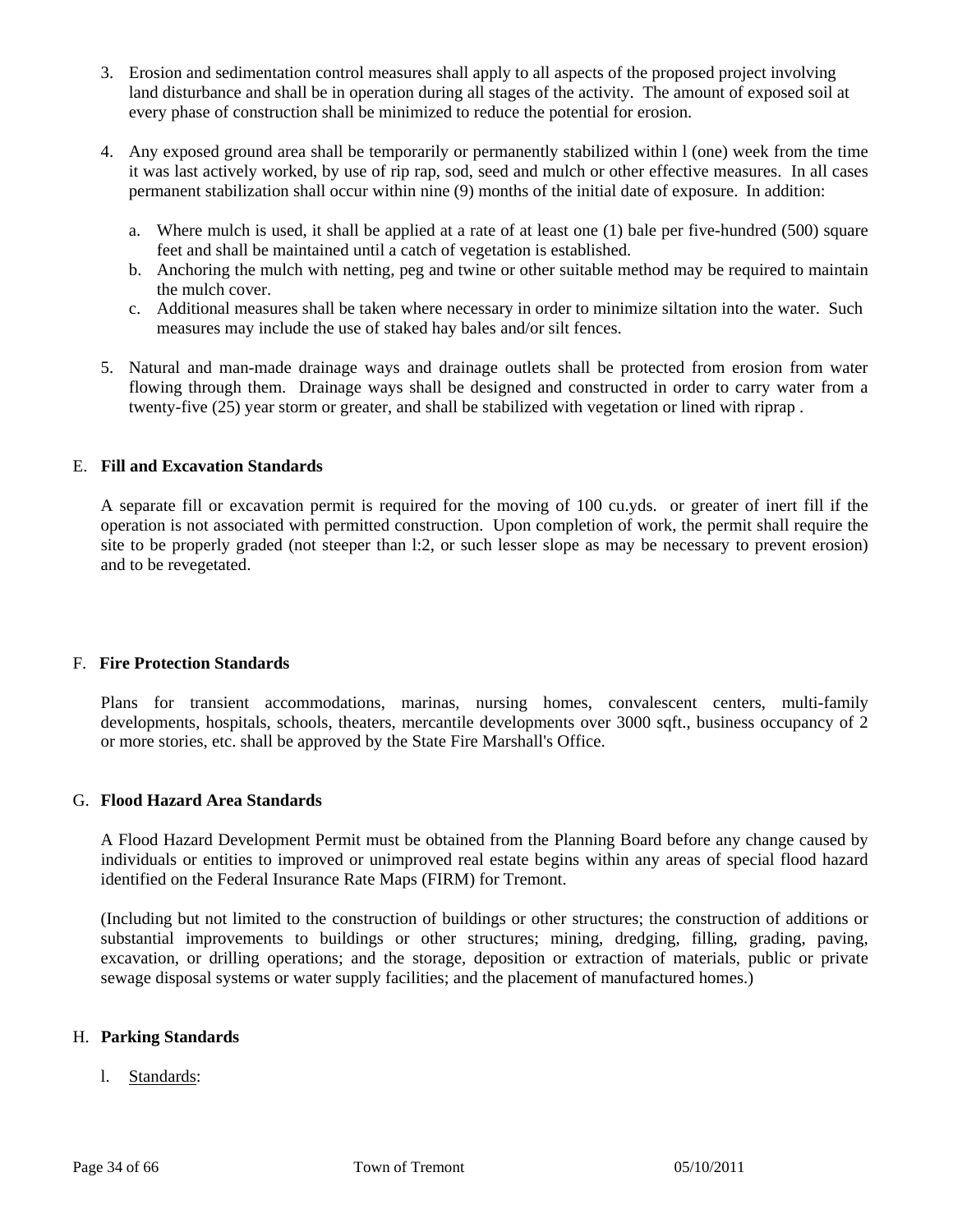a. If the applicant demonstrates to the Planning Board that the proposed project, which is outside the shoreland zone, will not have an adverse impact on parking congestion in the area, the Board may waive the parking standards. Otherwise, any additions, modifications or change in use will require compliance with the parking standards for the existing use, the addition and/or modification, or the change in use. Those land uses which are unable to comply with the above will provide as much of the parking and loading for the existing use as they can, and all the additional parking and loading required by the addition, modification or use change.

 EXCEPTION: All marinas must provide actual .75 parking stalls/boat slip and mooring. Grandfathered parking is prohibited. Other uses on the site shall meet their own parking requirements. Dedicated drop-off areas are required at the dockside at the rate of l/20 slips and moorings.

- b. Parking space shall be provided in accordance with the following standards:
	- 1) (a) The minimum parking bay shall be 9-l/2' by l8'.
		- (b) The minimum parking bay for a vehicle and boat trailer shall be 9-1/2 feet by forty (40) feet long.
	- 2) Aisle width: 24' two way l6' one way only for 60 degree parking 12' one way only for 45 and 30 degree parking
	- 3) Space required by use:
		- Dwellings:

 Single family unit - 2/family unit Additional family unit - l/family unit Multi-family units - 2/unit

- Health Institutions: l/3 beds and l/2 employees
- Hotels, inns, cabins, cottages, etc.: l/l sleeping room plus l/2 employees
- Maritime activities commercial and recreational: .75/slip and/or mooring and l/2 employees

 Maritime activities - industrial: l/2 employees

- Offices and public buildings: l/200 sqft. of gross floor area
- Restaurants, other eating and drinking establishments: l/4 seats and l/2 employees

 Retail stores: l/200 sqft. of floor area used for retailing - not storage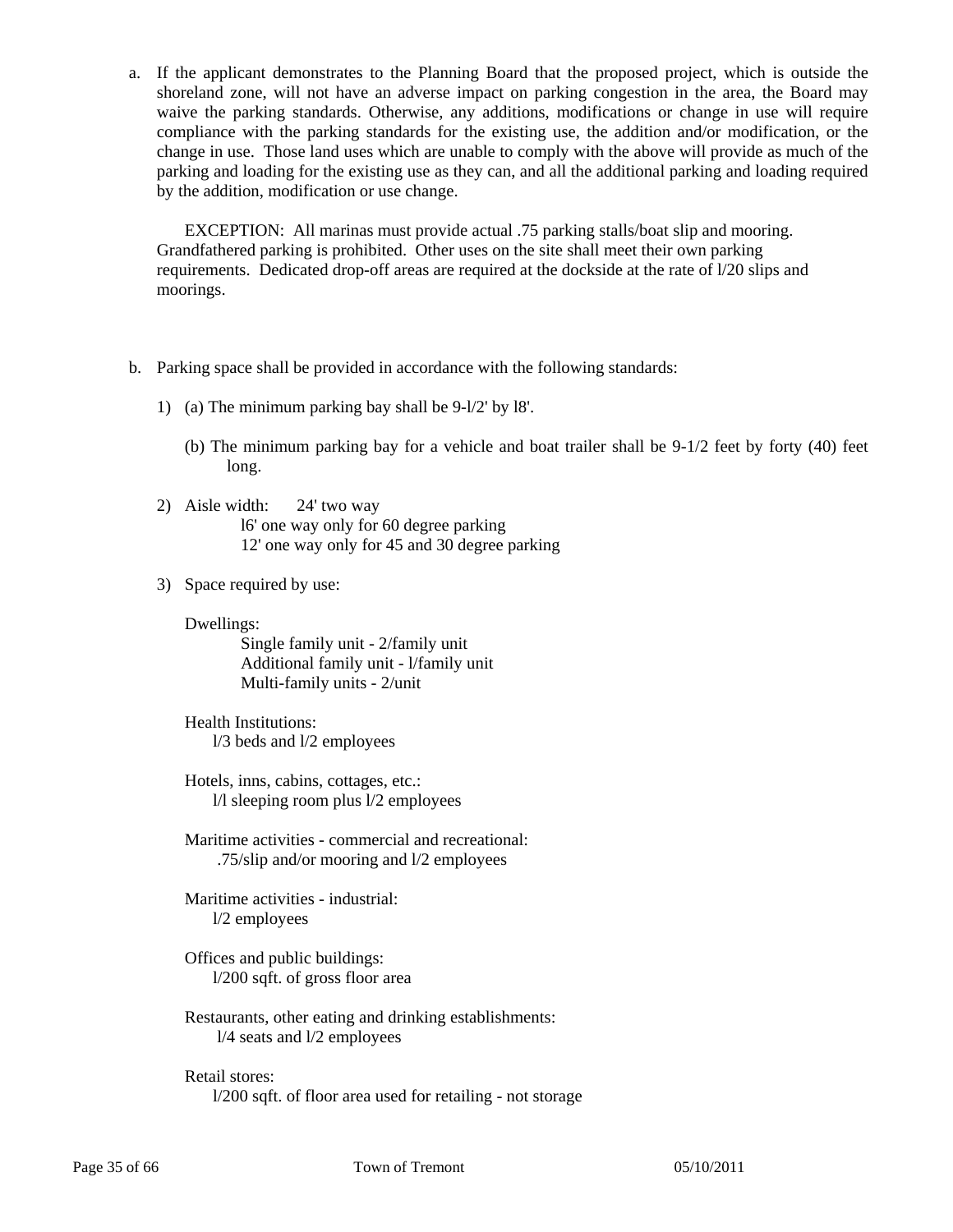Schools: 1/classroom and l/4 employees

 Theaters, churches and other assembly places: l/200 sqft. of gross floor area

 Warehouses and storage facilities: l/employee plus loading bay

 c. The joint use of a parking facility by two or more principal buildings or uses may be approved by the Planning Board where it is clearly demonstrated that said parking facilities would substantially meet the intent of the requirements by reason of variation in the probable time of maximum use by patrons or employees of such establishments.

# 2. Site Layout

- a. Provision shall be made for providing and maintaining convenient and safe emergency vehicle access at all times.
- b. Parking shall be arranged so that vehicles do not back into the street.
- c. All driveway entrances and exits shall be kept free from visual obstructions higher than 3' above street level for a distance of 25' measured along the intersecting driveway and street lines in order to provide visibility for entering and leaving vehicles.
- d. Off-street parking and loading spaces, where not enclosed within a building, shall be effectively screened from view by a continuous landscaped area not less than 6' in height and l5' in width along exterior lot lines adjacent to residential properties, except that driveways shall be kept open to provide visibility for entering and leaving.
- e. Shade trees Any parking lot with l0 spaces shall require l tree, 20 spaces requires 2 trees, etc. in increments of l tree/l0 spaces. (This is to be applied to parking spaces already in existence at the time of this amendment - May, l992 -if the lot is expanded.)
- f. Off-street/off-site parking shall be considered accessory to the principal use and shall be permitted only when parking requirements cannot be met on-site. The following criteria shall apply to an off site area:
	- 1) All of the requirements for an on-site parking area.
	- 2) The distance between the proposed off-site parking area must be a reasonable and convenient distance for the proposed user.
	- 3) The proposed access route between the off-site parking area and the site must provide for safe pedestrian and vehicle traffic.
	- 4) Drop-off areas shall be provided at the site and the off-site parking area.
- g. Parking spaces shall be provided for use at the same time the building is ready for use.
- h. Parking areas shall meet the shoreline setback requirements for structures for the zone in which such areas are located, except that in the Commercial Fishery/Maritime Activity Zone parking areas shall be set back at least twenty-five (25) feet horizontal distance from shoreline. The setback requirement for parking areas serving public boat launching facilities, in zones other than the Commercial Fishery/Maritime Activity Zone, shall be reduced to no less than fifty (50) feet, horizontal distance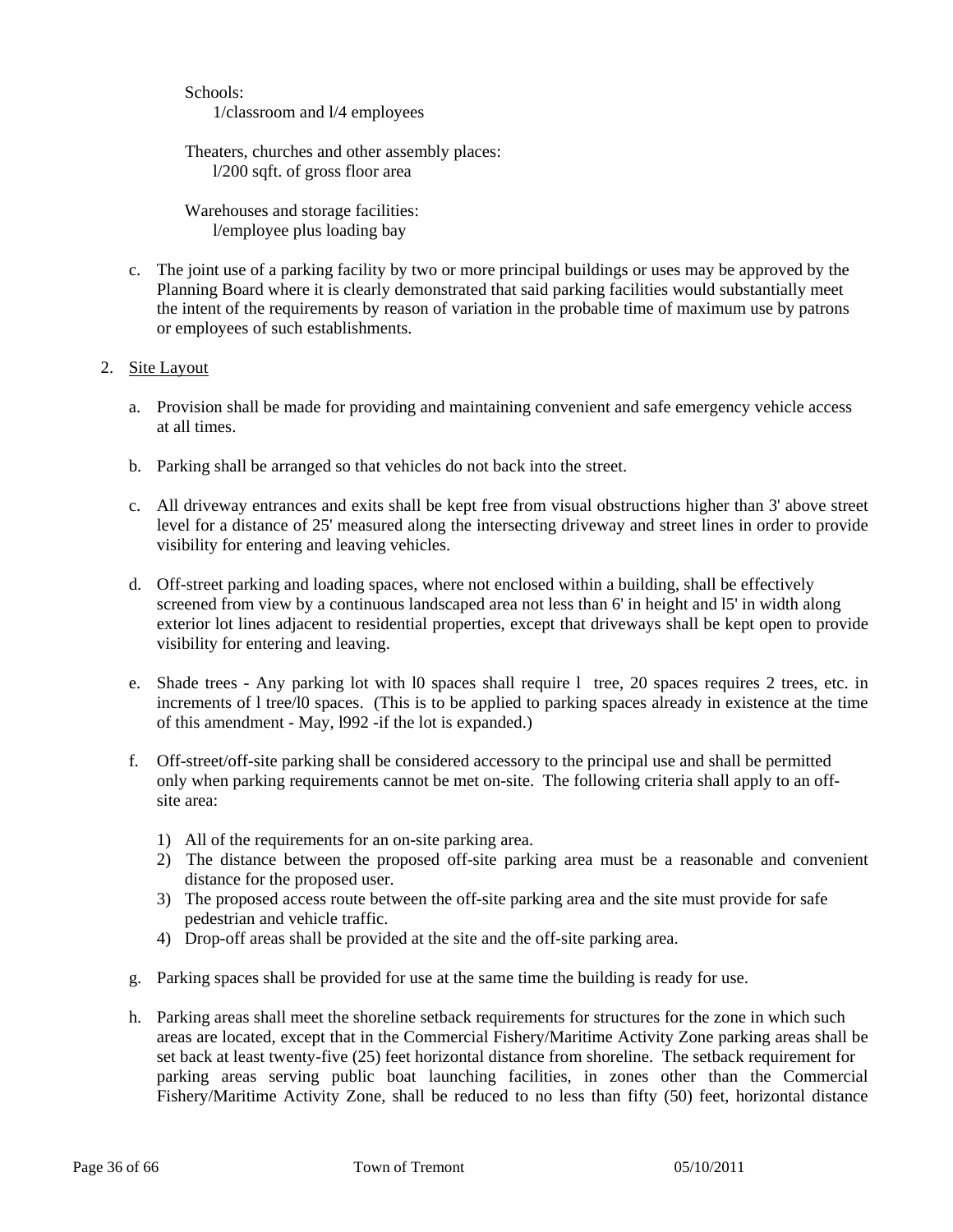from the shoreline or tributary stream if the Planning Board finds that no other reasonable alternative exists further from the shoreline or tributary stream.

 i. Parking areas shall be adequately sized for the proposed use and shall be designed to prevent storm water runoff from flowing directly into a water body, tributary stream or wetland and where feasible, to retain all runoff on-site.

# I. **Roads, Driveways and Driveway Openings Standards**

- 1. Any public road requiring acceptance by the Town shall be designed and constructed to the specifications of the Road Ordinance of the Town of Tremont.
- 2. Any road not requiring acceptance by the Town shall be designed and constructed to the following standards:
	- a. Design standards:

Minimum right-of-way 30' Minimum grade 0.5% Maximum grade 10% Minimum tangent between curves of reverse alignment 100' Minimum angle of road intersection 60 deg. Maximum grade at intersection (within 50' of intersection) 3% Minimum sight distance 150' Minimum radii of intersection 30'

3. a. Roads and driveways shall be set back at least one hundred (100) feet, horizontal distance from the normal high-water line of a great pond and seventy-five (75) feet, horizontal distance from the normal high-water line of other water bodies, streams, or the upland edge of a wetland unless no reasonable alternative exists as determined by the Planning Board.

EXCEPTION: If no other reasonable alternative exists, the road and/or driveway setback requirement shall be no less than fifty (50) feet, horizontal distance upon clear showing by the applicant that appropriate techniques will be used to prevent sedimentation of the water body, tributary stream, or wetland. Such techniques may include, but are not limited to, the installation of settling basins, and/or the effective use of additional ditch relief culverts and turnouts placed so as to avoid sedimentation of the water body, tributary stream or wetland.

- b. On slopes of greater than 20% the road and/or driveway setback from the normal high-water line shall be increased by 10' horizontal distance for each 5% increase in slope above 20%.
- c. Section I.3 does not apply to approaches to water crossings or to roads or driveways that provide access to permitted structures and facilities located nearer to the shoreline or tributary stream due to an operational necessity, excluding temporary docks for recreational uses. Roads and driveways providing access to permitted structures within the setback area shall comply fully with the requirements of this section except for that portion of the road or driveway necessary for direct access to the structure.
- 4. Existing public roads may be expanded within the legal road right-of-way regardless of the setback from a water body, tributary stream, or wetland.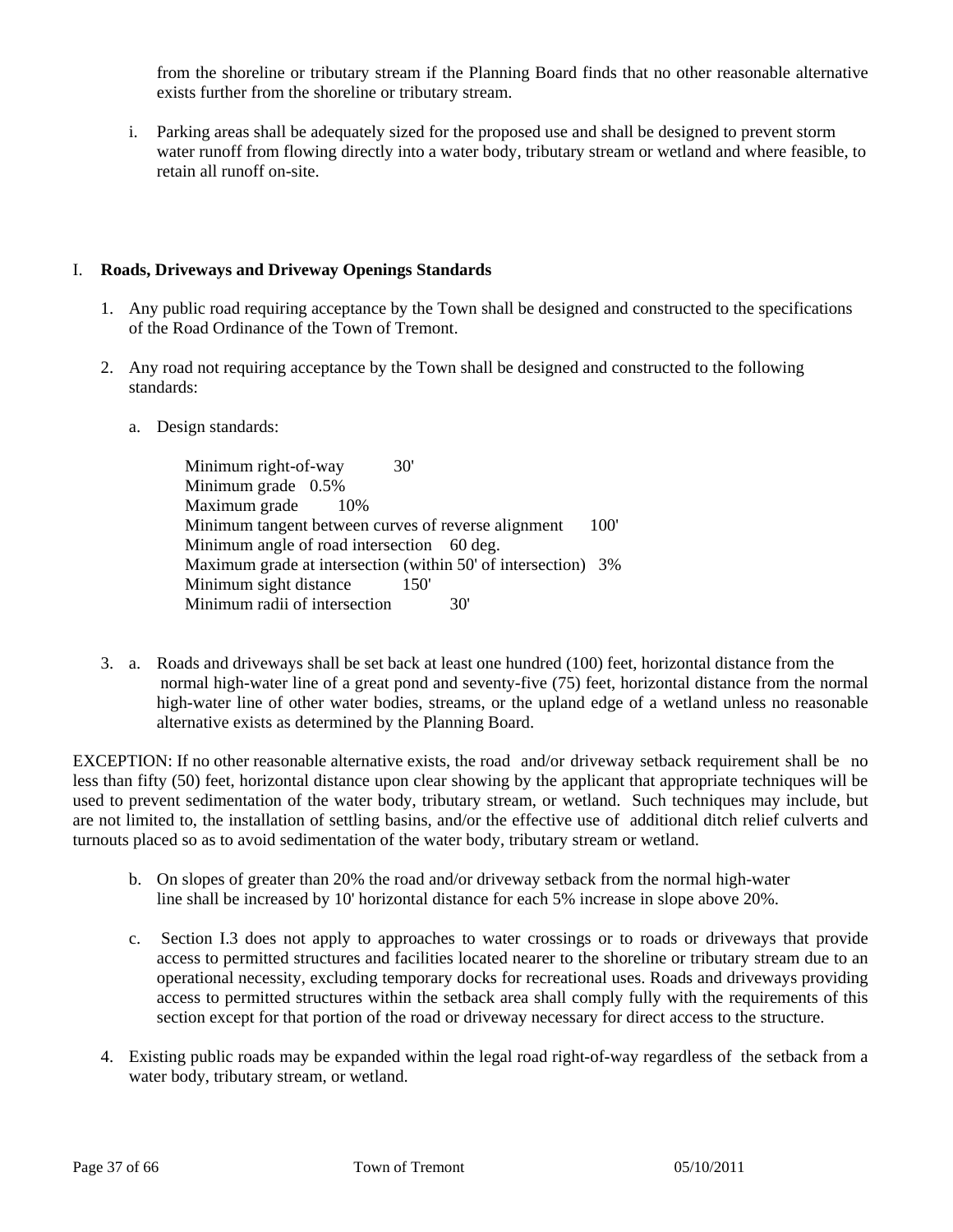- 5. No part of any driveway or road shall be located within a minimum of 6' of a side property line. The Planning Board may permit:
	- a. a driveway serving adjacent sites to be located within the 6' area of the side property line between the adjacent sites; and
	- b. a driveway or road which does not meet these standards if the lot frontage prohibits compliance.
- 6. A road opening permit must be obtained from the Town for any driveway or road opening onto a Town road; a highway entrance and road opening permit must be obtained from MDOT if the driveway or road opens onto a State road.
	- a. The Town road must be returned to its original condition upon completion of the driveway opening construction.
	- b. Specifications for the required storm water drainage culvert size are contained in the Road Ordinance of the Town of Tremont.
	- c. The Code Enforcement Officer shall be notified of the date of construction of the driveway or road opening.
- 7. Road and driveway banks shall be no steeper than a slope of 2 (horizontal): l (vertical), and shall be graded and stabilized in accordance with the provisions for erosion and sedimentation control contained in Subsection D. above.
- 8. In order to prevent road and driveway surface drainage from directly entering water bodies, tributary streams or wetlands, roads and driveways shall be designed, constructed and maintained to empty onto an unscarified buffer strip at least 50' plus two times the average slope, in width between the outflow point of the ditch or culvert and the normal high-water line of a water body, tributary stream or upland edge of a wetland. Surface drainage which is directed to an unscarified buffer strip shall be diffused or spread out to promote infiltration of the runoff and to minimize channelized flow of the drainage through the buffer strip.
- 9. Ditch relief (cross drainage) culverts, drainage dips and water turnouts shall be installed in a manner effective in directing drainage onto unscarified buffer strips before the flow gains sufficient volume or head to erode the road, driveway or ditch. To accomplish this, the following shall apply:
	- a. Ditch relief culverts, drainage dips and associated water turnouts shall be spaced along the road, or driveway at intervals no greater than indicated in the following table:

| Grade<br>$\%$ | Spacing<br>in feet |
|---------------|--------------------|
| $0 - 2$       | 250                |
| $3 - 5$       | 200-135            |
| $6 - 10$      | 100-80             |
| 11-15         | 80-60              |
| $16-20$       | $60 - 45$          |
| $21+$         | 40                 |

b. Drainage dips may be used in place of ditch relief culverts only where the grade is ten (10) percent or less.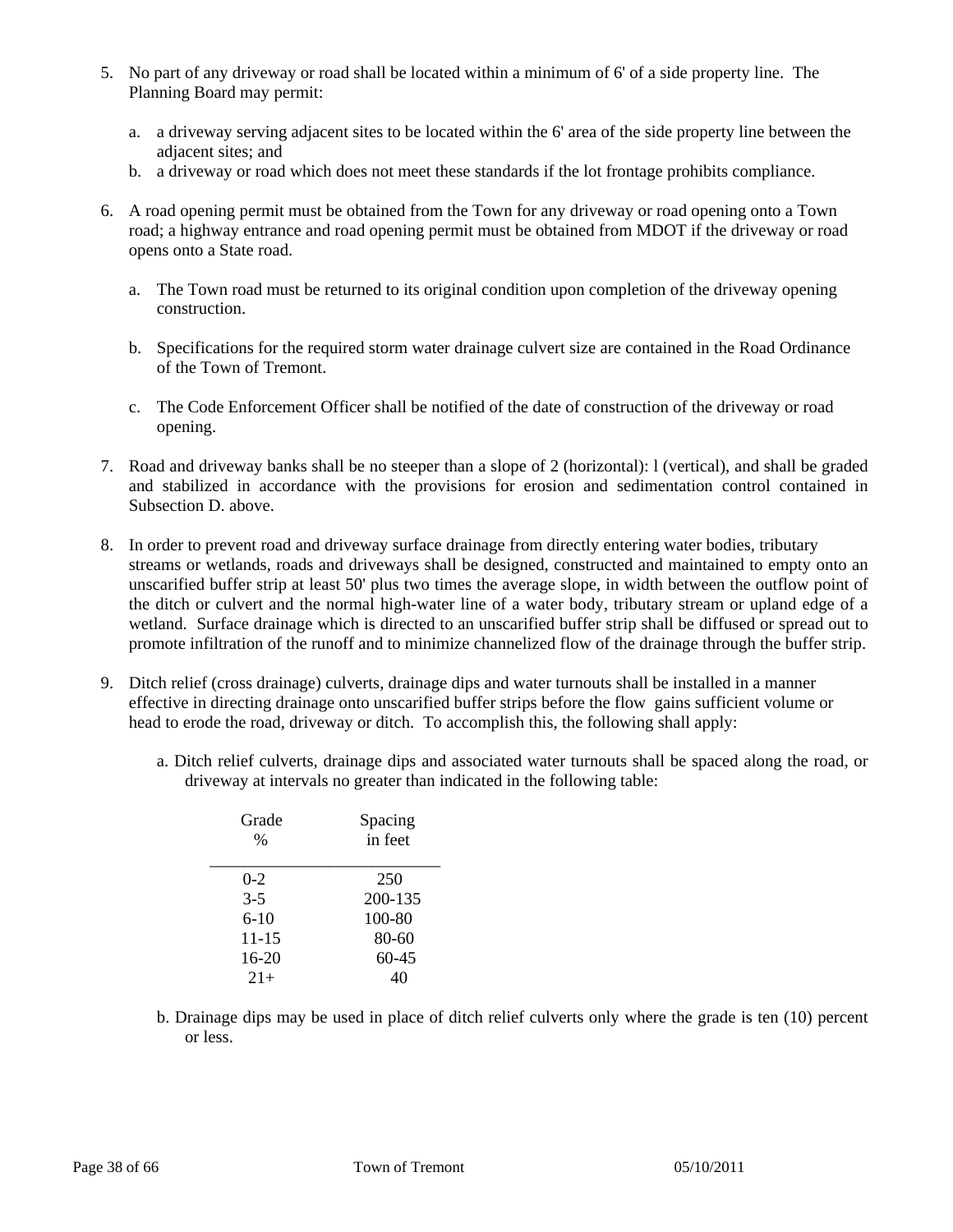- c. On sections having slopes greater than ten (10) percent, ditch relief culverts shall be placed at approximately a thirty (30) degree angle down slope from a line perpendicular to the centerline of the road or driveway.
- d. Ditch relief culverts shall be sufficiently sized and properly installed in order to allow for effective functioning, and their inlet and outlet ends shall be stabilized with appropriate materials.
- 10. Ditches, culverts, bridges, dips, water turnouts and other storm water runoff control installations associated with roads and driveways shall be maintained on a regular basis to assure effective functioning.
- 11. New roads and driveways are prohibited in a Resource Protection Zone except that the Planning Board may grant a permit to construct a road or driveway to provide access to permitted uses within the zone, A road or driveway in the Resource Protection Zone may also be approved by the Planning Board upon a finding that no reasonable alternative route or location is available outside the zone. When a road or driveway is permitted in a Resource Protection Zone, the road and/or driveway shall be set back as far as practicable from the normal high-water line of a water body, stream or upland edge of a wetland.
- 12. When the Town posts roads restricting allowable weight over them, the maximum weight allowed shall be 23,000 pounds. It shall be a violation of this Ordinance to use larger vehicles and any damage to the roads shall be borne by the violator.

# J. **Septic Waste Disposal Standards**

- 1. All subsurface sewage disposal systems shall be installed in conformance with the State of Maine Subsurface Wastewater Disposal Rules (Rules) and the following:
	- a) clearing or removal of woody vegetation necessary to site a new system and any associated fill extensions, shall not extend closer than seventy-five (75) feet, horizontal distance, from the normal high-water line of a water body or the upland edge of a wetland and;
	- b) a holding tank is not allowed for a first-time residential use in the shoreland zone
- 2. The Rules, among other requirements, include:
	- a. The minimum setback for new subsurface sewage disposal facilities systems, shall be no less than l00 horizontal feet from the normal high-water line of a perennial water body. The minimum setback distances from water bodies for new subsurface sewage disposal systems shall not be reduced by variance.
	- b. Replacement systems shall meet the standards for replacement systems as contained in the Rules.
	- c. The following minimum setbacks from the Maine State Plumbing Code shall apply:

| Distance in Feet     | Treatment | Disposal |
|----------------------|-----------|----------|
| <b>Between</b>       | Tank      | Area     |
| <b>Buildings</b>     |           |          |
| With basements       |           | 20       |
| Without basements    | 8         | 15       |
| <b>Property Line</b> |           | $10*$    |

\*Sufficient distance shall be maintained to assure that all fill remains on property.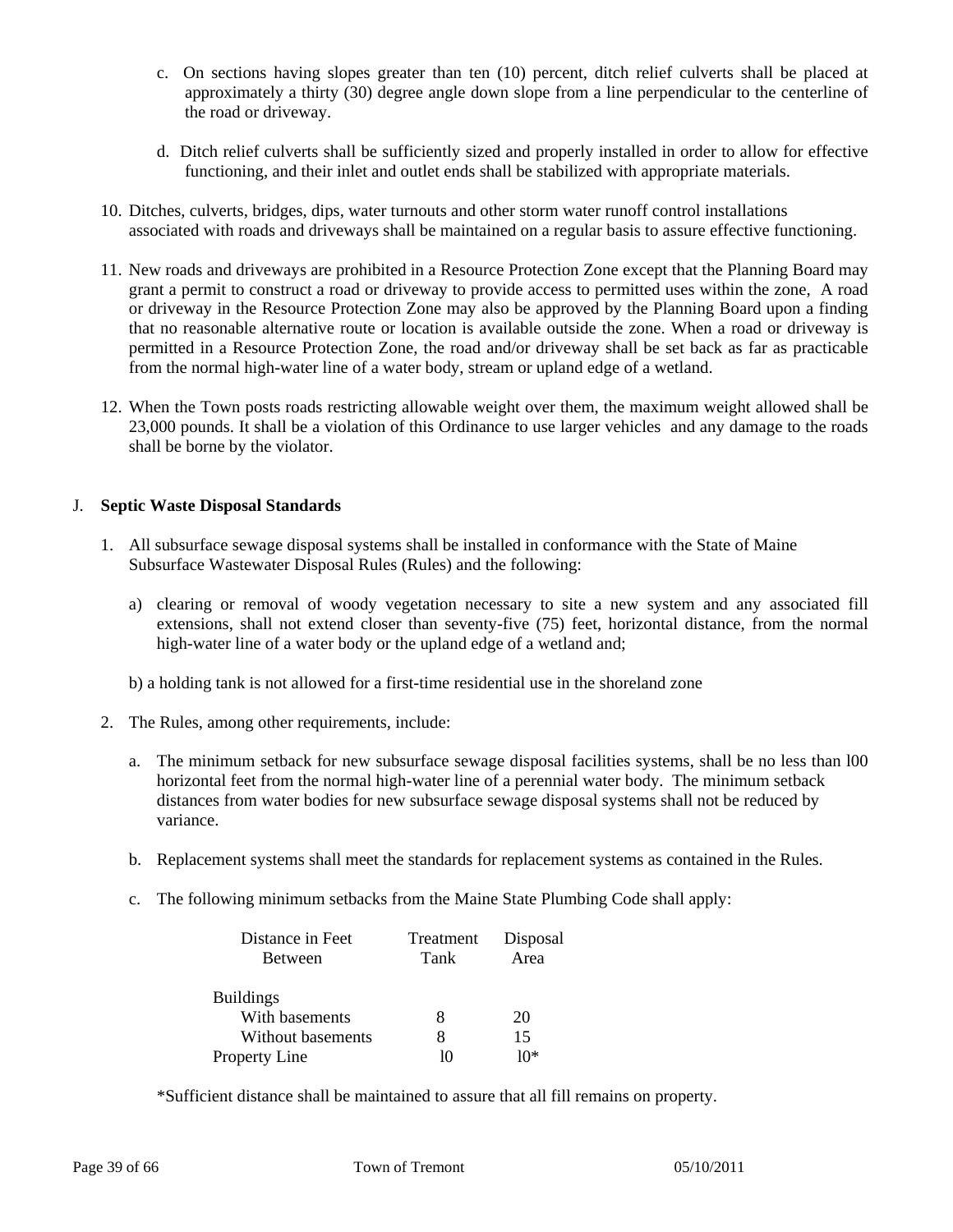# K. **Sign Standards**

 1. Within the shoreland zone, signs relating to goods and services sold on the premises shall be allowed, provided such signs do not exceed 6 sq. ft. in area on each side except in the Harbor Zone and Commercial Fishery/Maritime Activity Zone where they cannot exceed 24 sqft. The number of signs shall not exceed 2 signs per premise or business. (This number does not include directional signs; i.e., In, Out, Do Not Enter, etc.) Signs relating to goods and services not rendered on the premises shall be prohibited.

- 2. Outside the shoreland zone, 4 signs/premise or business may be permitted no greater than 24 sqft. per sign. Tremont official business directional signs are only allowed within the right-of-way of state or town roads.
- 3. Name signs shall not exceed 2 signs per premises not to exceed 4 square feet per sign, and shall not exceed 12 square feet in the aggregate within the shoreland zone.
- 4. Residential users may display a single sign not over 3 sqft. in area relating to the sale, rental or lease of the premises.
- 5. Signs relating to trespassing and hunting shall be allowed without restriction as to number, provided that no such sign shall exceed 2 sqft. in area.
- 6. Signs relating to public safety shall be allowed without restriction.
- 7. No free-standing sign shall extend higher than 20' above the ground. No sign attached to a building shall extend higher than the roof line.
- 8. Signs may be illuminated only by shielded, non-flashing lights.
- 9. A sign with a double signboard or display area shall be construed to be one sign for the purpose of this Ordinance. The area of one face of a two-sided sign shall be deemed to be the total area of the sign.
- 10. A home occupation shall have only one (l) sign and it shall not exceed six (6) square feet.
- 11. All signs exceeding six (6) square feet require a permit.

# L. **Soils**

..

- l. All land uses shall be located on soils in or upon which the proposed uses structures can be established or maintained without causing adverse environmental impacts, including severe erosion, mass soil movement, improper drainage and water pollution, whether during or after construction must comply with the following standards.
- 2. The Planning Board may determine that proposed uses requiring subsurface waste disposal and commercial or industrial development and other similar intensive land uses shall require a soils report prepared by and based on an on-site investigation by State-certified professionals. (Submittal of a soils report is required for any proposed uses within the shoreland zone) Certified persons may include Maine certified soil scientists, Maine registered professional engineers, Maine State certified geologists and other persons who have training and experience in the recognition and evaluation of soil properties.
- 3. The report shall be based upon any of the following relevant criteria: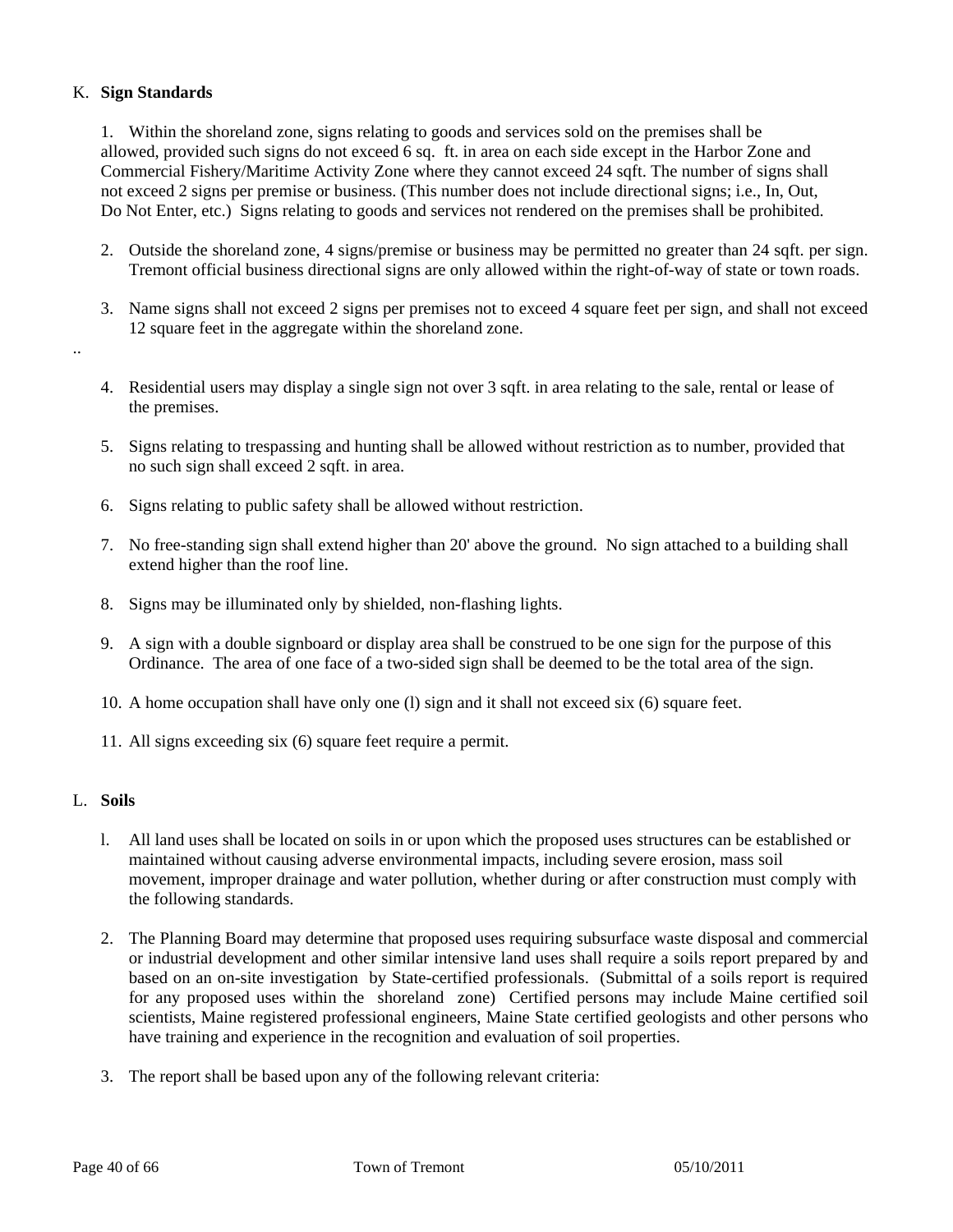- a. the analysis of the characteristics of the soil and surrounding land and water areas;
- b. maximum ground water elevation;
- c. presence of ledge;
- d. drainage conditions;
- e. other pertinent data which the evaluator deems appropriate; and
- f. the GIS maps of Tremont soils, wetlands and contours in the Town Office.
- 4. The soils report shall include any recommendations for a proposed use to counteract soil limitations where they exist.

# M. **Storm Water Runoff Standards**

- l. All new construction and development shall be designed to minimize storm water runoff from the site in excess of the natural predevelopment conditions. Where possible, existing natural runoff control features, such as berms, swales, terraces and wooded areas shall be retained in order to reduce runoff and encourage infiltration of storm waters.
- 2. Storm water runoff control systems shall be maintained as necessary to ensure proper functioning.

NOTE: The Storm water Management Law (38 M.R.S.A. section 420-D) requires a full permit to be obtained from the DEP prior to construction of a project consisting of 20,000 square feet or more of impervious area or 5 acres or more of a developed area in an urban impaired stream watershed or most-at-risk lake watershed, or a project with 1 acre or more of developed area in any other stream, coastal or wetland watershed. A permit-byrule is necessary for a project with one acre or more of disturbed area but less than 1 acre impervious area (20,000 square feet for most-at-risk lakes and urban impaired streams) and less than 5 acres of developed area. Furthermore, a Maine Construction General Permit is required if the construction will result in one acre or more of disturbed area.

#### N. **Water Quality**

- 1. No activity shall deposit on or into the ground or discharge to the waters of the State any pollutant that, by itself or in combination with other activities or substances will impair designated uses or the water classification of the water body, tributary stream or wetland.
- 2. The following activities may require a permit under the Natural Resources Protection Act from the Department of Environmental Protection if performed in, on or over any freshwater or coastal wetland, great pond, river or stream, or adjacent\* to said natural resources such that material or soil may be washed into them:
	- a. Dredging, bulldozing, removing or displacing soil, sand, vegetation or other materials;
	- b. Draining or otherwise dewatering;
	- c. Filling;
	- d. Any construction, repair or alteration of any permanent structure.
- \*The DEP has defined "adjacent" to mean any land within the floodway of a river, stream or brook; or any land area within 100' of the normal high-water line or upland edge of a coastal wetland, freshwater wetland, river, stream or brook.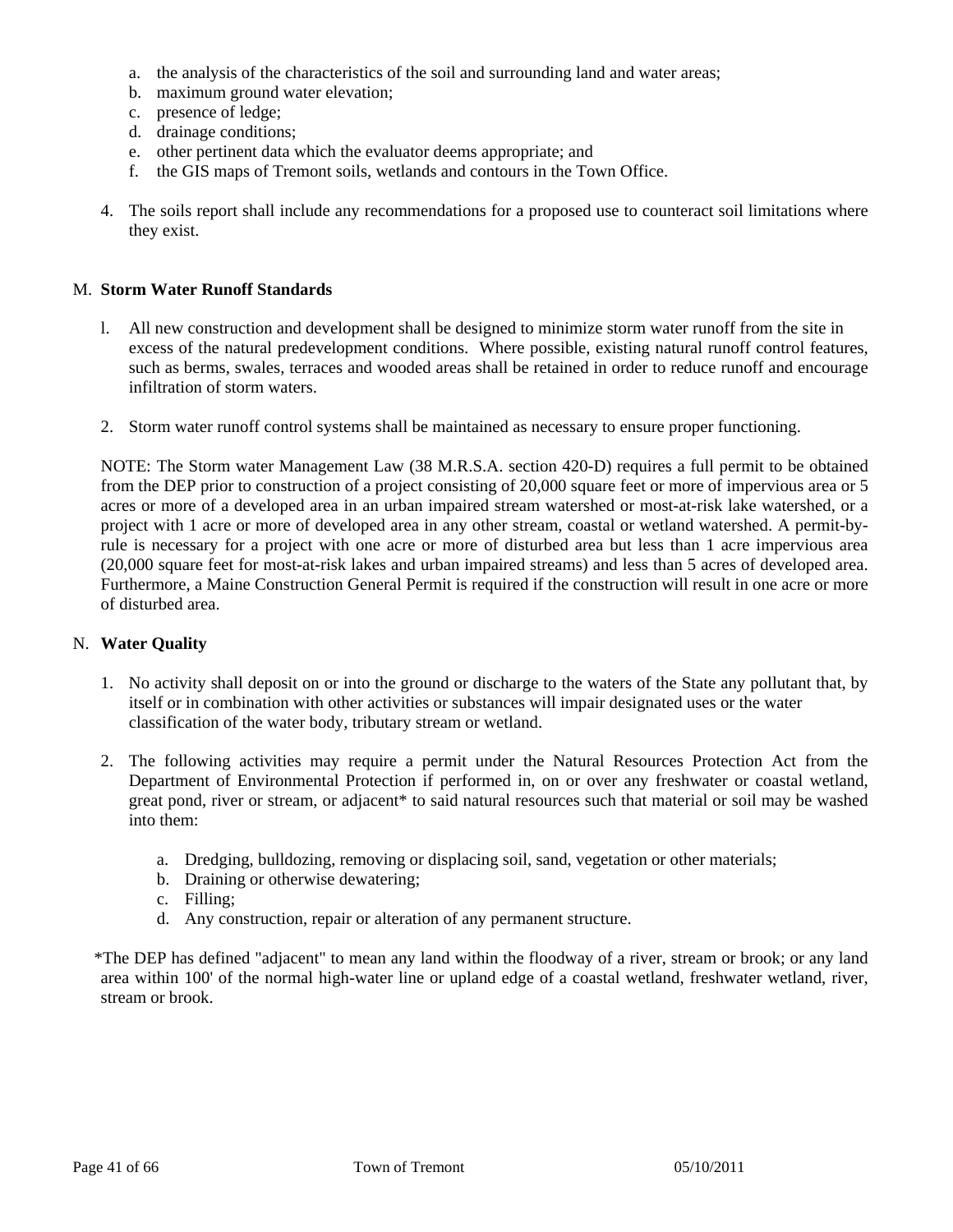# **O. Lake Watershed Phosphorous Protection**

These provisions shall apply to all proposed development lying within the Seal Cove and Hodgdon Pond lake watersheds as shown on the Tremont Comprehensive Plan, Water and Marine Resources Map. A participant in a permit proceeding wishing to show that the location of the proposed activity is, or is not, in fact within one of the watersheds may rebut the presumption of the accuracy of the watershed map only by the production of clear and convincing evidence, including expert testimony, that the location is, or is not, in fact within the relevant watershed.

The proposed development will be designed to retain an absorbent vegetative buffer of at least 75 feet down slope of any developed area. The Board may require larger buffer areas for slopes exceeding 15 percent.

The following practices and activities are restricted within the buffer, unless approved by the Planning Board:

- Clearing of existing vegetation.
- Soil disturbance by grading, stripping, or other practices.
- Filling or dumping
- Drainage by ditching, underdrains, or other systems.

Refer to the Maine Department of Environmental Protection's manual: "Storm water Management for Maine: Best Management Practices" for guidance.

The buffer shall be located, designed and vegetated in such a manner as to effectively prevent any channelization of water or measurable amount of sediment from leaving the site, thus minimizing phosphorous runoff. If access must be provided through the buffer area, drainage shall be designed to guide storm water from the accessway into the buffer area to prevent phosphorous runoff.

The property owner shall be responsible for construction and maintenance of the buffer.

The Board may require larger buffer areas or interruption of impervious surfaces of over one acre in extent with buffer areas if necessary to effectively prevent channelization and absorb runoff on site. On non-conforming lots legally created before enactment of this provision, the Board may reduce the size of the buffer proportionally. Alternative measures (e.g., detention ponds) to accomplish this objective may be proposed to the Planning Board for approval

All plats prepared for recording and all right-of-way plats shall clearly:

- Show the extent of any buffer on the subject property.
- Label the "Absorbent Vegetative Buffer."
- Provide a note to reference any buffer stating: "There shall be no clearing, grading, construction or disturbance of vegetation except as permitted by the Planning Board."
- Provide a note to reference any protective covenants governing all buffer areas stating: "Any buffer shown hereon is subject to protective covenants which may be found in the Zoning Ordinance and which restrict disturbance and use of these areas."

All lease or sale agreements must contain a notation regarding the presence and location of absorbent vegetative buffers.

# **P. Lighting - Outdoor**

1. Purpose. To establish requirements for outdoor lighting that enhance visibility and public safety by preventing uncontrolled intrusion into adjacent properties and the natural environment. Recommended best practices are intended to promote energy conservation and preserve the Town's night sky which is an important part of the Town's character.

# 2. **Requirements**

These requirements apply only to construction with outdoor lighting permitted after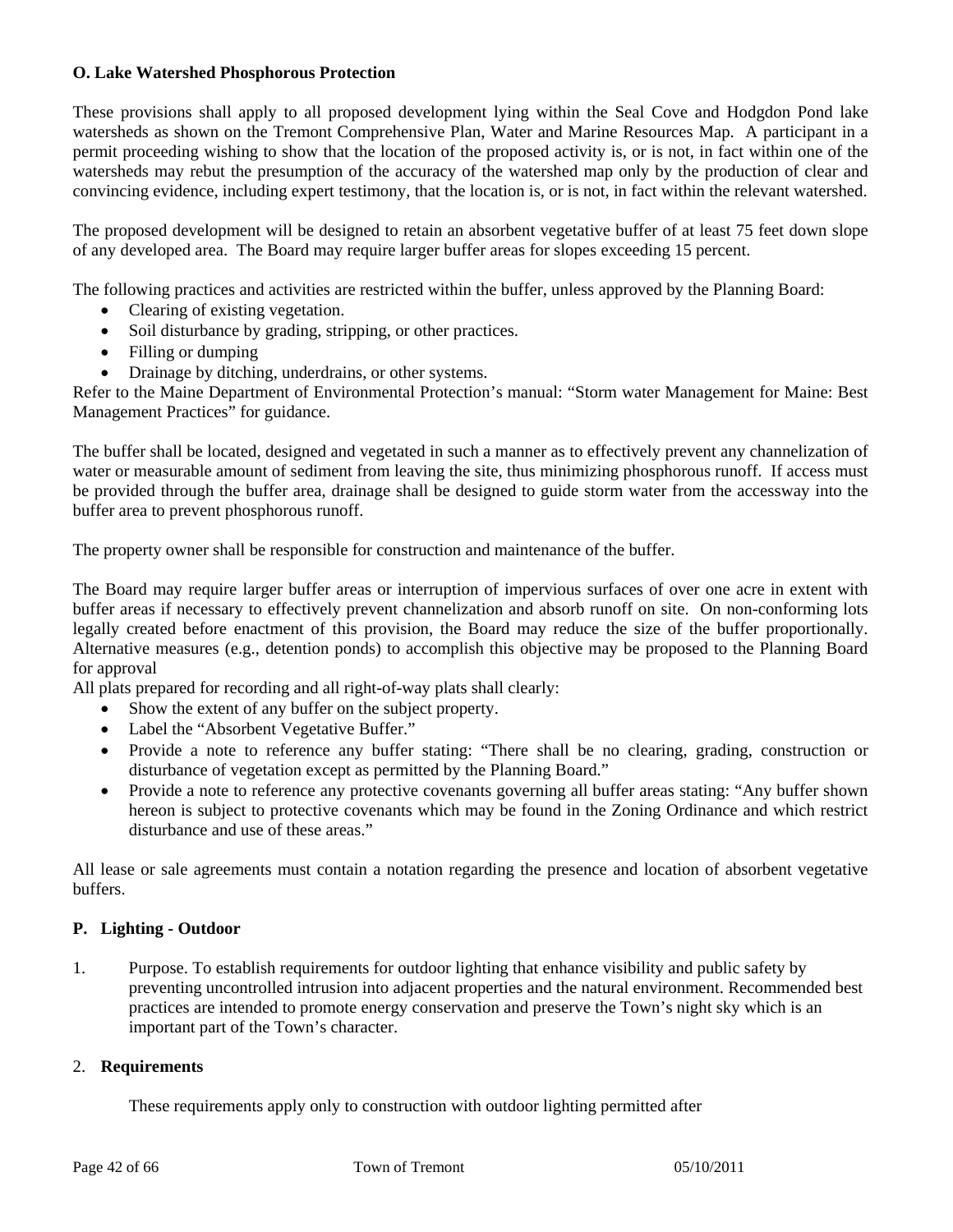- 1. Full cutoff. All lights greater than or equal to 1800 lumens (a 100 watt incandescent light produces 1800 lumens) shall be shielded to direct all light towards the ground.
- 2. Light trespass. All light shall be directed away from adjacent properties. The light sources in flood and spot lights shall not be directly visible from adjacent properties nor be directly visible to motorists on public roads.
- 3. Structural Canopies. Areas under structural canopies shall be illuminated so that the uniformity ratio (ratio of average to minimum illumination) shall be no greater than 5:1 with an average illumination level of not more than 30 foot candles. Light fixtures located on structural canopies shall be mounted so that the lens cover is recessed or flush with the ceiling of the canopy.

# **3. Exceptions to article 2. Requirements stated above**

All lighting less than 1800 lumens and lighting of churches, flags, emergency lighting, and holiday lighting.

NOTE: Recommended Best Practices

- 1. Motion sensors. Use motion sensors to control flood and spot lights.
- 2. HPS lights. Use high pressure sodium (HPS) lights to minimize sky glow where color recognition is not needed.
- 3. Non-security parking lights. Turn off non-security parking lot lights after business hours to save energy and protect the night sky.
- 4. Minimum amount of lighting. Provide the minimum amount of light needed to achieve safe uniform lighting with lights that consume the lowest amount of power possible.
- 5. Shield or flush mount lights. Fully shield or horizontally flush mount all lights.
- 6. Signs and flags. Illuminate signs and flags from above and shield all sports lighting.
- 7. Guidelines for professional design. Request that professionals follow Illuminating Engineering Society guidelines for intensity and uniformity and not to exceed the minimum recommended values.

#### **SECTION VII. NON-CONFORMANCE**

**A. Purpose** - It is the intent of this Ordinance to promote land use conformities, except that nonconforming conditions that legally existed before the effective date of this Ordinance and subsequent amendments shall be allowed to continue, subject to the requirements set forth in Section VII. Except as otherwise provided in this ordinance, a non-conforming condition shall not be permitted to become more non-conforming

#### **B. General**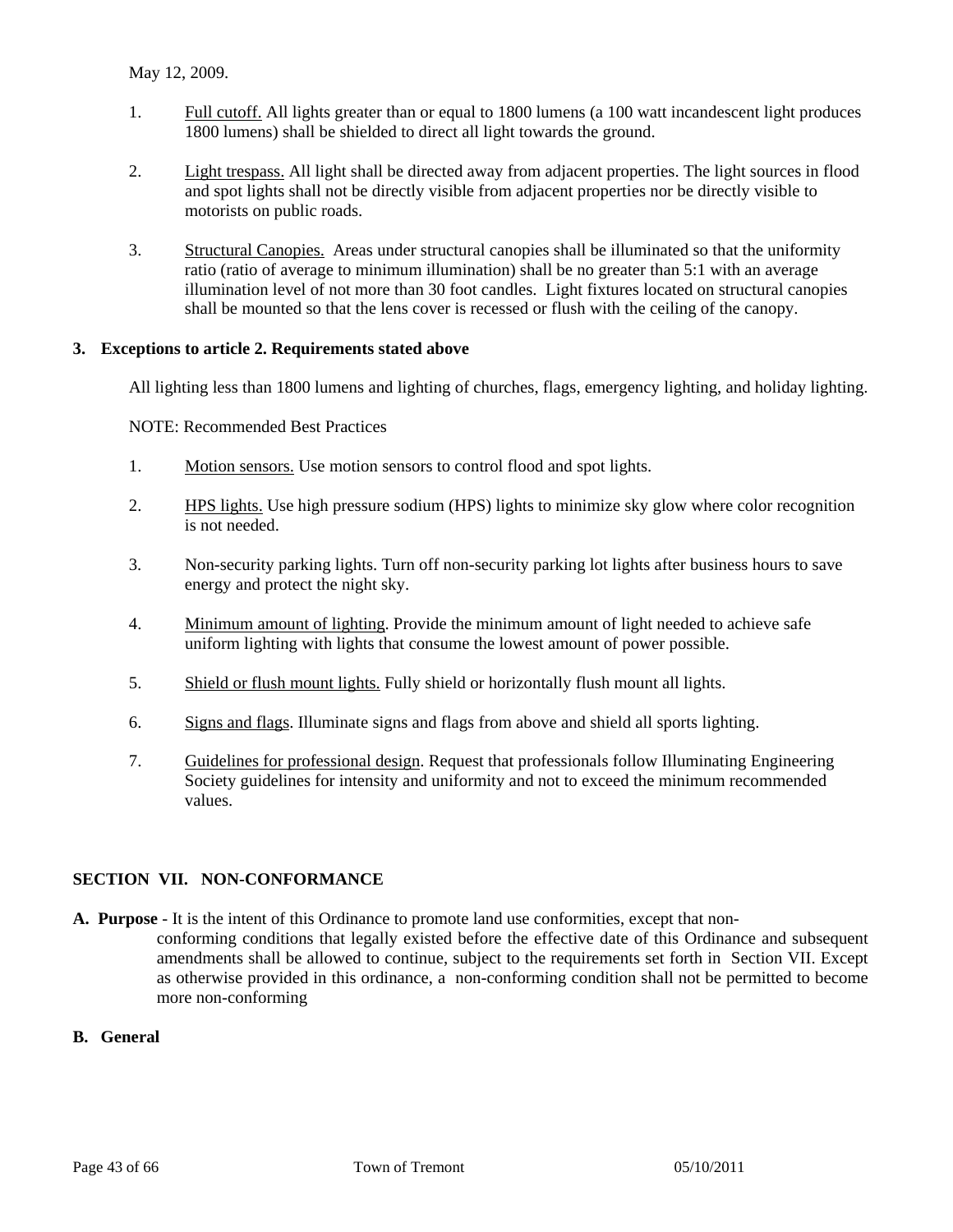- l. Transfer of Ownership: Non-conforming structures, lots and uses may be transferred, and the new owner may continue the non-conforming use or continue to use the non-conforming structure or lot, subject to the provisions of this Ordinance.
- 2. Repair and Maintenance: This Ordinance allows, without a permit, the normal repair and upkeep and maintenance of non-conforming uses and structures including repairs or renovations that do not involve expansion of the non-conforming use or structure, and such other changes in a non-conforming use or structure as federal, state or local building and safety codes may require.

# **C. Non-conforming Structures**

#### 1. Expansions:

- a. Expansions. A non-conforming structure may be added to or expanded after obtaining a permit from the same permitting authority as that for a new structure, if such addition or expansion does not increase the non-conformity of the structure, and is in accordance with Section C.1.a(1) below. For the purposes of this section, a basement is not counted toward floor area.
	- (1) Legally existing non-conforming principal and accessory structures that do not meet the water body, tributary stream, or wetland setback requirements may be expanded or altered as follows, as long as all other applicable standards contained in this Ordinance are met.
		- (a) Expansion of any portion of a structure within 25 feet horizontal distance of the normal highwater line of a water body, tributary stream, or upland edge of a wetland is prohibited, even if the expansion will not increase nonconformity with the water body, tributary stream or wetland setback requirement.
		- (b) Expansion of an accessory structure that is located closer to the normal high-water line of a water body, tributary stream or upland edge of a wetland than the principal structure is prohibited, even if the expansion will not increase nonconformity with the water body or wetland setback requirement.
		- (c) For structures located less than 75 feet horizontal distance from the normal high-water line of a water body, tributary stream or upland edge of a wetland, the maximum combined total floor area for all portions of those structures within that 75 foot distance is 1,000 square feet, and the maximum height of any portion of a structure that is within 75 feet horizontal distance of a water body, tributary stream or upland edge of a wetland is 20 feet or the height of the existing structure, whichever is greater.
		- (d) For structures located less than 100 feet horizontal distance from the normal high-water line of a great pond, the maximum combined total floor area for all portions of those structures within that 100 foot distance is 1,500 square feet, and the maximum height of any portion of a structure that is within 100 feet, horizontal distance, of a great pond is 25 feet or the height of the existing structure, whichever is greater, except that any portion of those structures located less than 75 feet horizontal distance from the normal high-water line of a water body, tributary stream or the upland edge of a wetland must meet the floor area and height limits of subparagraph (c) above.
		- (e) The addition of a deck or other structures as defined with floor area shall constitute an expansion.
		- (f) Whenever a new, enlarged, or replacement foundation is constructed under a non-conforming structure, the structure and new foundation must be placed such that the setback requirement is met to the greatest practical extent as determined by the Planning Board or its designee, basing its decision on the criteria specified in Section C.2.c. Relocation, below. If the completed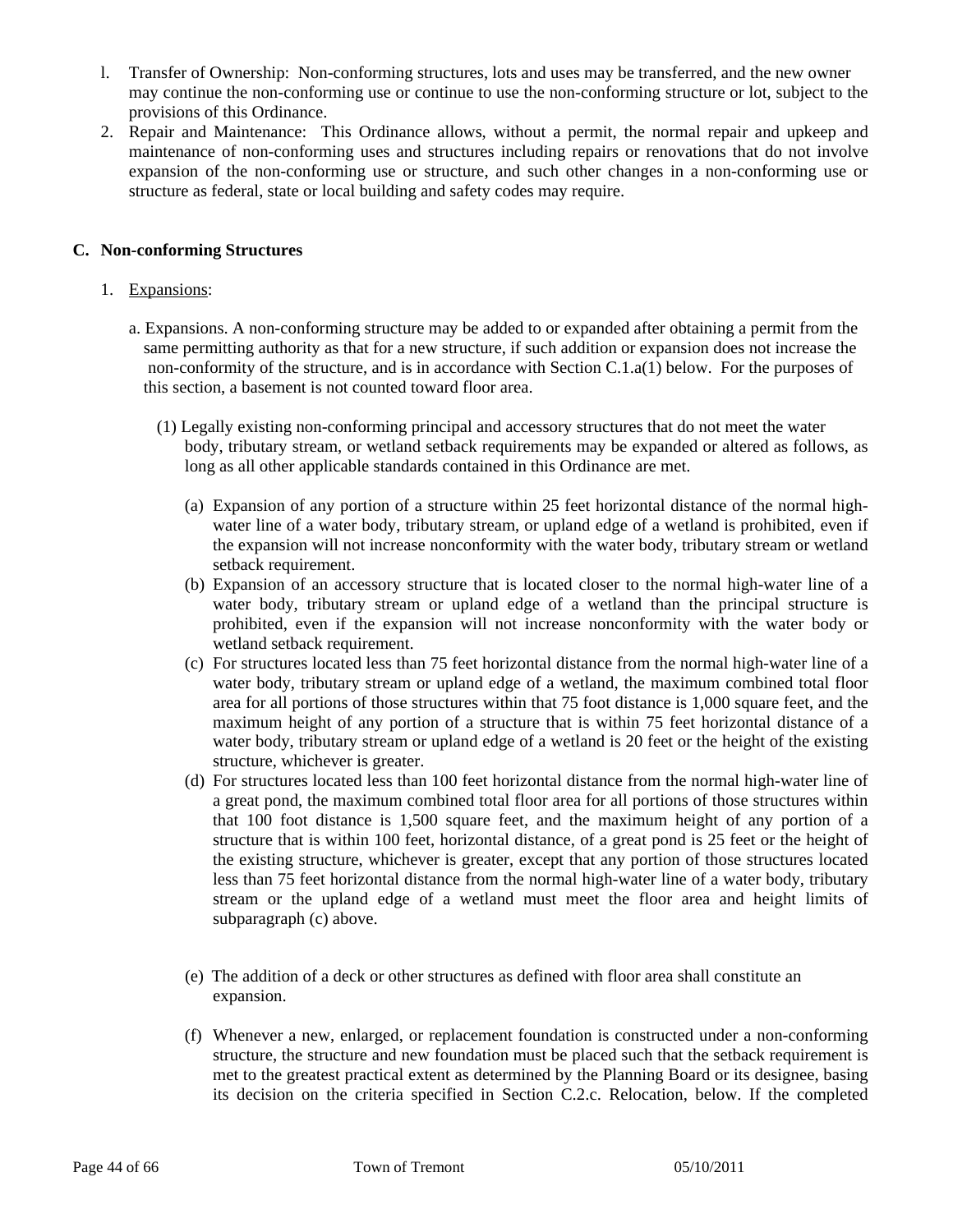foundation does not extend beyond the exterior dimensions of the structures, except for expansion in conformity with Section C.1.a(1) above, and the foundation does not cause the structure to be elevated by more than three (3) additional feet, as measured from the uphill side of the structure (from original ground level to the bottom of the first floor sill,) it shall not be considered to be an expansion of the structure.

# 2. Relocation:

- a. A non-conforming structure may be relocated within the boundaries of the parcel on which the structure is located provided that the site of relocation conforms to all setback requirements to the greatest practical extent as determined by the Planning Board or its designee, and provided that the applicant demonstrates that the present subsurface sewage disposal system meets the requirements of State law and the State of Maine Subsurface Wastewater Disposal rules (Rules), or that a new system can be installed in compliance with the law and said Rules.
- b. In no case shall a structure be relocated in a manner that causes the structure to be more nonconforming.
- c. In determining whether the building relocation meets the setback to the greatest practical extent, the Planning Board or its designee shall consider the size of the lot, the slope of the land, the potential for soil erosion, the location of other structures on the property and on adjacent properties, the location of the septic system and other on-site soils suitable for septic systems, and the type and amount of vegetation to be removed to accomplish the relocation. When it is necessary to remove vegetation within the water or wetland setback area in order to relocate a structure, the Planning Board shall require replanting of native vegetation to compensate for the destroyed vegetation. In addition, the area from which the relocated structure was removed must be replanted with vegetation. Replanting shall be required as follows:
	- (1) Trees removed in order to relocate a structure must be replanted with at least one native tree, at least (3) feet in height, for every tree removed. If more than five trees are planted, no one species of tree shall make up more than 50% of the number of trees planted. Replaced trees must be planted no further from the water or wetland than the trees that were removed.
	- (2) Other woody and herbaceous vegetation and ground cover that are removed or destroyed in order to relocate a structure must be re-established. An area at least the same size as the area where vegetation and/or ground cover was disturbed, damaged, or removed must be reestablished within the setback area. The vegetation and/or ground cover must consist of similar native vegetation and/or ground cover that was disturbed, destroyed or removed.
	- (3) Where feasible, when a structure is relocated on a parcel the original location of the structure shall be replanted with vegetation, which may consist of grasses, shrubs, trees, or a combination thereof.

# 3. Reconstruction or replacement:

- a. Any non-conforming structure which is located less than the required setback from a water body, tributary stream, stream, or wetland and which is removed, or damaged or destroyed, regardless of the cause;
	- 1) by more than 50% of the market value of the structure before such damage, destruction, or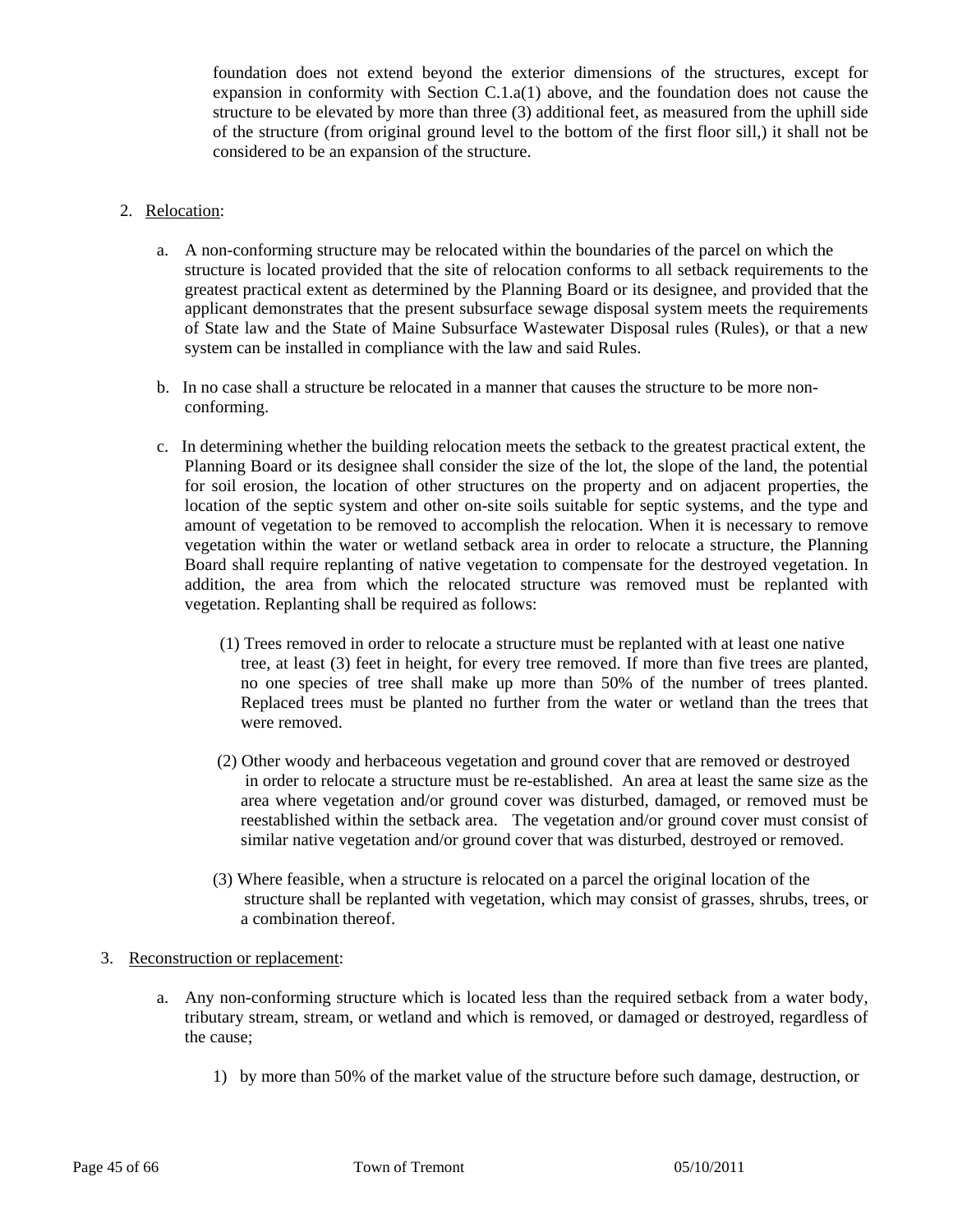removal, may be reconstructed or replaced provided that a permit is obtained within one year of the date of said damage, destruction or removal, and provided that such reconstruction or replacement is in compliance with the water body, tributary stream, or wetland setback requirement to the greatest practical extent as determined by the Planning Board or its designee in accordance with the purposes of this Ordinance. In no case shall a structure be reconstructed or replaced so as to increase its nonconformity. If the reconstructed or replacement structure is less than the required setback, it shall not be any larger than the original structure except as allowed pursuant to Section C.1. above, as determined by the non-conforming floor area and volume of the reconstructed or replaced structure at its new location. If the total amount of floor area and volume of the original structure can be relocated or reconstructed beyond the required setback area, no portion of the replaced or reconstructed structure shall be replaced or constructed at less than the setback requirement for a new structure. When it is necessary to remove vegetation in order to replace or reconstruct a structure, vegetation shall be replanted in accordance with Section 2, paragraph c. above.

- 2) by 50% or less of the market value of the structure excluding normal maintenance and repair, may be reconstructed in place if a permit is obtained from the Code Enforcement Officer within one year of such damage, destruction or removal.
- b. In determining whether the building reconstruction or replacement meets the water setback to the greatest practical extent the Planning Board or its designee shall consider the size of the lot, the slope of the land, the potential for soil erosion, the location of other structures on the property and on adjacent properties, the location of the septic system and other on-site soils suitable for septic systems, the type and amount of vegetation to be removed to accomplish the relocation and the physical condition and type of foundation present, if any.

#### 4. Change of Use of a Non-conforming Structure

- a. The use of a non-conforming structure may not be changed to another use unless the Planning Board after receiving a written application determines that the new use will have no greater adverse impact on the water body, tributary stream, or wetland, or on the subject or adjacent properties and resources than the existing use.
- b. In determining that no greater adverse impact will occur, the Planning Board shall require written documentation from the applicant, regarding the probable effects on public health and safety, erosion and sedimentation, water quality, fish and wildlife habitat, vegetative cover, visual and actual points of public access to water, natural beauty, floodplain management, archeological and historic resources, and commercial fishing and maritime activities, and other functionally water-dependent uses.

# D. **Non-conforming Uses**

# l. Expansions:

 Expansions of non-conforming uses are prohibited, except that non-conforming residential uses may, after obtaining a permit from the Planning Board, be expanded within existing residential structures or within expansions of such structures as allowed in Section C.1.a.above.

# 2. Resumption Prohibited:

 A lot, building or structure in or on which a non-conforming use is discontinued for a period exceeding one year, or which is superseded by a conforming use, may not again be devoted to a non-conforming use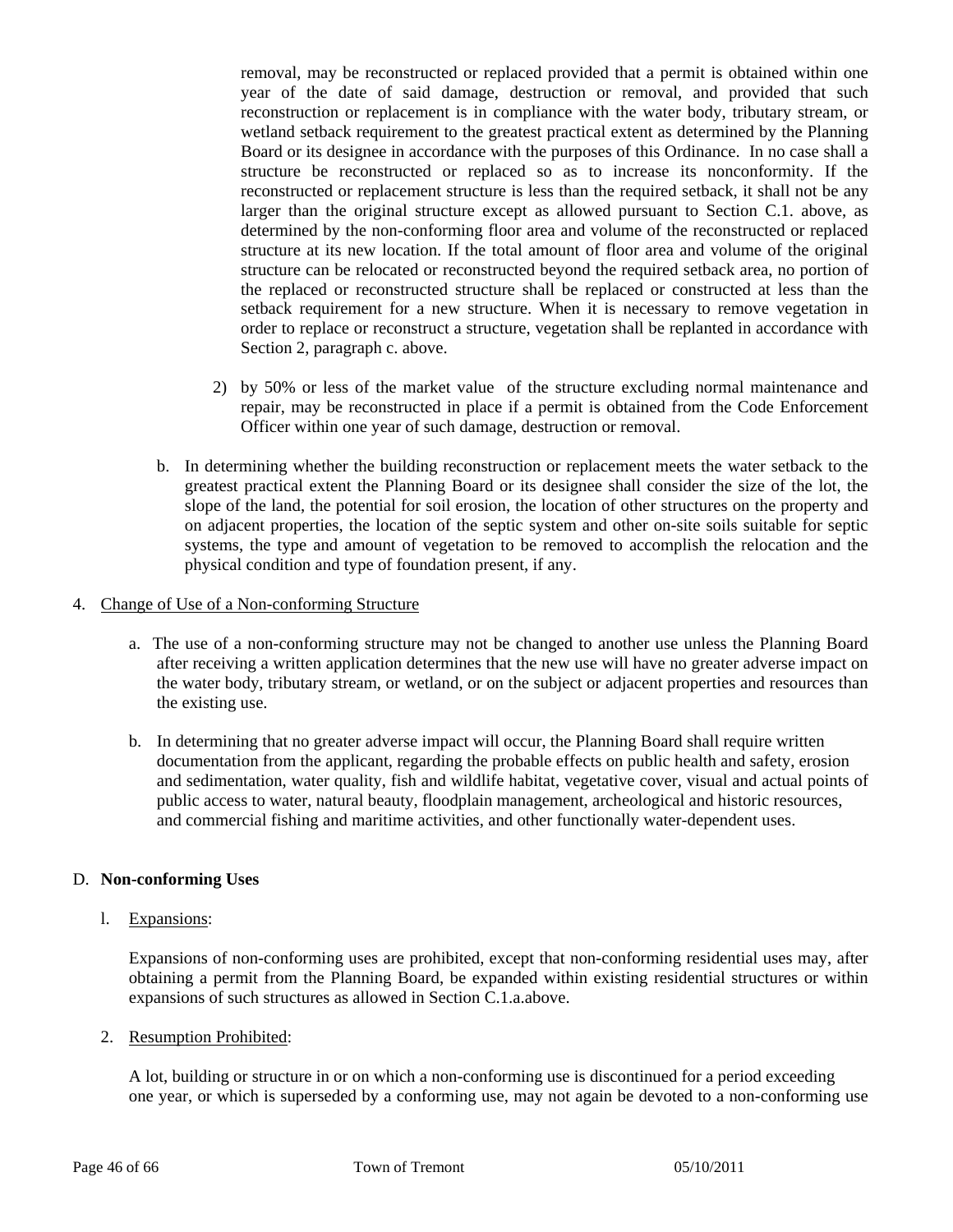except that the Planning Board, may, for good cause shown by the applicant, grant up to a one year extension to that time period. This provision shall not apply to the resumption of a use of a residential structure provided that the structure has been used or maintained for residential purposes during the preceding 5-year period.

3. Change of Use:

An existing non-conforming use may be changed to another non-conforming use provided that the proposed use has no greater adverse impact on the subject and adjacent properties and resources, including functionally water-dependent uses in the CFMA district, than the former use, as determined by the Planning Board. The determination of no greater adverse impact shall be made according to the following criteria: the probable effects on public health and safety, erosion and sedimentation, water quality, fish and wildlife habitat, vegetative cover, visual and actual points of public access to water, natural beauty, floodplain management, archeological and historic resources, and commercial fishing and maritime activities, and other functionally water-dependent uses.

# E. **Non-conforming Lots**:

- 1. Vacant lots: A vacant non-conforming lot of record as of the effective date of this Ordinance or amendment thereto may be built upon, without the need for a variance, provided that such lot is in separate ownership and not contiguous with any other lot in the same ownership, and that all provisions of this Ordinance except lot area, lot width and shore frontage can be met. Variances relating to setback or other requirements not involving lot area, lot width or shore frontage shall be obtained by action of the Board of Appeals.
- 2. Built Lots: A non-conforming lot of record that was built upon prior to the enactment or subsequent amendment of this Ordinance is subject to the following restrictions:
	- a. Structures may be repaired or maintained, and may be enlarged in conformity with the standards of this Ordinance.
	- b. If the proposed enlargement cannot meet the dimensional requirements of this Ordinance, a variance may be requested from the Board of Appeals.
- 3. Contiguous Built Lots:
- a. If 2 or more contiguous lots are in single or joint ownership and if all or part of the lots do not meet the dimensional requirements of this Ordinance, or subsequent amendment of this Ordinance, and if a principal use or structure existed on each lot, at the time of adoption of this Ordinance or subsequent amendments thereto, the non-conforming lots may be conveyed, separately or together, provided that the State Minimum Lot Size (12 M.R.S.A. sections 4807-A through 4807-D) and the and State of Maine Subsurface Wastewater Disposal Rules are complied with.
	- b. If two or more principal uses or structures existed on a single lot of record on the effective date of this ordinance, each may be sold on a separate lot provided that the law and rules of Section D.3.a. above are complied with. When such lots are divided each lot thus created must be as conforming as possible to the dimensional requirements of this Ordinance.
	- 4. Contiguous Lots Vacant or Partially Built: If 2 or more contiguous lots are in single or joint ownership of record at the time of or since adoption or amendment of this Ordinance, if any of these lots do not individually meet the dimensional requirements of this Ordinance or subsequent amendments, and if one or more of the lots are vacant or contain no principal structure, the lots shall be combined to the extent necessary to meet the dimensional requirements.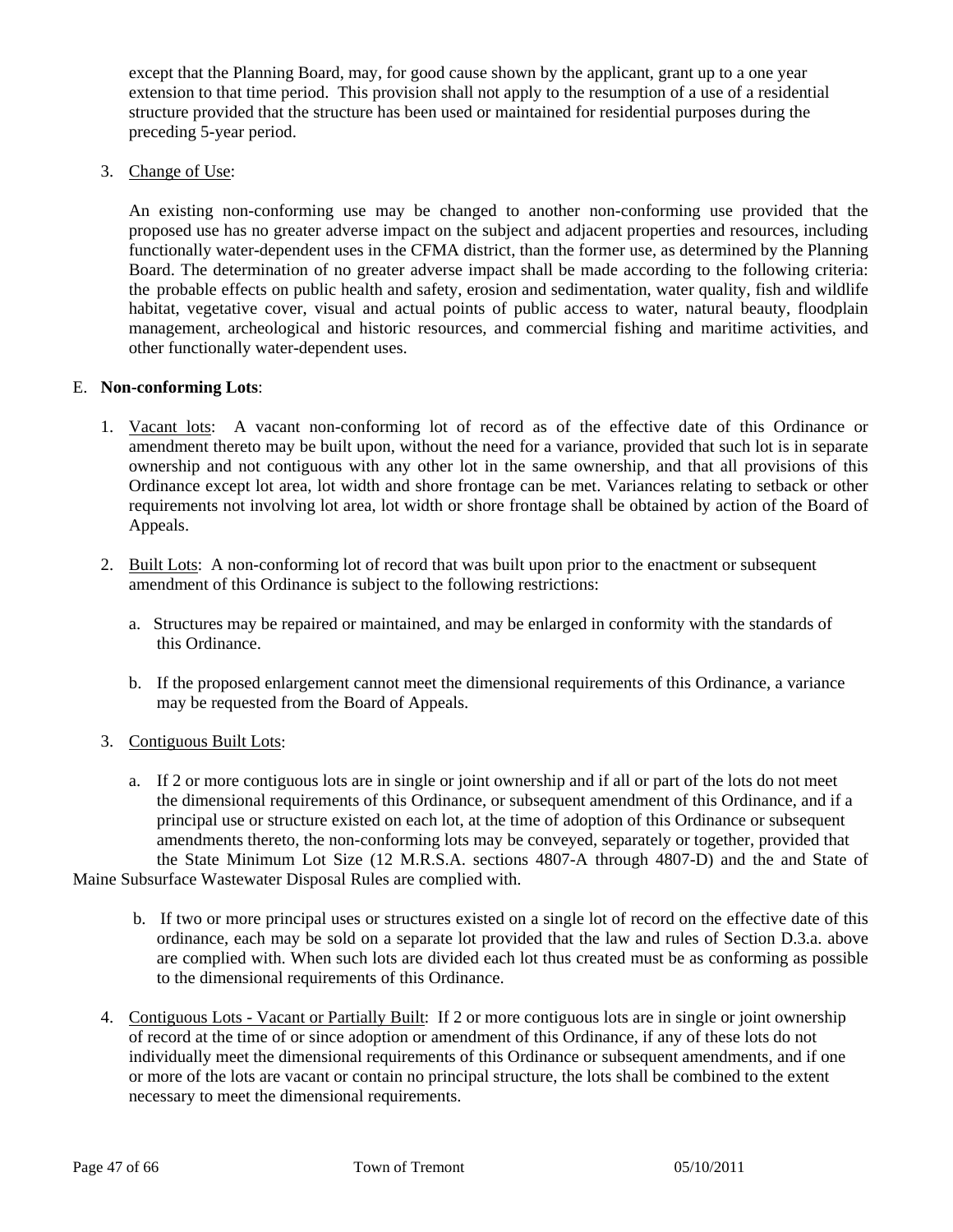# **SECTION VIII. PERMIT APPLICATION AND REVIEW PROCEDURE**

## A. **Permit Applicability**

 No building, structure or land shall hereafter be used or occupied; no building or structure or part thereof shall hereafter be erected, constructed, expanded, moved, altered to change the use, or demolished; no use will be changed; no new lot shall be created for a building, structure or activity; and no new land use activity as defined in Section V shall occur, except in conformity with all of the regulations herein specified for the zone in which it is located and the relevant performance standards, unless a variance is granted. A permit shall be obtained from the appropriate review authority. Any permit required by this Ordinance shall be in addition to any other permit required by other law or ordinance.

#### B. **Review Authority**

- l. The Code Enforcement Officer:
	- a. All single family residential construction;
	- b. Commercial additions l00 sq. ft. or less;
	- c. Alteration of a residential or commercial building or structure which affects its footprint, height or location;
	- d. Temporary structures in conformance with the provisions of this Ordinance for up to 7 months;
	- e. Placement of signs;
	- f. Timber harvesting in the Resource Protection Zone;
	- g. Clearing or removal of vegetation for activities other than timber harvesting in the shoreland zones (unless such activity occurs as part of an application for the use);
	- h. The moving or excavation of l00-500 cu.yds. of inert fill; or
	- i. Residential driveways.
- 2. The Planning Board
	- a. All new multi-family residential construction;
	- b. Home occupation/profession;
	- c. All new commercial buildings, and additions greater than l00 sq. ft.;
	- d. Industrial, Government and Institutional activities;
	- e. Mineral extraction including sand and gravel;
	- f. Agriculture and Aquaculture;
	- g. Campgrounds;
	- h. Marinas;
	- i. Piers, docks wharves, bridges and other structures and uses extending over or below the normal high water line or within a wetland;
	- j. Road and commercial driveway construction;
	- k. Parking facilities;
	- l. Essential services;
	- m. Filling or other earth-moving activity of more than 500 cu. yds.;
	- n. Any change of use; and
	- o. Any other activity not designated above.
	- p. Junkyards and Automobile Graveyards
	- q. Communication Towers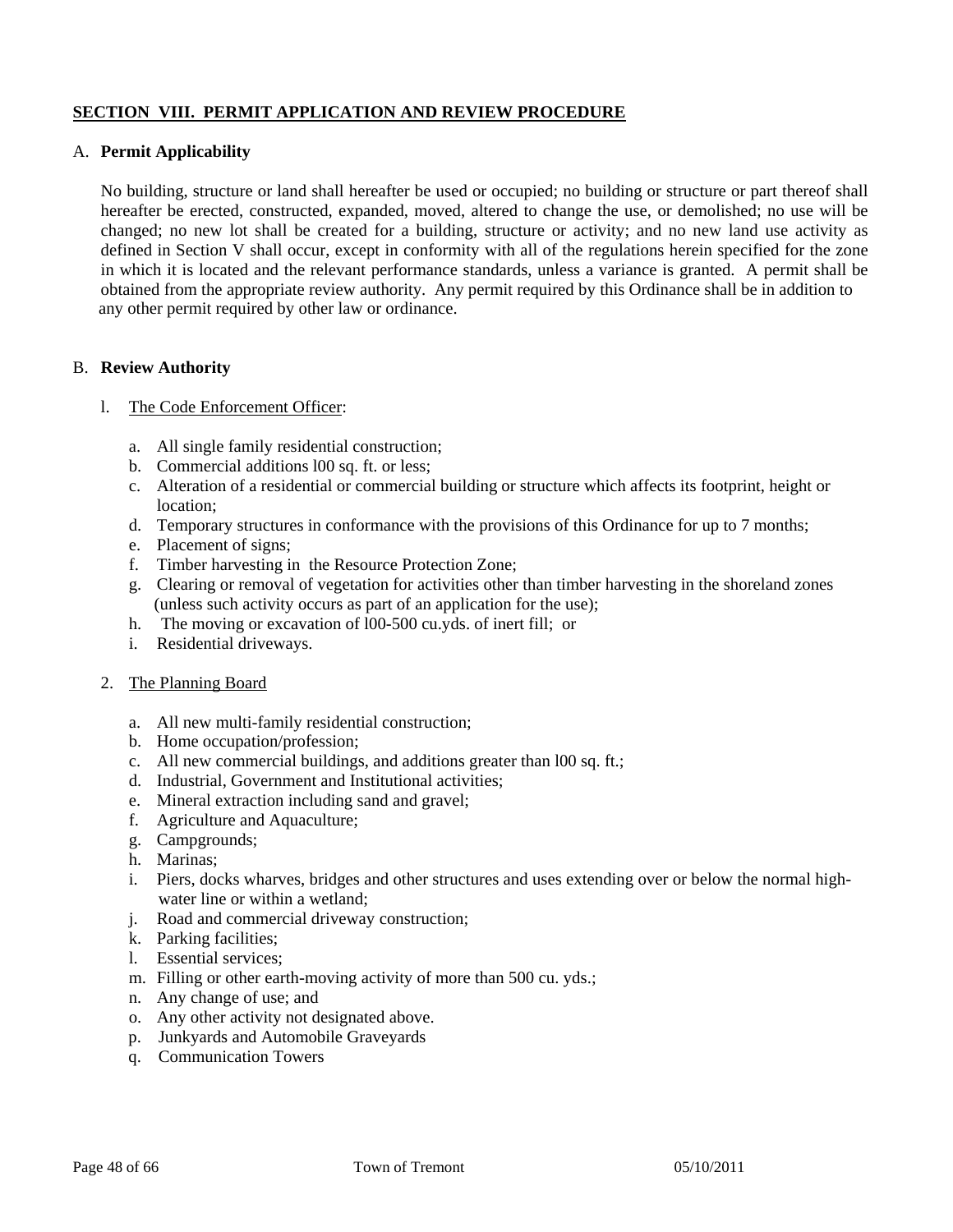# C. **Plumbing Permit Required Prior to Building Permit**

 No building permit shall be issued for any structure or use involving the construction, installation or alteration of plumbing facilities or an increase in the number of bedrooms unless a permit has been secured from the Local Plumbing Inspector by the applicant or his or her authorized agent, according to the requirements of this Ordinance. When a subsurface wastewater disposal system is required, the application approved by the site evaluator and the Plumbing Inspector must be included in the permit application.

#### D. **Permit Application Submission Procedure**

#### 1. Filing of Application**:**

 Every applicant for a permit shall submit a written application, on a form provided by the Town, to the appropriate official as indicated in Section B. l. and 2. above. Each plan must include a scaled site plan. The Selectmen reserve the right to set an application fee from time to time reflecting the costs to the Town.

#### a. Review by the **Code Enforcement Officer:**

1) The original form and one copy shall be submitted with the plans for the project. 2) The original application shall be retained by the Town and filed with a copy of the permit; the copy of the application will be returned with the original of the permit to the applicant.

#### b. Review by the **Planning Board:**

- 1) The original form and nine copies shall be submitted with the plans for the project.
- 2) The original application shall be retained by the Town and filed with a copy of the permit; a copy of the application will be returned with the original of the permit to the applicant.
- 2. Burden of Proof*:*

The applicant shall have the burden of proving that the proposed land use activity is in conformity with the standards of this Ordinance. The Code Enforcement Officer or Planning Board may require the submission of whatever information is necessary to determine conformance with the provisions of this Ordinance.

3. Right, Title or Interest.

 All applications shall be signed by an owner or individual who can show evidence of right, title or interest in the property or by an agent, representative, tenant, or contractor of the owner with authorization from the owner to apply for a permit hereunder, certifying that the information in the application is complete and correct.

- 4. Upon receiving an application and the appropriate application fee, the Town shall issue a dated receipt of this filing, to the applicant.
- 5. Completeness of Application*:*

Within 35 calendar days from the dated receipt, the reviewing authority shall notify the applicant either that the application is a complete or an incomplete application. The decision will be dated and copies issued to the applicant*.* 

- a. If an application is deemed to be incomplete, the additional material needed to make the application complete shall be specified to the applicant in writing.
- b. The applicant will have 30 calendar days to return with the specified material to make the application complete. The reviewing authority shall then determine if the application is complete.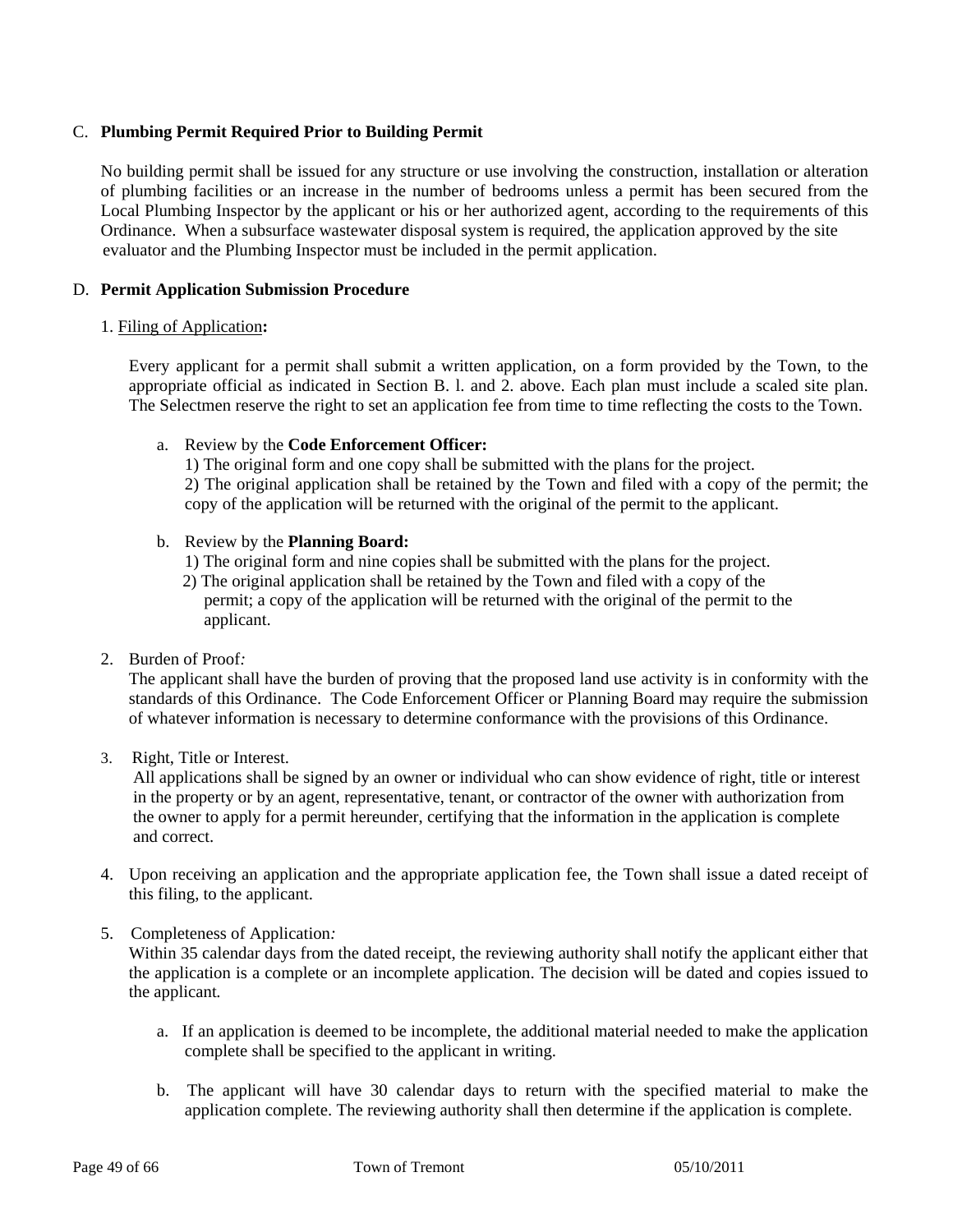- c. If the applicant is unable to meet the 30 day requirement an additional 30 calendar days may be requested by the applicant to the reviewing authority, who may grant one 30-day time extension for just cause.
- d. If the applicant does not provide the requested material within 30 calendar days or request an extension of time, as noted in Section D.5.c. above, the reviewing authority shall deny the application as incomplete.
- e. If the application is denied as noted in Section D.5.d. above, and if the applicant wishes to continue with the project, an entirely new application must be submitted and reviewed as a separate and new application.
- 6. Applications for approval under this Ordinance must include evidence that all appropriate local, state and federal agencies have been requested to determine if additional permits must be sought from them. Final approval will be given conditionally upon receipt of these permits if they are required.
- 7. When the reviewing authority has determined that the application is complete, the date shall be so noted on the application form. A dated receipt may be issued if so requested. An application is pending only after it has been determined to be complete by the reviewing authority.
- 8. The CEO shall act on completed applications presented to him/her according to the following procedure:
	- a. Within 35 calendar days after the application has been accepted as complete, the Code Enforcement Officer shall send notice of the application by first class mail to all abutting property owners.
	- b. On or after 7 calendar days from the date of notification, the CEO shall approve or deny in writing on the conformity of those uses which he has authority to hear as established in Section X. The CEO may request the advice and concurrence of the Planning Board on any application and shall refer any application to the Planning Board for decision, which in the CEO's judgment requires a public hearing or otherwise requires action by the Planning Board.
- 9. The Planning Board may conduct a workshop session with the applicant during a scheduled Planning Board meeting and before submission of the completed application.
- 10. The Planning Board shall act on completed applications presented to it according to the following procedure:
	- a. The Planning Board shall hold a public hearing on the application within 35 calendar days of determination that an application is complete. The Town shall send notice of each public hearing by first class mail to all abutting property owners.
	- b. The applicant or his duly authorized representative shall attend the meeting of the Board to discuss the application.
	- c. The Planning Board shall either approve or deny the application in writing within 35 calendar days of the public hearing or within another time limit as may be otherwise mutually agreed to by the Board and applicant. Applications shall be approved only by majority decision that the proposed use is in conformance with the land use and land use standards of this Ordinance. If the permit is denied, the denial shall include a statement of findings of fact and of reasons in support of the decision. If the permit is approved, the approval may include a statement of findings of fact.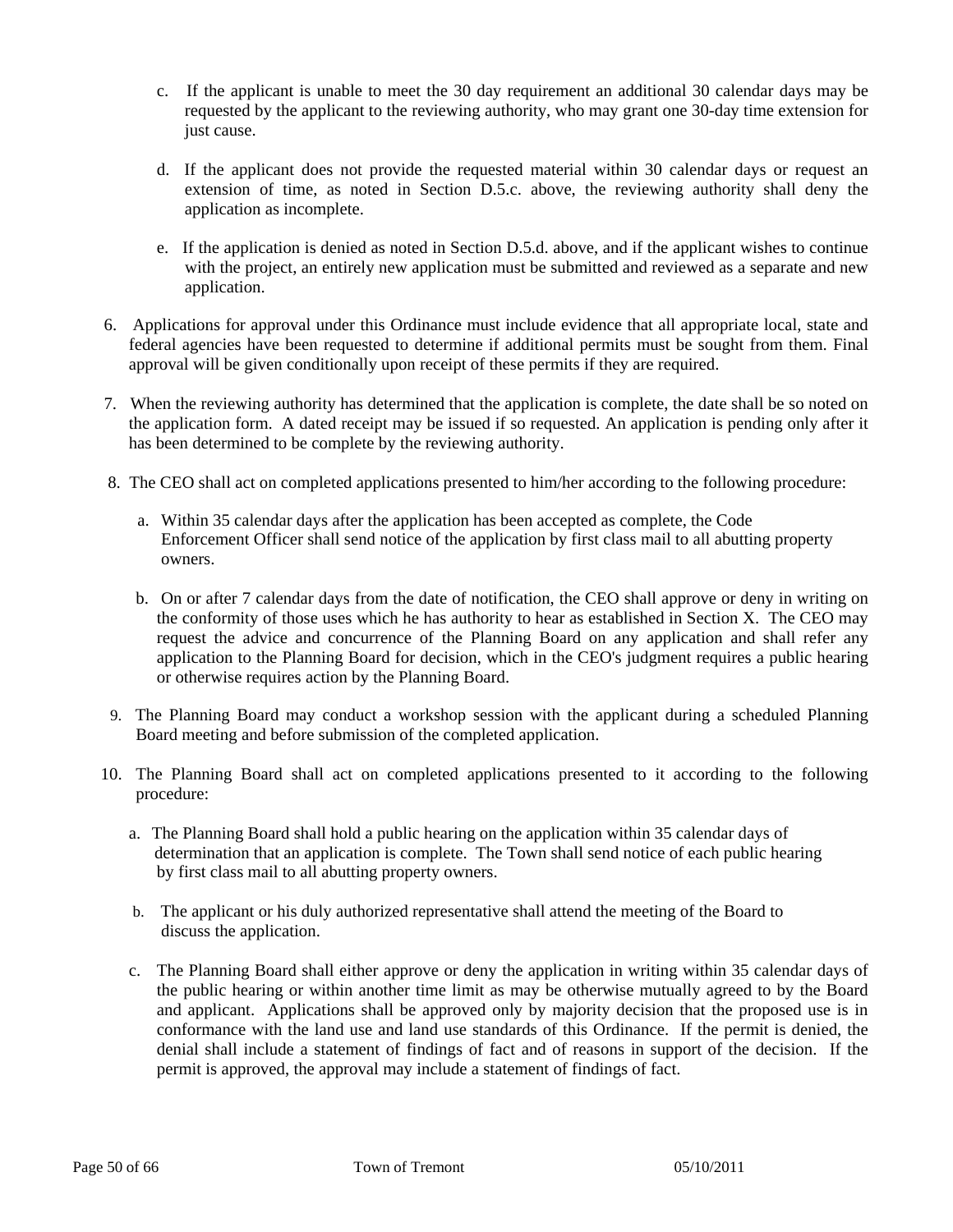# E. **Permit Application Review Criteria**

1. The permitting authority shall review a completed application and shall grant an approval only if the permitting authority makes a positive finding that the application complies with the requirements of this Ordinance.

a. After the submission of a complete application to the Planning Board, the Board shall approve an application or approve it with conditions if it makes a positive finding based on the information presented that the proposed use:

- (1) Will maintain safe and healthful conditions;
- (2) Will not result in water pollution, erosion, or sedimentation to surface waters;
- (3) Will adequately provide for the disposal of all wastewater;
- (4) Will not have an adverse impact on spawning grounds, fish, aquatic life, bird or other wildlife habitat;
- (5) Will conserve shore cover and visual, as well as actual, points of access to inland and coastal waters;
- (6) Will protect archaeological and historic resources as designated in the comprehensive plan;
- (7) Will not adversely affect existing commercial fishing or maritime activities in a Commercial Fisheries/Maritime Activities district;
- (8) Will avoid problems associated with floodplain development and use; and
- 2. The Permitting Authority may attach such restrictions or conditions as it deems necessary to ensure compliance.
- 3. If a permit is either approved with conditions or denied, the reasons as well as conditions shall be stated in writing.
- 4. No approval shall be granted for an application involving a structure if the structure would be located in an unapproved subdivision or would violate any other local ordinance or regulation or any State law which the Town is responsible for enforcing.

# F. **Modification and/or Amendment to an Approved Permit**

- l. The permit shall have been approved within the last year.
- 2. The modification and/or amendment shall be minor; e.g., an accessory structure, a small addition or modification to the approved structure, under l00 sqft., etc.
- 3. The CEO shall be the permitting authority for the modification and/or amendment. The CEO will request the advice and concurrence of the Planning Board if the modification and/or amendment raises unusual questions or if, in the CEO's judgment, a public hearing should occur.
- 4. The procedure for a modification and/or amendment shall be the same as for any permit except that the Completeness of Application shall only refer to the modification and/or amendment.

.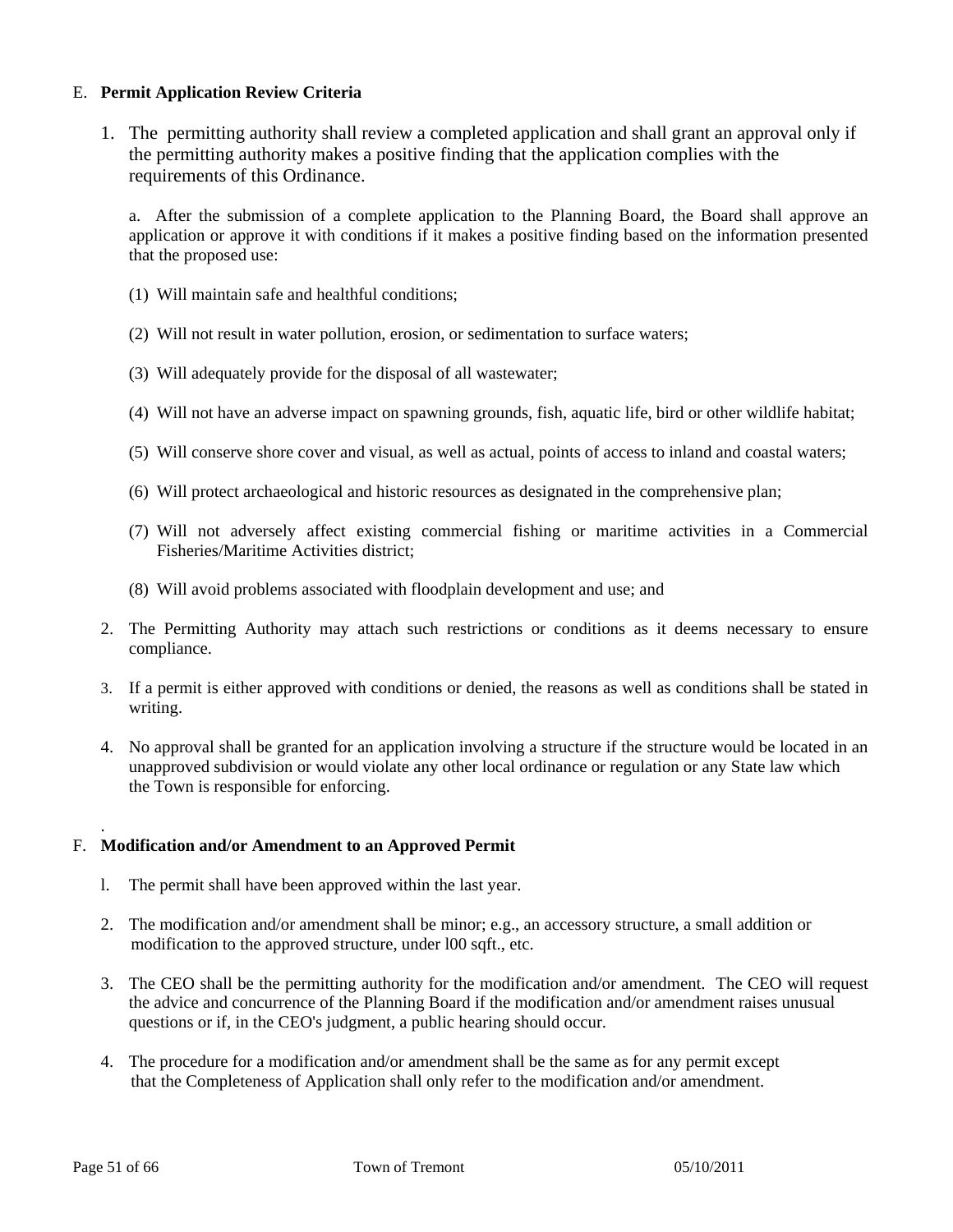# G. **Fees**

- 1. Each application submitted for review shall be accompanied by a nonrefundable administrative fee of \$15.00.
- 2. An approved application shall become subject to the following permit fees:
	- a. **New buildings, additions and modifications**.

|    | Residential Structures - 10 cents per square foot of floor area.<br>Commercial Structures - 20 cents per square foot of floor area.<br>\$15<br>Minimum charge |                                            |  |
|----|---------------------------------------------------------------------------------------------------------------------------------------------------------------|--------------------------------------------|--|
|    | b. Home Occupation                                                                                                                                            | \$15                                       |  |
|    | c. Fill/Excavation permits                                                                                                                                    | \$25 up to 500 yards, $$50$ over 500 yards |  |
|    | d. Road/Driveway permits                                                                                                                                      | \$20                                       |  |
| e. | <b>Change of Use</b>                                                                                                                                          | \$20                                       |  |
| f. | Sign permits                                                                                                                                                  | \$10                                       |  |
| g. | <b>Commercial towers</b>                                                                                                                                      | \$5 per linear foot                        |  |
|    | h. <b>Ponds</b>                                                                                                                                               | \$15                                       |  |

- 3. A minimum \$100.00 or a triple permit fee, (whichever is greater) shall be charged for After-the-Fact permit applications in order to encourage compliance with the Zoning Ordinance. This amount shall be determined from time to time by the Board of Selectmen.
- 4. All advertising and hearing costs shall be paid by the applicant.
- 5. The Planning Board reserves the right to obtain an independent evaluation of a proposed development, to assist them in making necessary findings of fact. If the Planning Board deems such study necessary, it will request a reasonable additional sum from the applicant to defray the cost of such study or studies. Any funds not utilized for consultant studies will be returned to the developer.

# H. **Issuance of the Building Permit and the Life of the Permit**

- l. The CEO shall issue a Building Permit upon application approval by the appropriate review authority. Applicant must pick up and pay for this permit before proceeding.
- 2. Following the issuance of a permit, if no substantial start is made in construction or in the use of the property within one year of the date of the permit, the permit shall lapse and become void. A new permit must be obtained.
- 3. The project must be complete within 5 years of the effective date of the permit , except in the shoreland zone, where if a substantial start is made within one year of the issuance of the permit, the applicant shall have one additional year to complete the project, at which time the permit shall expire.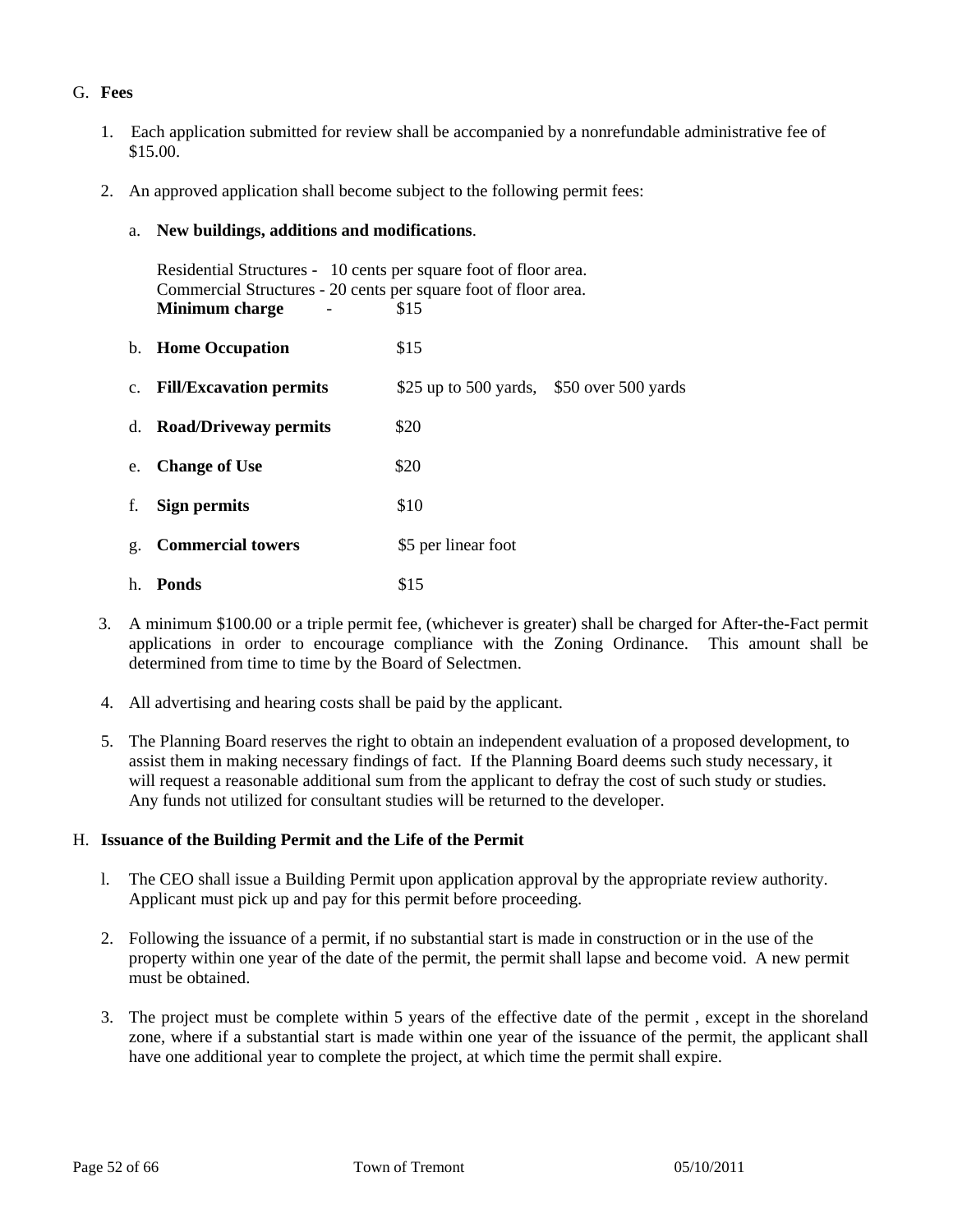4. A request may be made to the original authorizing authority (Planning Board or CEO) for an extension to the start time or completion time of one year, but not to exceed two extensions , except in the shoreland zone, where if a substantial start is made within one year of the issuance of the permit, the applicant may request two additional years to complete the project, at which time the permit shall expire; should the project not be completed, a new permit must be applied for and any new requirements must be complied with.

# **SECTION IX. APPEALS**

## A. **Board of Appeals Ordinance**

- 1. The Ordinance of the Tremont Board of Appeals establishes their regulations, requirements and procedures. This is available at the Town Office.
- 2. An appeal may be taken to the Board of Appeals by an aggrieved party from any decision of the CEO or the Planning Board within 30 days of the date of the decision appealed from, and not otherwise. In the event of a written decision, the date of decision is the date of written issuance.

## B. **The Board of Appeals has the following powers relating to this Ordinance:**

#### l. Administrative Appeal

To hear and decide administrative appeals, on an appellate basis, where it is alleged by an aggrieved party that there is an error in any order, requirement, decision, or determination made by, or failure to act by, the Planning Board in the administration of this Ordinance; and to hear and decide administrative appeals on a de novo basis where it is alleged by an aggrieved party that there is an error in any order, requirement, decision or determination made by, or failure to act by, the Code Enforcement Officer in his or her review of and action on a permit application under this Ordinance. Any order, requirement, decision or determination made, or failure to act, in the enforcement of this ordinance is not appealable to the Board of Appeals.

When the Board of Appeals reviews a decision of the Code Enforcement Officer the Board of Appeals shall hold a "de novo" hearing. At this time the Board may receive and consider new evidence and testimony, be it oral or written. When acting in a "de novo" capacity the Board of Appeals shall hear and decide the matter afresh, undertaking its own independent analysis of evidence and the law, and reaching its own decision.

When the Board of Appeals hears a decision of the Planning Board, it shall hold an appellate hearing, and may reverse the decision of the Planning Board only upon finding that the decision was contrary to specific provisions of the Ordinance or contrary to the facts presented to the Planning Board. The Board of Appeals may only review the record of the proceedings before the Planning Board. The Board Appeals shall not receive or consider any evidence which was not presented to the Planning Board, but the Board of Appeals may receive and consider written or oral arguments. If the Board of Appeals determines that the record of the Planning Board proceedings are inadequate, the Board of Appeals may remand the matter to the Planning Board for additional fact finding.

2. Variance Appeal

To authorize variances upon appeal, within the following limitations:

a. The establishment of a use otherwise prohibited shall not be allowed by variance.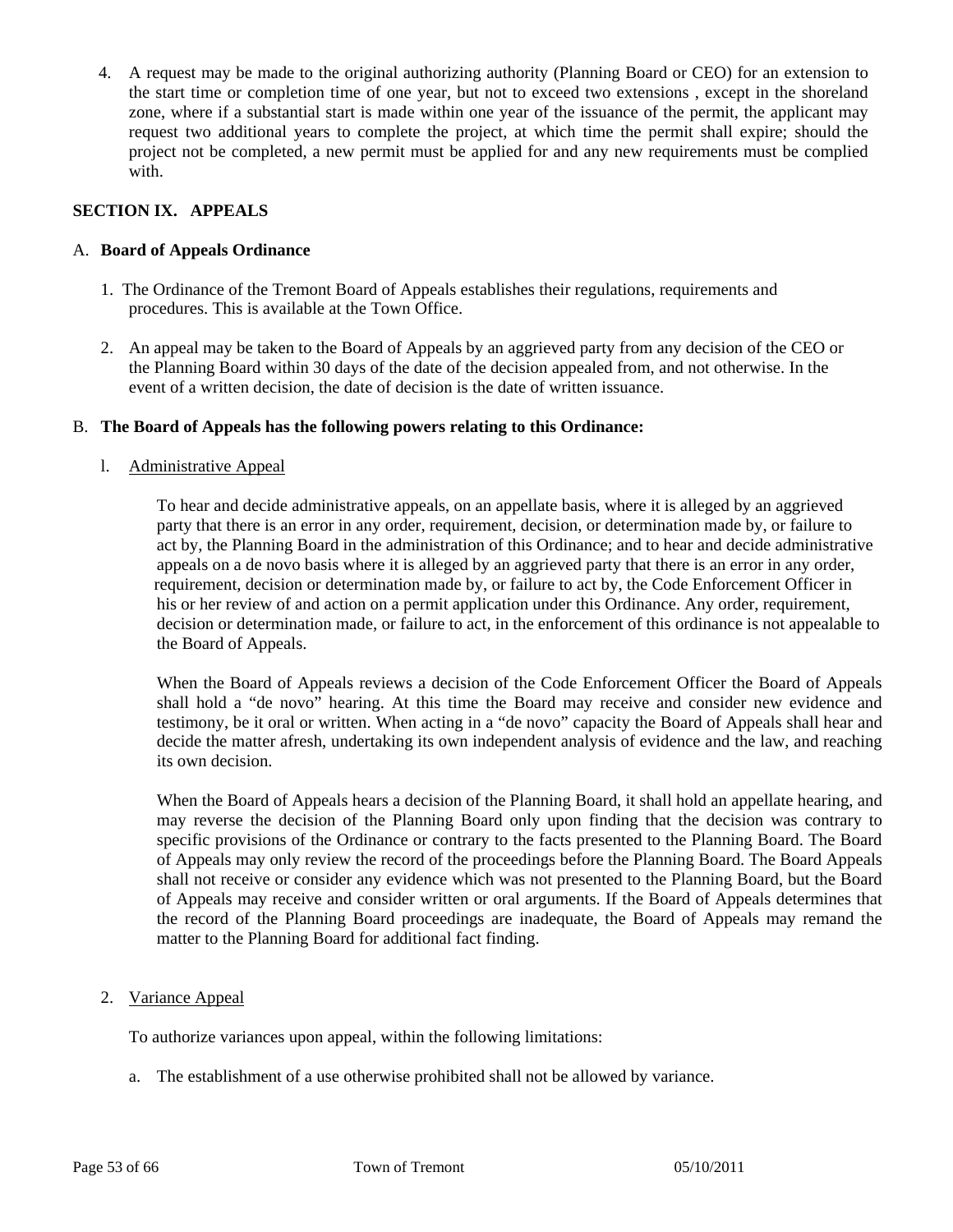- b. A variance shall not be granted because of the presence of nonconformities in the district or in an adjoining district.
- c. Except as provided in Section B.2. d. and e. below, variances may be granted by the Board only from the following dimensional requirements: lot area, percent of lot coverage and setback requirements, and only where strict application of this Ordinance, or a provision thereof, would cause "undue hardship" to the applicant and his property. (This term is defined in the Board of Appeals Ordinance.)
- d. Notwithstanding Section B.2.e below, the Board of Appeals may grant a variance to an owner of residential dwelling for the purpose of making that dwelling accessible to a person with a disability who resides in or regularly uses the dwelling. The board shall restrict any variance granted under this subsection solely to the installation of equipment or the construction of structures necessary for access to or egress from the dwelling by the person with the disability. The board may impose conditions on the variance, including limiting the variance to the duration of the disability or to the time that the person with the disability lives in the dwelling. The term "structures necessary for access to or egress from the dwelling" shall include railing, wall or roof systems necessary for the safety or effectiveness of the structure.
- e. To hear and authorize a setback variance subject to Title 30-A, Section 4353 (4-B) which establishes a special "undue hardship" definition for single family dwellings which are primary year-round residences.
- f. Whenever the Board of Appeals grants a variance under this section, a certificate indicating the name of the current property owner, identifying the property by reference to the last recorded deed or deeds of ownership in its chain of title, and indicating the fact that a variance, including any conditions on the variance, has been granted and the date of the granting, shall be prepared in recordable form and provided to the applicant for recording in the local registry of deeds. Variances not recorded within 90 days of final approval of the variance shall be invalid. No rights may accrue to the variance recipient or his heirs, successors or assigns unless and until the recording is made within 90 days.
- g. The Board of Appeals shall limit any variances granted as strictly as possible in order to ensure conformance with the purposes and provisions of this Ordinance to the greatest extent possible, and in doing so may impose such conditions to a variance as it deems necessary. The party receiving the variance shall comply with any conditions imposed
- 3. A copy of each variance request, including the application and all supporting information supplied by the applicant, shall be forwarded by the municipal officials to the Commissioner of the Department of Environmental Protection at least twenty (20) days prior to action by the Board of Appeals. Any comments received from the Commissioner prior to the action by the Board of Appeals shall be made part of the record and shall be taken into consideration by the Board of Appeals.
- 4. The Board of Appeals shall state there reasons and basis for its decision, including a statement of the facts found and conclusions reached by the Board. The Board shall cause written notice of its decision to be mailed or hand-delivered to the applicant and to the Department of Environmental Protection within seven (7) days of the Board's decision. Copies of written decisions of the Board of Appeals shall be given to the Planning Board, Code Enforcement Officer, and the municipal officers.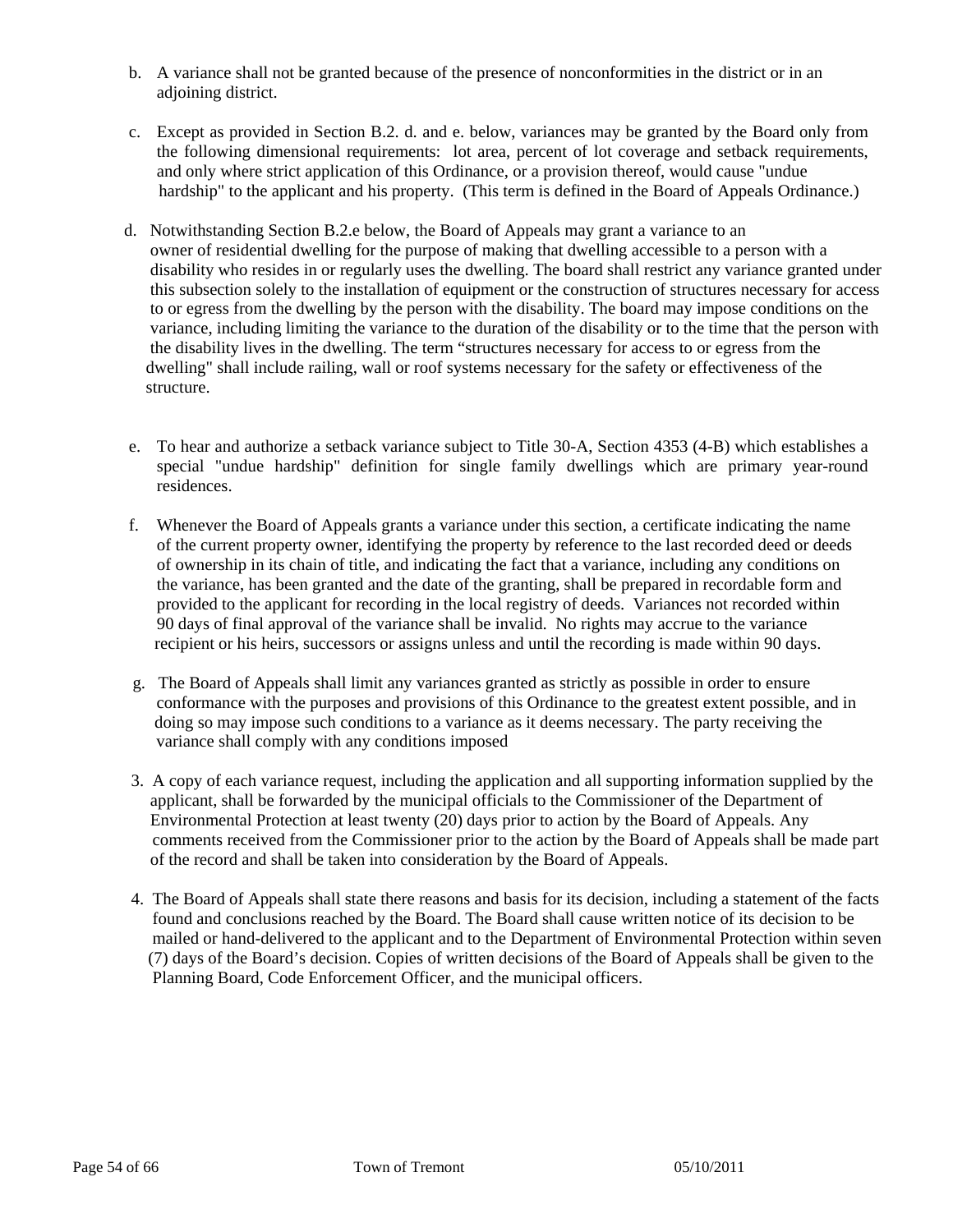# **SECTION X. ENFORCEMENT**

#### A. **Nuisances**

 Any violation of this Ordinance, including any building constructed or altered, any mobile home located or relocated, any new sign, or any fill/excavation operation which violates the provisions of this Ordinance shall be considered a nuisance.

## B. **Code Enforcement Officer:**

A Code Enforcement Officer shall be appointed or reappointed annually by July  $1<sup>st</sup>$ .

- l. It shall be the duty of the Code Enforcement Officer (CEO) to enforce the provisions of this Ordinance. If the CEO shall find that any provision of this Ordinance is being violated, he or she shall notify in writing the person responsible for such violations, indicating the nature of the violation and ordering the action necessary to correct it, including discontinuance of illegal use of land, buildings, structures, or work being done; removal of illegal buildings or structures, and abatement of nuisance conditions. The CEO shall require compliance with this written notice. A copy of such notices shall be submitted to the Planning Board, the Town officers and shall be maintained as a permanent record.
- 2. The CEO shall conduct on-site inspections to ensure compliance with all applicable laws and conditions attached to permit approvals. The CEO shall also investigate all complaints of alleged violations of this Ordinance.
- 3. The CEO shall keep a complete record of all essential transactions of the office, including applications submitted, permits granted or denied, variances granted or denied, revocation actions, revocation of permits, appeals, court actions, violations investigated, violations found, and fees collected. On a biennial basis, a summary of this record shall be submitted to the Director of the Bureau of Land and Water Quality within the Department of Environmental Protection.

# C. **Legal Actions**

- l. When the above action does not result in the correction or mitigation of the violation or nuisance condition, the Town officers, upon notice from the CEO, are hereby authorized and directed to institute any and all actions and proceedings, either legal or equitable, including seeking injunctions of violations and the imposition of fines, that may be appropriate or necessary to enforce the provisions of this Ordinance in the name of the Town.
- 2. The Town officers, or their authorized agent, are hereby authorized to enter into administrative consent agreements for the purpose of eliminating violations of this Ordinance and recovering fines without Court action. Such agreements shall not allow an illegal structure or use to continue unless there is clear and convincing evidence that the illegal structure or use was constructed or conducted as a direct result of erroneous advice given by an authorized Town official and there is no evidence that the owner acted in bad faith, or unless the removal of the structure or use will result in a threat or hazard to public health and safety or will result in substantial environmental damage.
- 3. A decision of the CEO to take enforcement action for violations of this Ordinance or any permit issued pursuant to this Ordinance is not appealable to the Board of Appeals. This Ordinance shall be enforced in accordance with Title 30-A MRSA Paragraph 4452.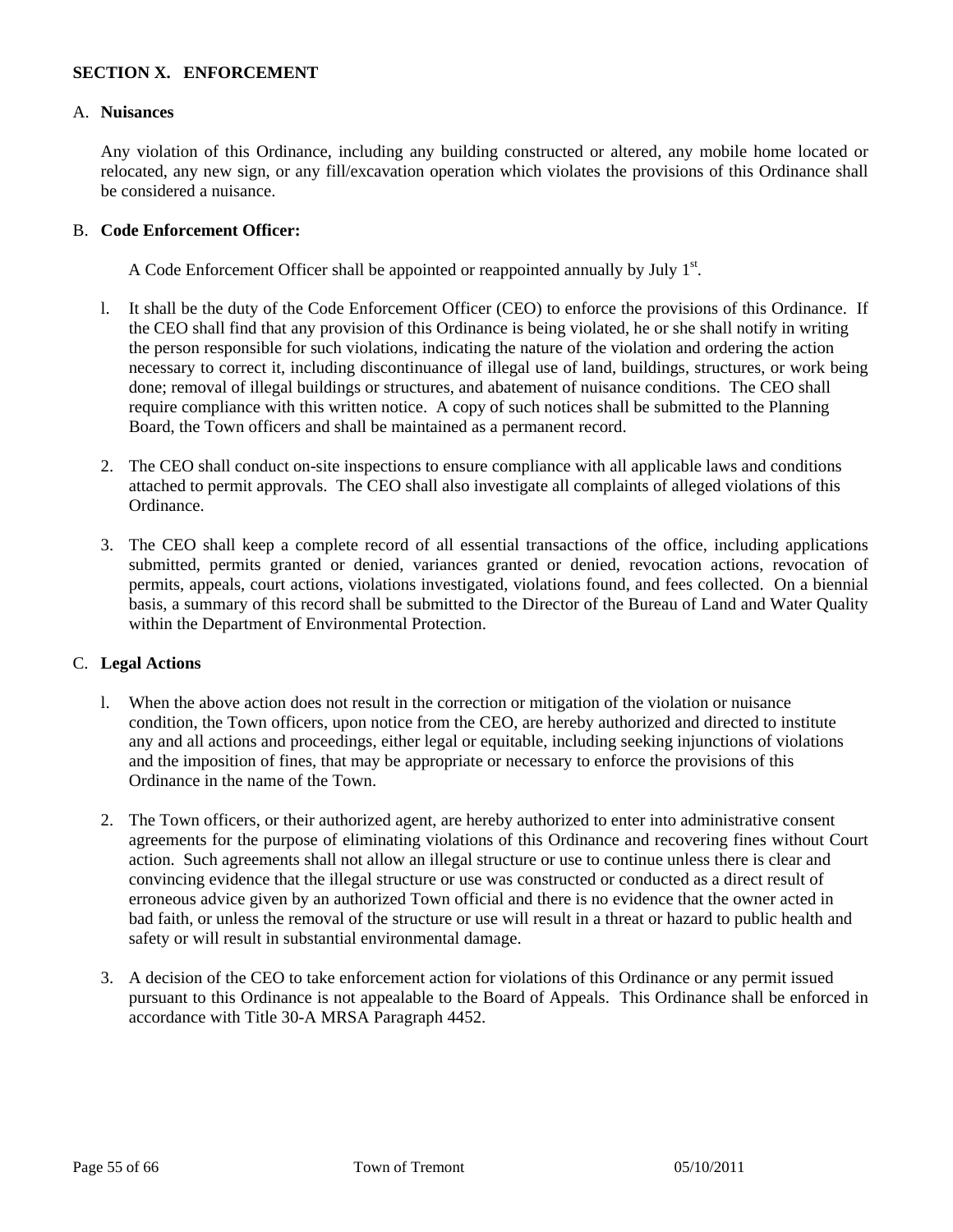# **SECTION XI. DEFINITIONS**

Terms not defined herein shall be defined according to the latest version of Black's Law Dictionary or Webster's Dictionary. As used in this Ordinance, the following definitions shall apply.

**Absorbent Vegetative Buffer –** A vegetated area, including trees, shrubs and herbaceous vegetation, which exists or is established to protect a stream system, lake reservoir, or coastal estuarine area. Alteration of this natural area is strictly limited.

**Accessory Structure or Use** - A use or structure which is incidental, accessory, and subordinate to the principal use or structure. Accessory uses, when aggregated shall not subordinate the principal use of the lot. A deck or similar extension of the principal structure or a garage attached to the principal structure by a roof or a common wall is considered part of the principal structure.

**Aggrieved Party** - A person whose land is directly or indirectly affected by the granting or denial of a permit or variance under this Ordinance; a person whose land abuts land for which a permit or variance has been granted; or any other person or group of persons who have suffered particularized injury as a result of the granting or denial of such permit or variance.

**Agriculture** - The production, keeping or maintenance for sale or lease, of plants and/or animals, including but not limited to: forages and sod crops; grains and seed crops; dairy animals and dairy products; poultry and poultry products; livestock; fruits and vegetables; and ornamental and green house products. Agriculture does not include forest management and timber harvesting activities.

**Aquaculture** - The growing or propagation of harvestable freshwater, estuarine or marine plant or animal species.

**Bed and Breakfast**- An owner-occupied dwelling in which lodging or lodging and meals are offered to guests for compensation.

**Basal Area** - the area of cross-section of a tree stem at 4 1/2 feet above ground level and inclusive of bark.

**Basement** - any portion of a structure with a floor-to-ceiling height of 6 feet or more and having more than 50% of its volume below the existing ground level.

**Boat Launching Facility** - a facility designed primarily for the launching and landing of watercraft, and which may include an access ramp, docking area, and parking spaces for vehicles and trailers.

**Bureau** – State of Maine Department of Conservation's Bureau of Forestry

**Campground -** any area or tract of land to accommodate two (2) or more parties in temporary living quarters, including, but not limited to tents, recreational vehicles or other shelters.

**Campsites** - Any plot of ground within a campground intended for the occupancy by a recreational vehicle or a camping unit.

**Canopy** – the more or less continuous cover formed by tree crowns in a wooded area.

**Cluster Development** - A development approach for residential dwelling units in which building lots shall be reduced in size and buildings sited closer together, usually in groups or clusters, provided the total density does not exceed the density requirements of the zone in which the development is located. The additional land that remains undeveloped must be preserved as open space and recreational land.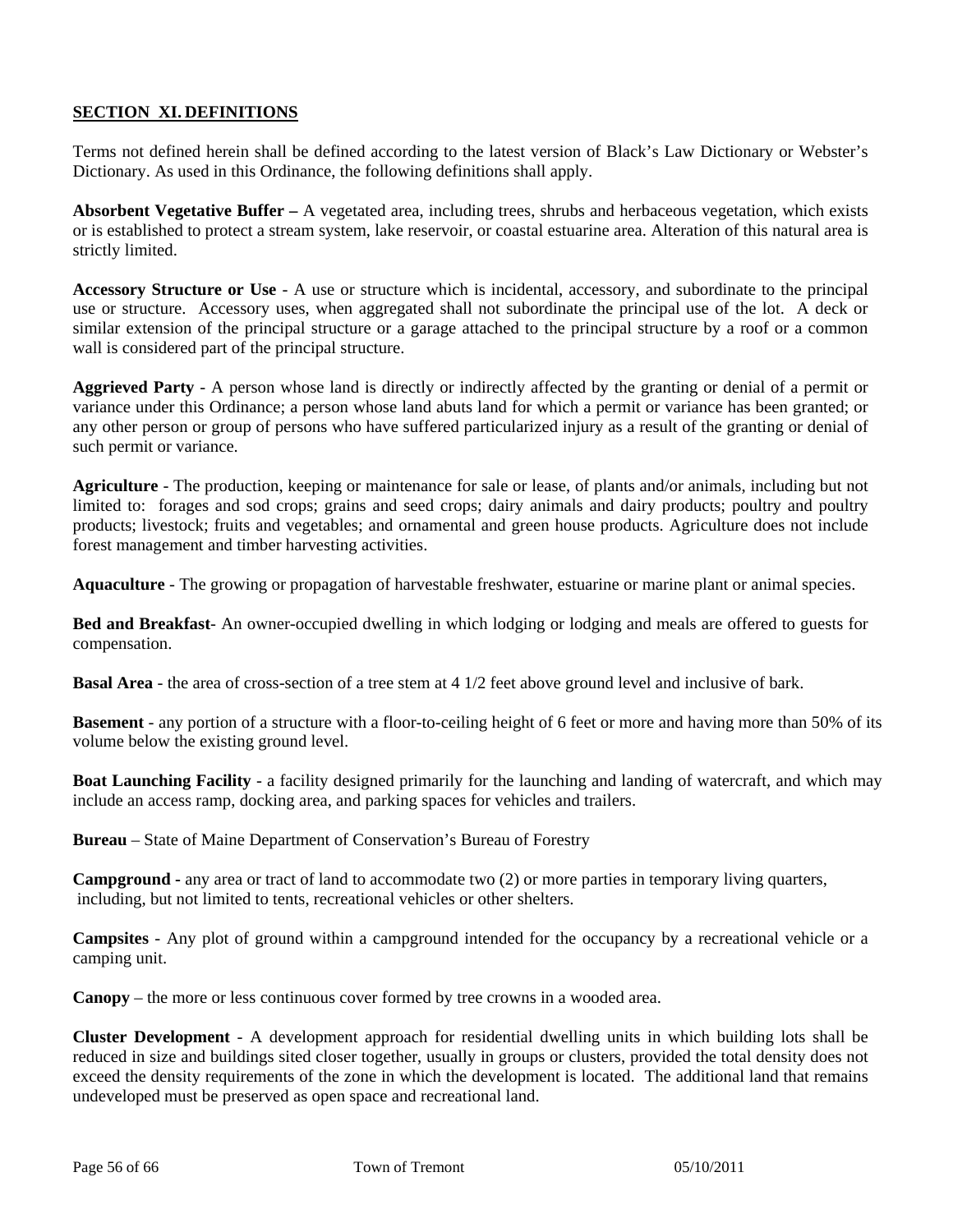**Coastal wetland** - all tidal and subtidal lands; all lands with vegetation present that is tolerant of salt water and occurs primarily in a salt water or estuarine habitat; and any swamp, marsh, bog, beach, flat or other contiguous low land that is subject to tidal action during the highest tide level for the year in which an activity is proposed as identified in tide tables published by the National Ocean Service. Coastal wetlands may include portions of coastal sand dunes.

NOTE: All areas below the highest annual tide level are coastal wetlands. These areas may consist of rocky ledges, sand and cobble beaches, mud flats, etc., in addition to salt marshes and salt meadows.

**Commenced -** Means either the first placement of permanent construction of a structure on site, such as the pouring of slab or footings or any work beyond the stage of excavation. Permanent construction does not include land preparation; nor does it include the installation of streets and/or walkways; nor does it include excavation or erection of temporary forms; nor does it include the installation of accessory buildings.

**Commercial Use** - The use of lands, buildings or structures, other than a "home occupation," as defined below, the intent and result of which activity is the production of income from the buying and selling of goods and/or services, exclusive of rental of residential buildings and/or dwelling units (except by transients).

**Communication Towers -** Towers, poles and their associated structures the purpose of which is to provide communication services, including but not limited to telephone and radio, beyond the boundaries of the parcel on which the facilities are located.

**Cross-sectional area** – the cross-sectional area of a stream or tributary stream channel is determined by multiplying the stream or tributary stream channel width by the average stream or tributary stream channel depth. The stream or tributary stream channel width is the straight line distance from the normal high-water line on one side of the channel to the normal high-water line on the opposite side of the channel. The average stream or tributary stream channel depth is the average of the vertical distances from a straight line between the normal highwater lines of the stream or tributary stream channel to the bottom of the channel.

**Detention Pond** - An impoundment designed to temporarily store runoff and release it at a controlled rate.

**Development** – a change in land use involving alteration of the land, water or vegetation, or the addition or alteration of structures or other construction not naturally occurring.

**Developed Area** - Area in which any of the following activities take place: clearing, grading, excavation, filling, structural development, or the creation of impervious surfaces.

**Dimensional Requirements** - Numerical standards relating to spatial relationships including but not limited to setback, lot area, shore frontage and height.

**Disability** - Any disability, infirmity, malformation, disfigurement, congenital defect or mental condition caused by a bodily injury, accident, disease, birth defect, environmental conditions or illness; and also includes the physical or mental condition of a person which constitutes a substantial handicap as determined by a physician or, in the case of mental handicap, by a psychiatrist or psychologist, as well as any other health or sensory impairment which requires special educational, vocational rehabilitation or related services.

**Driveway** - A vehicular access-way less than 500' in length serving two single-family dwellings or one two-family dwelling, or less.

**Emergency operations -** operations conducted for the public health, safety or general welfare, such as protection of resources from immediate destruction or loss, law enforcement, and operations to rescue human beings, property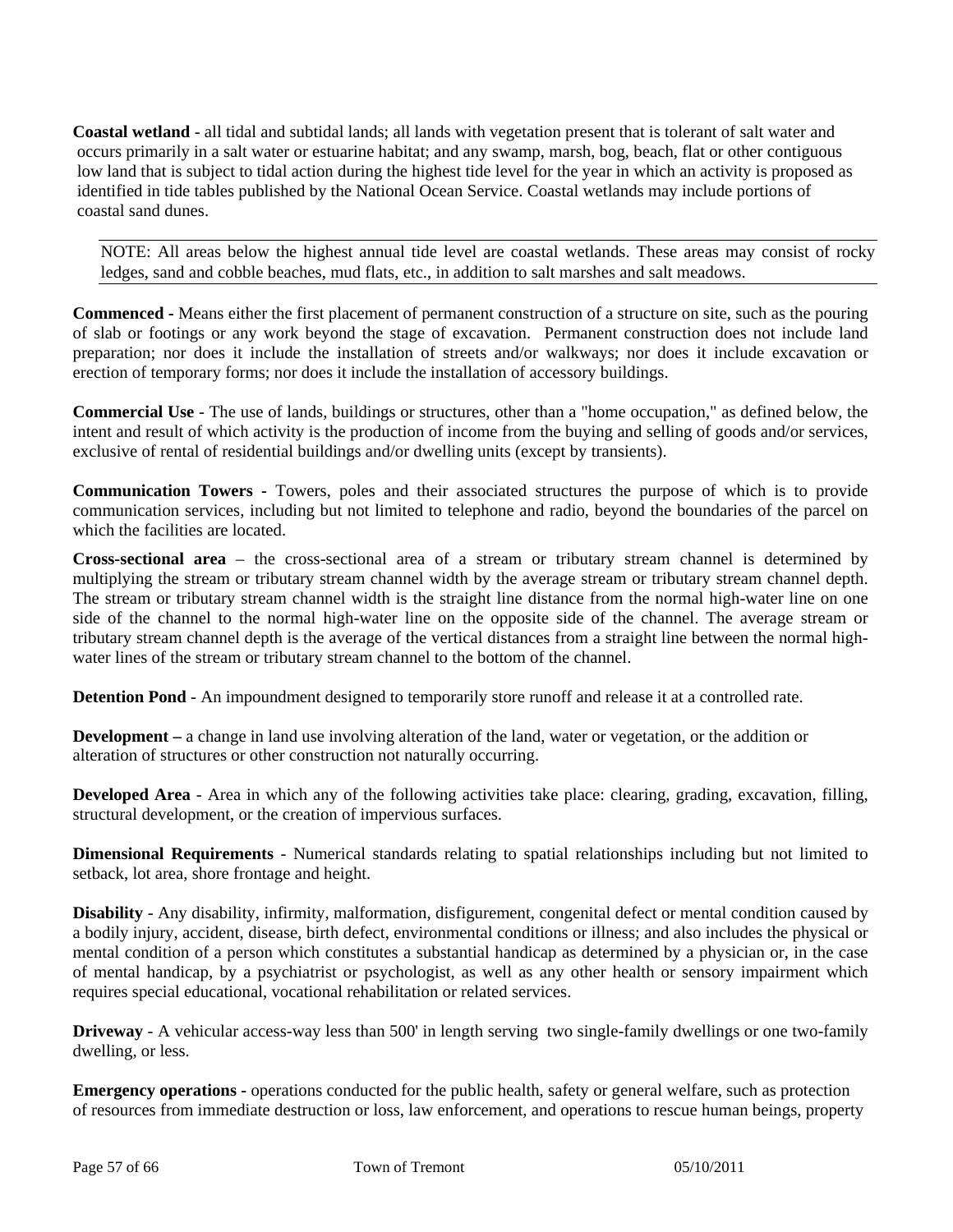and livestock from the threat of destruction or injury.

**Essential Services** - Gas, electrical or communication facilities; steam, fuel, electric power or water transmission or distribution lines, towers and related equipment; telephone cable or lines, poles and related equipment; gas oil, water, slurry or other similar pipelines; municipal sewage lines, collection or supply systems; and associated storage tanks. Such systems may include towers, poles, wires, mains, drains, pipes, conduits, cables, fire alarms and police call boxes, traffic signals, hydrants and similar accessories, but shall not include service drops or buildings which are necessary for the furnishing of such services.

**Expansion of a Structure** - An increase in the floor area or volume of a structure, including all extensions such as, but not limited to: attached decks, garages, porches and greenhouses.

**Expansion of Use** - The addition of one or more months to a use's operating season or the use of more floor area or ground area devoted to a particular use.

**Family** - One or more persons occupying a premises and living as a single housekeeping unit.

**Floodway** - the channel of a river or other watercourse and adjacent land areas that must be reserved in order to discharge the 100-year flood without cumulatively increasing the water surface elevation by more than one foot in height.

**Floor Area** - The sum of the horizontal areas of the floor(s) of a structure enclosed by exterior walls, as measured from the exterior faces of these walls, plus the horizontal area of any unenclosed portions of a structure such as porches and decks.

**Footprint** - Exterior perimeter of a structure

**Forest Management Activities** - Timber cruising and other forest resources evaluation activities, pesticide or fertilizer application, management planning activities, timber stand improvement, pruning, regeneration of forest stands, and other similar associated activities, exclusive of timber harvesting and the construction, creation or maintenance of roads.

Forest Stand - a contiguous group of trees sufficiently uniform in age class distribution, composition, and structure, and growing on a site of sufficiently uniform quality, to be a distinguishable unit.

**Forested Wetlands** - A freshwater wetland dominated by woody vegetation that is six (6) meters (approximately 20') tall or taller.

**Foundation** - the supporting substructure of a building or other structure, excluding wooden sills and post supports, but including basements, slabs, frostwalls, or other base consisting of concrete, block, brick or similar material.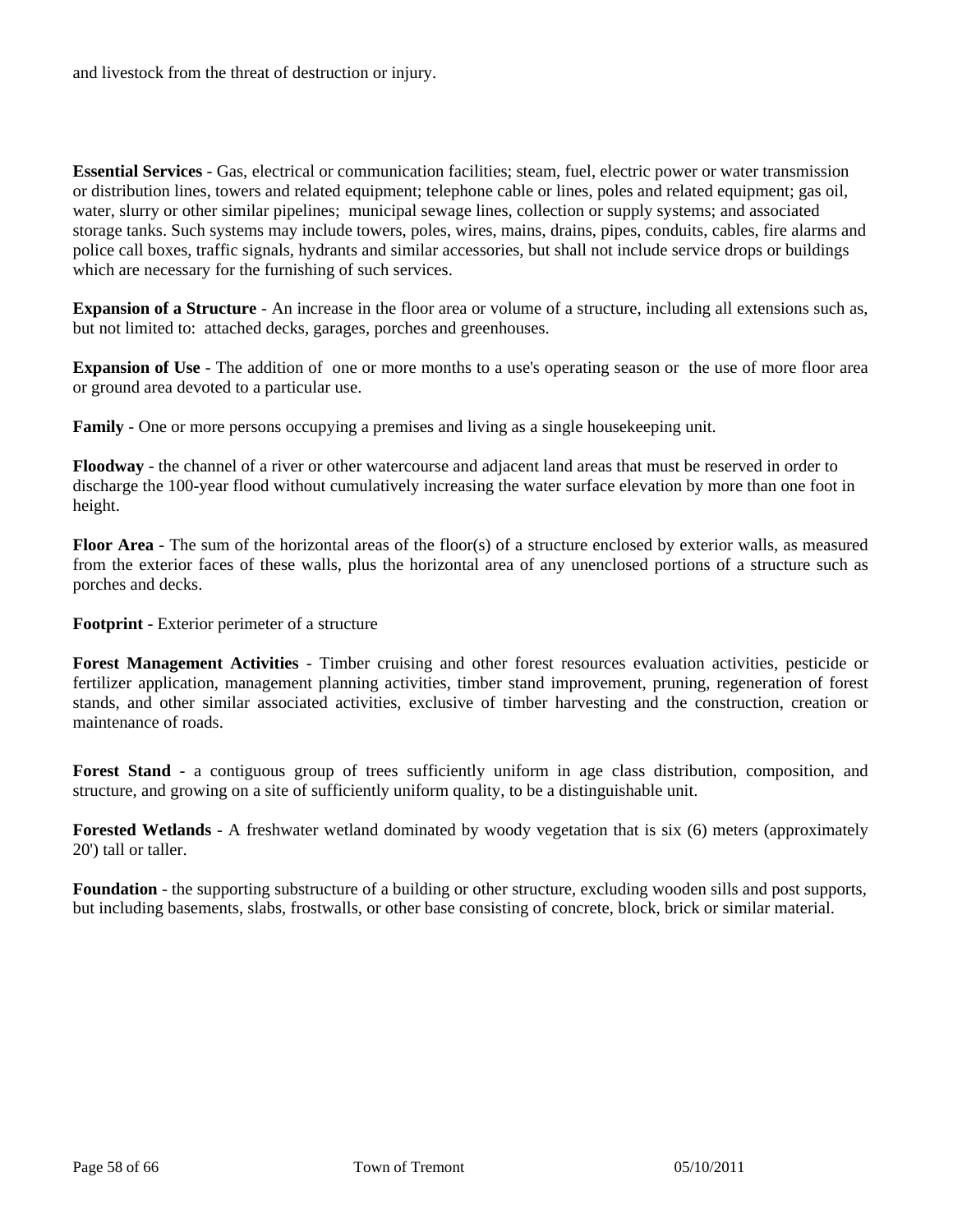**Freshwater Wetland** - Freshwater swamps, marshes, bogs and similar areas other than forested wetlands which are:

- l. of l0 or more contiguous acres; or of less than l0 contiguous acres and adjacent to a surface water body, excluding any river, stream or brook such that in a natural state, the combined surface area is in excess of l0 acres; and
- 2. inundated or saturated by surface or ground water at a frequency and for a duration sufficient to support, and which under normal circumstances do support, a prevalence of wetland vegetation typically adapted for life in saturated soils.

 Freshwater wetlands may contain small stream channels or inclusions of land that do not conform to the criteria of this definition.

**Functionally Water-Dependent Uses** - Those uses that require, for their primary purpose, location on submerged lands or that require direct access to, or location in, coastal and inland waters and which cannot be located away from these waters. The uses include, but are not limited to commercial and recreational fishing and boating facilities, excluding recreational boat storage buildings, finfish and shellfish processing, fish storage and retail and wholesale fish marketing facilities, waterfront dock and port facilities, shipyards and boat building facilities, marinas, navigation aides, basins and channels, retaining walls, industrial uses dependent upon water-borne transportation or requiring large volumes of cooling or processing water and which cannot reasonably be located or operated at an inland site, and uses which primarily provide general public access to coastal or inland waters.

**Great Pond** - Any inland body of water which in a natural state has a surface area in excess of 10 acres, and any inland body of water artificially formed or increased which has a surface area in excess of 30 acres, except for the purposes of this Ordinance, where the artificially formed body of water is completely surrounded by land held by a single owner.

**Great pond classified GPA** - any great pond classified GPA, pursuant to 38 M.R.S.A. Article 4-A Section 465-A. This classification includes some, but not all impoundments of rivers that are defined as great ponds.

**Ground cover** – small plants, fallen leaves, needles and twigs, and the partially decayed organic matter of the forest floor.

Harvest Area - the area where timber harvesting and related activities, including the cutting of trees, skidding, yarding, and associated road construction take place. The area affected by a harvest encompasses the area within the outer boundaries of these activities, excepting unharvested areas greater than 10 acres within the area affected by a harvest.

**Height** of a structure - The vertical distance between the mean original (prior to construction) grade at the downhill side of the structure and the highest point of the structure, excluding chimneys, steeples, antennas, and similar appurtenances that have no floor area. Filling or excavating for the placement of a building may not be done to circumvent the height limitation.

**Home Occupation** - an occupation or profession which is customarily conducted on or in a residential structure or property and which is 1) clearly incidental to and compatible with the residential use of the property and surrounding residential uses; and 2) which employs no more than two (2) persons other than family members residing in the home.

**Hotel, Motel, Botel, Cabins, Cottages, etc.** - A building or group of buildings containing rooms which are used or rented for sleeping purposes by transients.

**Increase in nonconformity of a structure** - any change in a structure or property which causes further deviation from the dimensional standard(s) creating the nonconformity such as, but not limited to, reduction in water body,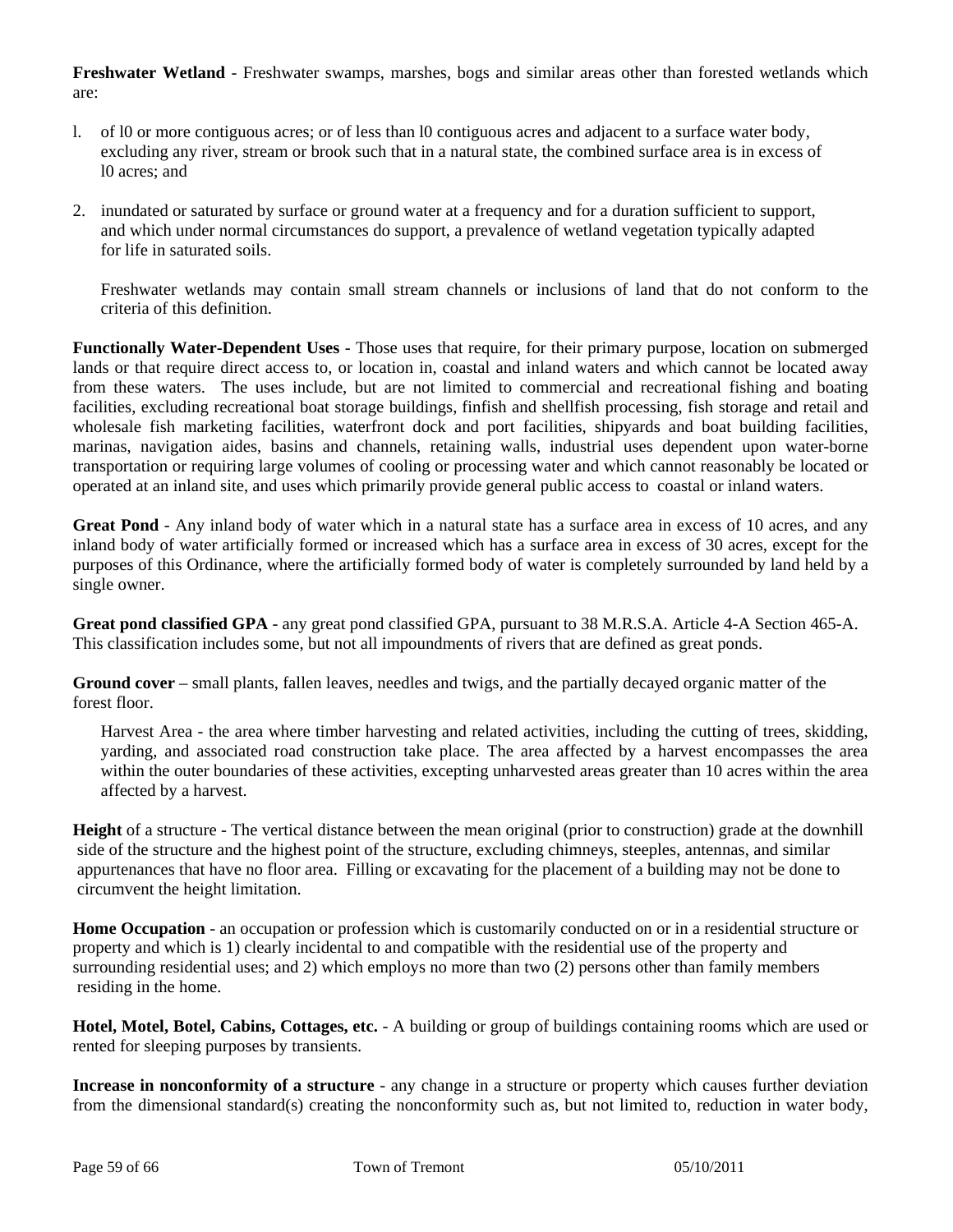tributary stream or wetland setback distance, increase in lot coverage, or increase in height of a structure. Property changes or structure expansions which either meet the dimensional standard or which cause no further increase in the linear extent of nonconformance of the existing structure shall not be considered to increase nonconformity. For example, there is no increase in nonconformity with the setback requirement for water bodies, wetlands, or tributary streams if the expansion extends no further into the required setback area than does any portion of the existing

nonconforming structure. Hence, a structure may be expanded laterally provided that the expansion extends no closer to the water body, tributary stream, or wetland than the closest portion of the existing structure from that water body, tributary stream, or wetland. Included in this allowance are expansions which in-fill irregularly shaped structures.

**Individual private campsite** - an area of land which is not associated with a campground, but which is developed for repeated camping by only one group not to exceed ten (10) individuals and which involves site improvements which may include but not be limited to a gravel pad, parking area, fire place, or tent platform.

**Industrial** - The assembling, fabrication, finishing, manufacturing, packaging or processing of goods or the extraction of minerals.

**Institutional** – a non-profit or quasi-public use, or institution such as a church, library, public or private school, hospital, or municipally owned or operated building, structure or land used for public purposes.

**Junkyards and Automobile Graveyards** - shall be defined in accordance with Title 30-A M.R.S. § 3753-3755

 **Land Management Road -** a route or track consisting of a bed of exposed mineral soil, gravel, or other surfacing materials constructed for, or created by, the passage of motorized vehicles and used primarily for timber harvesting and related activities, including associated log yards, but not including skid trails or skid roads.

**Licensed Forester** - a forester licensed under 32 M.R.S.A. Chapter 76.

**Lot** - A parcel of land whose boundaries have been established by some legal instrument such as a current recorded deed or a recorded map and which is recognized as a separate legal entity for purposes of transfer of title.

**Lot Area** - The area of land enclosed within the boundary lines of a lot (minus land below the normal high-water line of a water body or upland edge of a wetland and areas beneath roads serving more than 2 lots, if the lot has been created since May 12, l992.)

**Lot Coverage** - The percentage of covered area to lot area. Covered area is defined as the extent of roofs and decks (including any overhanging structure) , except in the shoreland zone where coverage area includes all nonvegetated surfaces.

**Manufactured Housing** - A structural unit or units designed for occupancy, constructed in a manufacturing facility and transported, by the use of its own chassis or an independent chassis, to a building site. This includes:

 1. Units constructed after June 15, 1976, commonly called "newer mobile homes," which the manufacturer certifies are constructed in compliance with HUD standards (structures transportable in l or more sections which in the traveling mode are 14 body feet or more in width and 750 sqft. or more in area and are built on a permanent chassis and designed to be used as dwellings, with or without permanent foundations, when connected to the required utilities).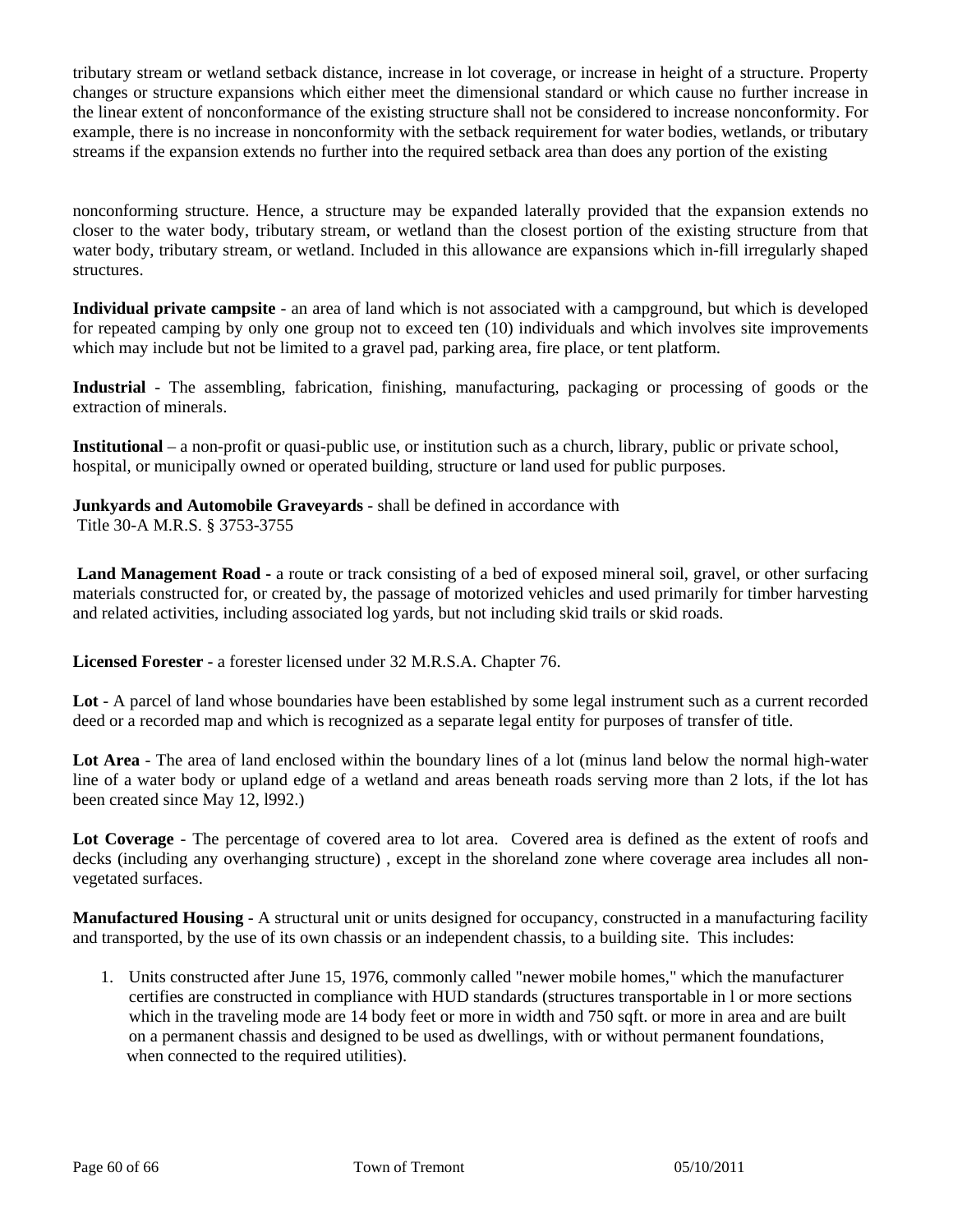2. Units commonly called "modular homes" which the manufacturer certifies are constructed in compliance with the rules adopted under Title 10, Chapter 957 (structures, transportable in one or more sections, which are not constructed on a permanent chassis and are designed to be used as dwellings on foundations when connected to required utilities).

**Marina** - A business establishment having frontage on navigable water and, as its principal use, providing for hire offshore moorings or docking facilities for boats, and which may also provide accessory services such as boat repair, indoor and outdoor storage of boats and marine equipment, bait and tackle shops and marine fuel service facilities.

**Maritime Commercial Uses – Any one or more than one of the following uses:** 

1. Marinas

- 2. Sale, repair, and/or manufacture of boats, ships or vessels
- 3. Sale, installation, or repair of engines and/or electronic devices commonly used on boats
- 4. Fabrication, storage and/or repair of fishing equipment
- 5. Commercial and/or recreational fishing and/or shellfish
- 6. Processing and/or sale of finfish and/or shellfish
- 7. Manufacture and/or sale of ice, bait and/or nets
- 8. Boat charters and/or excursions
- 9. Maritime museums and /or aquariums or other related educational uses.

Stand-alone boat storage facilities are not a maritime commercial use.

**Market Value** - The estimated price a property will bring in the open market and under prevailing market conditions in a sale between a willing seller and a willing buyer, both conversant with the property and with prevailing general price levels.

**Mineral Exploration** - Hand sampling, test boring or other methods of determining the nature or extent of mineral resources which create minimal disturbance to the land and which include reasonable measures to restore the land to its original condition.

**Mineral Extraction** - Any operation within any 12 month period which removes more than 100 cu.yds. of soil, topsoil, loam, sand, gravel, clay, rock, peat or other like material from its natural location and to transport the product removed, away from the extraction site.

**Minimum Lot Width** - The closest distance between the side lot lines of a lot. When only two lot lines extend into the shoreland zone, both lot lines shall be considered to be side lot lines.

**Mobile Home Park** - A parcel of land under unified ownership approved by the Town for the placement of 3 or more manufactured homes.

**Mobile Home Park Lot** - The area of land on which an individual home is situated within the park and which is reserved for use by the occupants of that home.

**Mobile Home Subdivision or Development** - A parcel of land approved for the placement of manufactured houses on individually owned lots under the Subdivision Ordinance of the Town of Tremont.

**Multi-Unit Residential** - A residential structure or structures having two or more dwelling units in the aggregate on a single lot, provided that no structure shall contain less than two dwelling units or more than ten dwelling units.

**Native** – indigenous to the local forests.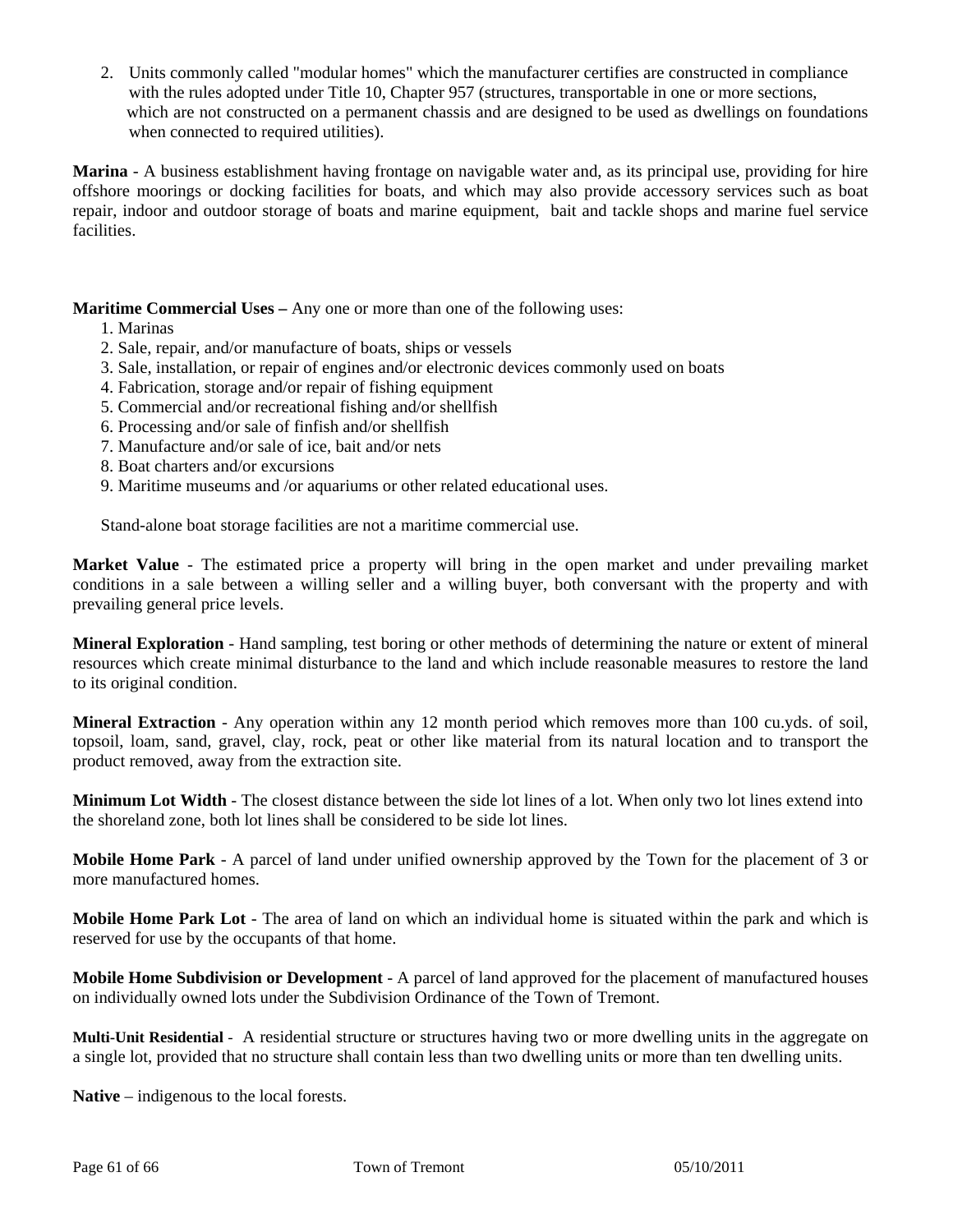**Non-conforming condition** – non-conforming lot, structure or use which is allowed solely because it was in lawful existence at the time this Ordinance or subsequent amendment took effect.

**Non-conforming Lot** - A single lot of record which, at the effective date of adoption or amendment of this Ordinance, did not meet the area, frontage, or width requirements of the district in which it is located.

**Non-conforming Structure** - A structure which does not meet any one or more of the following dimensional requirements: setback, height or lot coverage; but which is allowed solely because it was in lawful existence at the time this Ordinance or subsequent amendments took effect. (exact)

**Non-conforming use** - The use of buildings, structures, premises, land or parts thereof which is not allowed in the district in which it is situated, but which is allowed to remain solely because it was in lawful existence at the time this Ordinance or subsequent amendments took effect.

**Normal High-Water Line (NHL)** - That line which is apparent from visible markings, changes in the character of soils due to prolonged action of the water or changes in vegetation, and which distinguishes between predominantly aquatic and predominantly terrestrial land. Areas contiguous with great ponds that support non-forested wetland vegetation and hydric soils and that are at the same or lower elevation as the water level of the great pond during the period of normal high-water are considered part of the great pond.

NOTE: Adjacent to tidal waters, setbacks are measured from the upland edge of the "coastal wetland."

**100-Year Flood** - The highest level of flood that, on the average, is likely to occur once every 100 years; i.e., that has a 1% chance in any year.

**One and one-half (1-1/2) Story Structure** - A structure whose outside walls extend above 1 story and less than 2 stories.

**One (1)-Story Structure** - A structure which has all its living quarters on the ground floor.

**Person** - An individual, corporation, governmental agency, municipality, trust, estate, partnership, association, two or more individuals having a joint or common interest, or other legal entity.

**Piers, docks, wharves, bridges** and other structures and uses extending over or below the normal high-water line or within a wetland.

- Temporary: Structures which remain in or over the water for less than seven (7) months in any period of twelve (12) consecutive months.
- Permanent: Structures which remain in or over the water for seven (7) months or more in any period of twelve (12) consecutive months.

**Plat -** A plan or map showing land ownership, boundaries, and subdivisions with descriptions.

**Principal Structure** - a building other than one which is used for purposes wholly incidental or accessory to the use of another building or use on the same premises.

**Principal use** - a use other than one which is wholly incidental or accessory to another use on the same premises.

**Privy** - A pit in the ground into which human excrement is placed.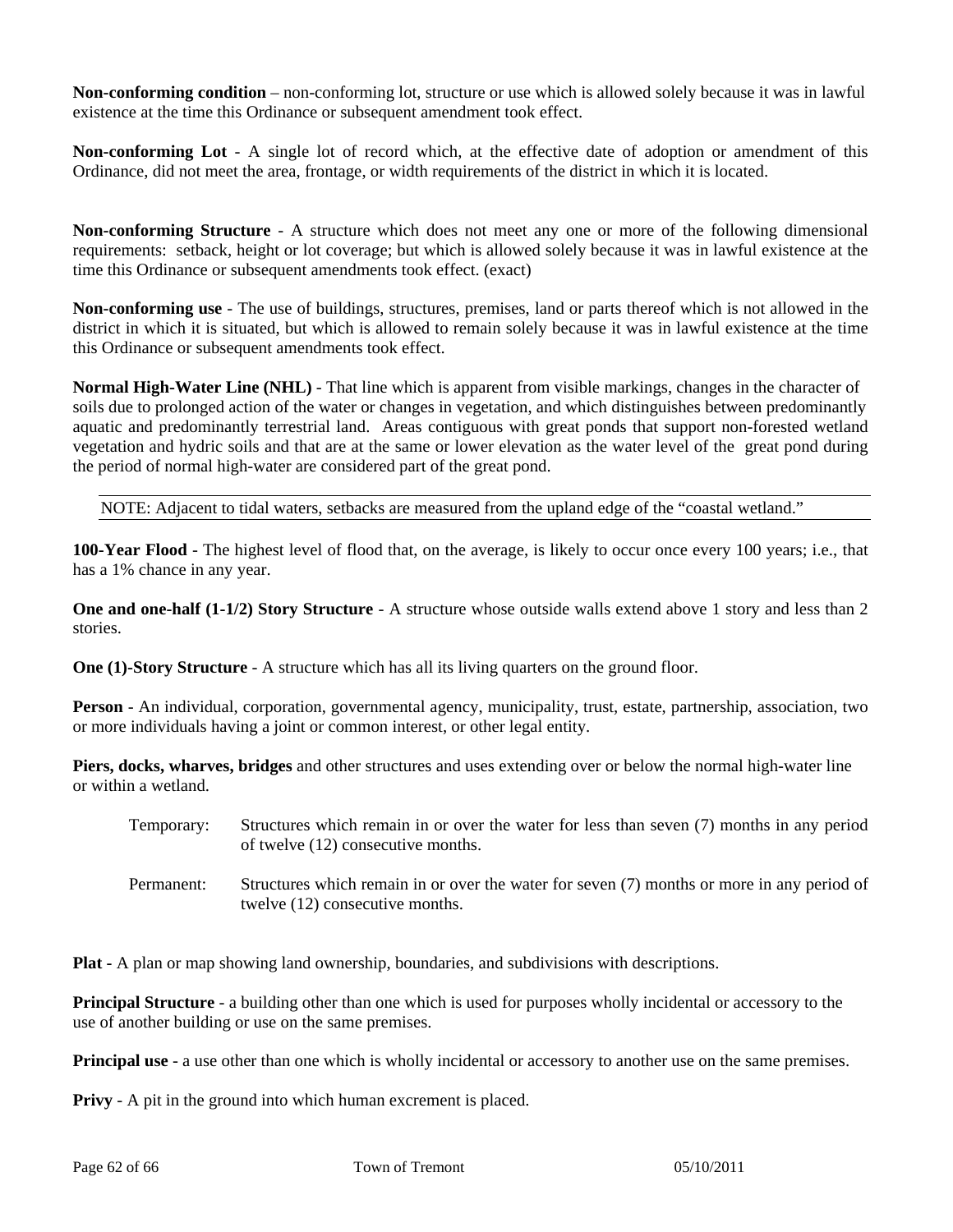**Public Facility** - Any facility, including but not limited to, buildings, property, recreation areas and roads, which are owned, leased or otherwise operated, or funded by a governmental body or public entity.

**Recent Floodplain Soils** - Recent flood plain soils include the following soils as described and identified by the National Cooperative Soil Survey:

| Fryeburg | Hadley  | Limerick |
|----------|---------|----------|
| Lovewell | Medomak | Ondawa   |
| Alluvial | Cornish | Charles  |
| Podunk   | Rumney  | Saco     |
| Suncook  | Sunday  | Winooski |

**Recreational facility** - a place designed and equipped for the conduct of sports, leisure time activities, and other customary and usual recreational activities, excluding boat launching facilities.

**Recreational Vehicle** - A vehicle or an attachment to a vehicle designed to be towed, and designed for temporary sleeping or living quarters for one or more persons, and which may include a pick-up camper, travel trailer, tent trailer, camp trailer and motor home. In order to be considered as a vehicle and not as a structure, the unit must remain with its tires on the ground, and must be registered with the State Division of Motor Vehicles.

**Replacement System** - A system intended to replace: 1) an existing system which is either malfunctioning or being upgraded with no significant change of design flow or use of the structure, or 2) any existing overboard wastewater discharge.

**Residential dwelling unit** - a room or group of rooms designed and equipped exclusively for use as permanent, seasonal, or temporary living quarters for only one family at a time, and containing cooking, sleeping and toilet facilities. The term shall include mobile homes and rental units that contain cooking, sleeping, and toilet facilities regardless of the time-period rented. Recreational vehicles are not residential dwelling units.

**Residual basal area** - the average of the basal area of trees remaining on a harvested site.

**Residual Stand** - a stand of trees remaining in the forest following timber harvesting and related activities

**Rip rap** - Rocks, irregularly shaped, and at least 6" in diameter, used for erosion control and soil stabilization, typically used on ground slopes of two (2) units horizontal to one (1) unit vertical or less.

**Road** - a route or track consisting of a bed of exposed mineral soil, gravel, asphalt, or other surfacing material constructed for or created by the repeated passage of motorized vehicles, excluding a driveway as defined.

**Salt marsh** - Areas of coastal wetland (most often along coastal bays) that support salt tolerant species, and where at average high tide during the growing season, the soil is irregularly inundated by tidal waters. The predominant species is saltmarsh cordgrass (Spartina alterniflora). More open areas often support widgeon grass, eelgrass and Sago pondweed.

**Salt meadow** - Areas of coastal wetland that support salt tolerant plant species bordering the landward side of salt marshes or open coastal water, where the soil is saturated during the growing season but which is rarely inundated by tidal water. Indigenous plant species include salt meadow cordgrass (Spartina patens) and black rush; common three-square occurs in fresher areas.

**Service drop** - any utility line extension which does not cross or run beneath any portion of a water body provided that: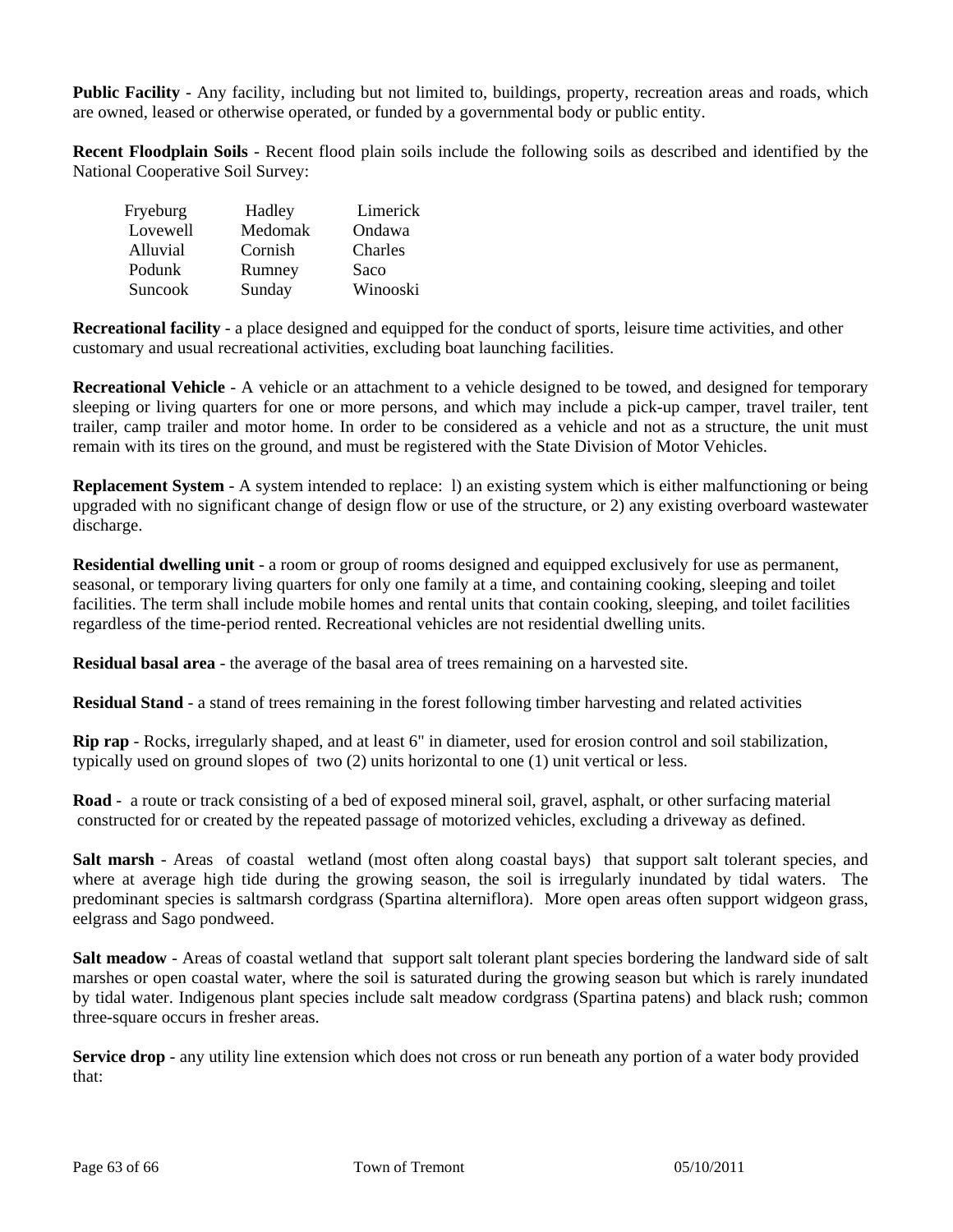- 1. in the case of electric service
	- a. the placement of wires and/or the installation of utility poles is located entirely upon the premises of the customer requesting service or upon a roadway right-of-way; and
	- b. the total length of the extension is less than one thousand (1,000) feet.
- 2. in the case of telephone service
	- a. the extension, regardless of length, will be made by the installation of telephone wires to existing utility poles, or
	- b. the extension requiring the installation of new utility poles or placement underground is less than one thousand (1,000) feet in length.

**Setback** - The nearest horizontal distance from the normal high-water line of a water body or tributary stream, or upland edge of a wetland, lot lines, the road, parking space or other regulated object or area to the nearest part of a structure.

**Shore frontage** - The length of a lot bordering on a water body or wetland measured in a straight line between the intersections of the lot lines with the shoreline.

**Shoreland zone** - the land area located within two hundred and fifty (250) feet, horizontal distance, of the normal high-water line of any great pond or river; within 250 feet, horizontal distance, of the upland edge of a coastal wetland, including all areas affected by tidal action; within 250 feet of the upland edge of a freshwater wetland; or within seventy-five (75) feet, horizontal distance, of the normal high-water line of a stream.

**Shoreline** – the normal high-water line, or upland edge of a freshwater or coastal wetland.

**Significant River Segments** - See Appendix B or 38 M.R.S.A. section 437.

**Skid Road or Skid Trail** - a route repeatedly used by forwarding machinery or animal to haul or drag forest products from the stump to the yard or landing, the construction of which requires minimal excavation.

**Slash** - the residue, e.g., treetops and branches, left on the ground after a timber harvest.

**Sound Transmission Class –** A numerical rating of the ability of a wall, floor/ceiling assembly or any other building element such as a door or window to minimize sound transmission

**Stream** a free-flowing body of water from the outlet of a great pond or the confluence of two (2) perennial streams as depicted on the most recent edition of a United States Geological Survey 7.5 minute series topographic map, or if not available, a 15-minute series topographic map, to the point where the body of water becomes a river or flows to another water body or wetland within the shoreland area.

**Structure** - Anything built for the support, shelter or enclosure of persons, animals, goods or property of any kind, together with anything constructed or erected with a fixed location on or in the ground exclusive of fences, and poles, wiring and other aerial equipment normally associated with service drops as well as guying and guy anchors. The term includes structures temporarily or permanently located, such as decks, patios and satellite disks but excludes paving, signs and flagpoles. Incidental detached structures, with a footprint of 24 square feet or less not exceeding 4 feet in height, such as residential lawn furniture, picnic tables, bird feeders and water wells are not considered as structures under this definition provided they do not have substantial volume or visual impact.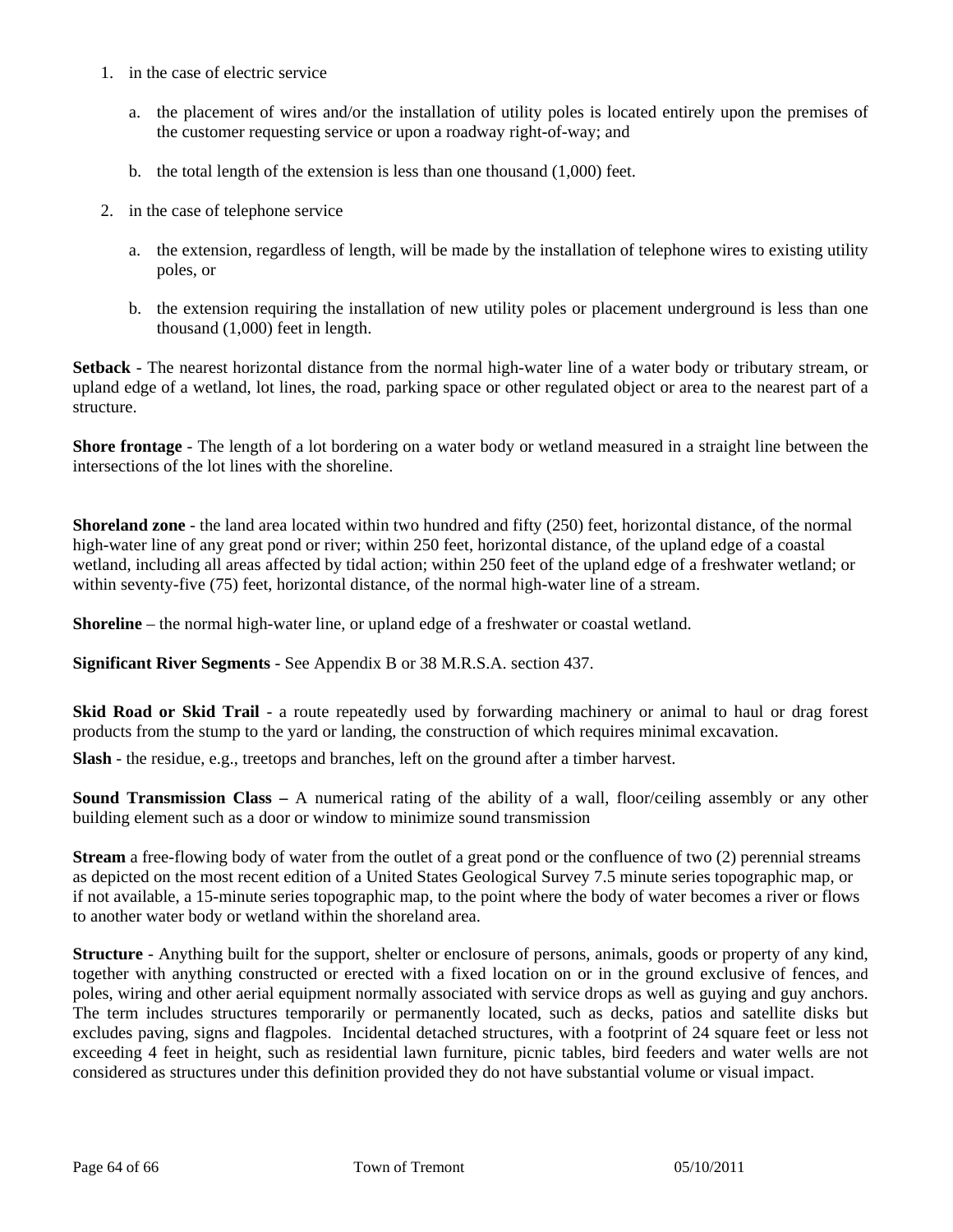**Subsurface Sewage Disposal System** - any system designed to dispose of waste or waste water on or beneath the surface of the earth; includes, but is not limited to: septic tanks; disposal fields; grandfathered cesspools; holding tanks; pretreatment filter, piping, or any other fixture, mechanism, or apparatus used for those purposes; does not include any discharge system licensed under 38 M.R.S.A. section 414, any surface waste water disposal system, or any municipal or quasi-municipal sewer or waste water treatment system..

**Sustained slope** - a change in elevation where the referenced percent grade is substantially maintained or exceeded throughout the measured area.

**Temporary Structure or Use** - A use or placement of a structure for a period of up to 7 months in one year. The land use, structure and performance standards must be satisfied during this period.

**Tidal waters** – all waters affected by tidal action during the highest annual tide.

**Timber Harvesting** - The cutting and removal of timber for the primary purpose of selling or processing forest products. The cutting or removal of trees in the shoreland zone on a lot that has less than two (2) acres within the shoreland zone shall not be considered timber harvesting. Such cutting or removal of trees shall be regulated pursuant to Section VI.B, *Clearing or Removal of Vegetation for Activities Other Than Timber Harvesting*.

**Timber harvesting and related activities** - timber harvesting, the construction and maintenance of roads used primarily for timber harvesting and other activities conducted to facilitate timber harvesting.

**Towers, Commercial -** Any towers used for communication purposes.

**Track** - Access formed for brush clearing and such purposes with no stone or gravel material introduced and which does not give access to a separate lot.

**Transient -** A person staying at a place that does not constitute his or her home or usual dwelling unit for less than 7 days.

**Tributary Stream** – A channel between defined banks created by the action of surface water which is characterized by the lack of terrestrial vegetation or by the presence of a bed, devoid of topsoil, containing waterborne deposits or exposed soil, parent material, or bedrock and which is connected hydraulically with water bodies. "Tributary Stream" does not include rills or gullies forming because of accelerated erosion in disturbed soils where the natural vegetation cover has been removed by human activity. (Note: This definition does not include the term "stream" as defined elsewhere in this Ordinance and only applies to that portion of the tributary stream located within the shoreland zone of the receiving water body or wetland.)

NOTE: Water setback requirements apply to tributary streams within the shoreland zone.

**Two (2)-Story Structure** - A structure in which the outer walls extend to a full 2 stories.

**Upland Edge** of a wetland - the boundary between upland and wetland. For purposes of a coastal wetland, this boundary is the line formed by the landward limits of the salt tolerant vegetation and/or the highest annual tide level, including all areas affected by tidal action. For purposes of a freshwater wetland, the upland edge is formed where the soils are not saturated for a duration sufficient to support wetland vegetation; or where the soils support the growth of wetland vegetation, but such vegetation is dominated by woody stems that are six (6) meters (approximately twenty (20) foot) tall or taller.

**Use** - A single activity occupying a lot; it may be recreational, residential or any number of commercial activities.

**Variance** - A reduction on the linear dimensions or area of a lot or setback, and can only be granted by the Board of Appeals.